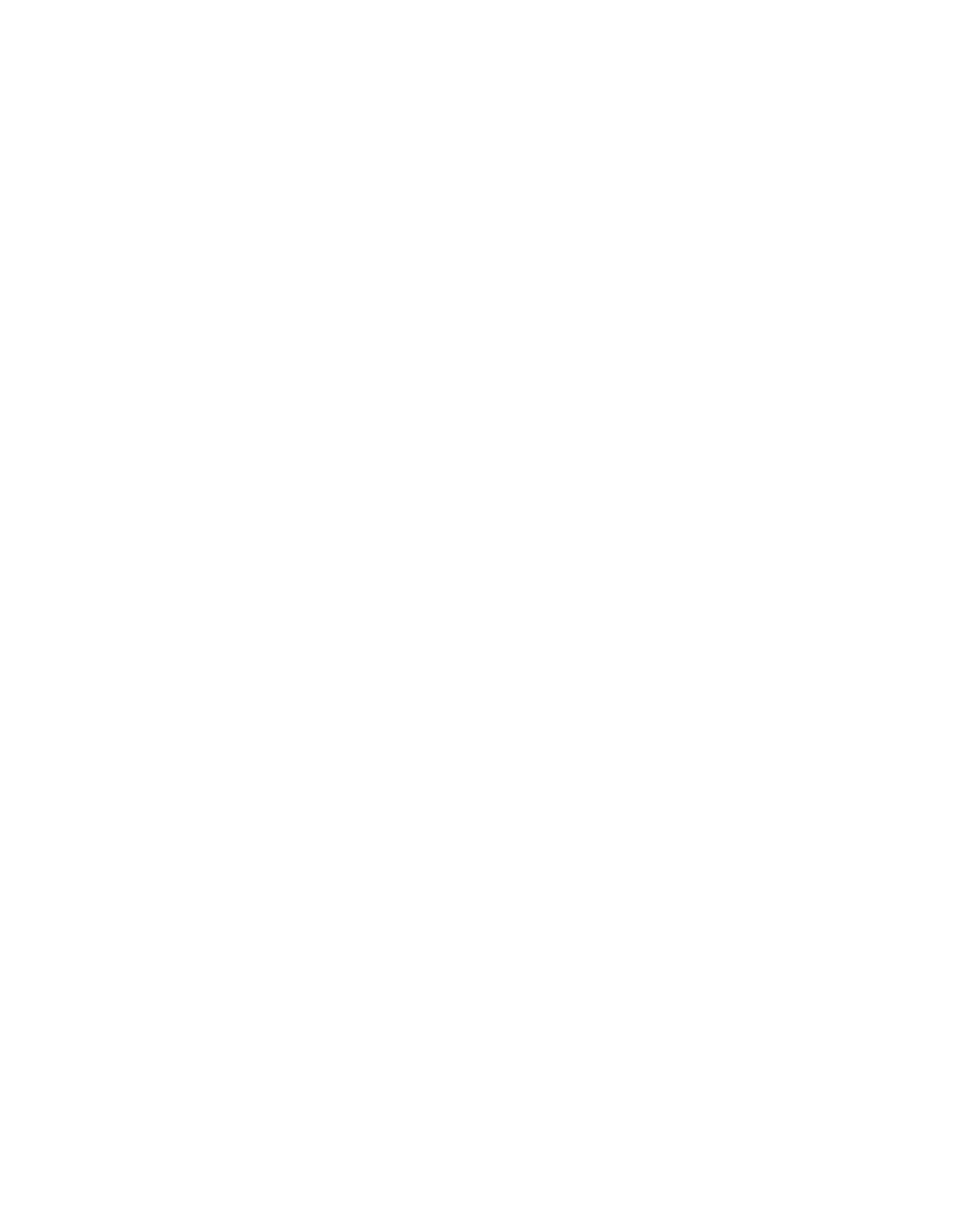## **CONTENTS**

| 1 |     |        | <b>Full API Documentation</b> | 3              |
|---|-----|--------|-------------------------------|----------------|
|   | 1.1 |        |                               | 3              |
|   |     | 1.1.1  |                               | $\overline{3}$ |
|   |     | 1.1.2  |                               | 5              |
|   |     | 1.1.3  |                               | 10             |
|   |     | 1.1.4  |                               | 11             |
|   |     | 1.1.5  |                               | 13             |
|   | 1.2 |        |                               | 14             |
|   |     | 1.2.1  |                               | 14             |
|   |     | 1.2.2  |                               | 14             |
|   |     | 1.2.3  |                               | 15             |
|   |     | 1.2.4  |                               | 16             |
|   |     | 1.2.5  |                               | 17             |
|   |     | 1.2.6  |                               | 18             |
|   |     | 1.2.7  | rename                        | 19             |
|   |     | 1.2.8  |                               | 19             |
|   | 1.3 |        |                               | 20             |
|   |     | 1.3.1  |                               | 20             |
|   |     | 1.3.2  |                               | 21             |
|   |     | 1.3.3  |                               | 21             |
|   |     | 1.3.4  |                               | 22             |
|   |     | 1.3.5  |                               | 24             |
|   |     | 1.3.6  |                               | 24             |
|   |     | 1.3.7  |                               | 26             |
|   |     | 1.3.8  |                               | 26             |
|   |     | 1.3.9  |                               | 27             |
|   |     | 1.3.10 | linear                        | 29             |
|   |     | 1.3.11 | poly2                         | 29             |
|   |     | 1.3.12 | poly3                         | 29             |
|   |     | 1.3.13 |                               | 29             |
|   |     | 1.3.14 |                               | 29             |
|   |     | 1.3.15 |                               | 32             |
|   |     | 1.3.16 |                               | 32             |
|   | 1.4 |        |                               | 34             |
|   |     | 1.4.1  |                               | 34             |
|   |     | 1.4.2  |                               | 34             |
|   |     | 1.4.3  |                               | 34             |
|   |     | 1.4.4  |                               | 35             |
|   |     |        |                               |                |

#### 2 Cookbook

37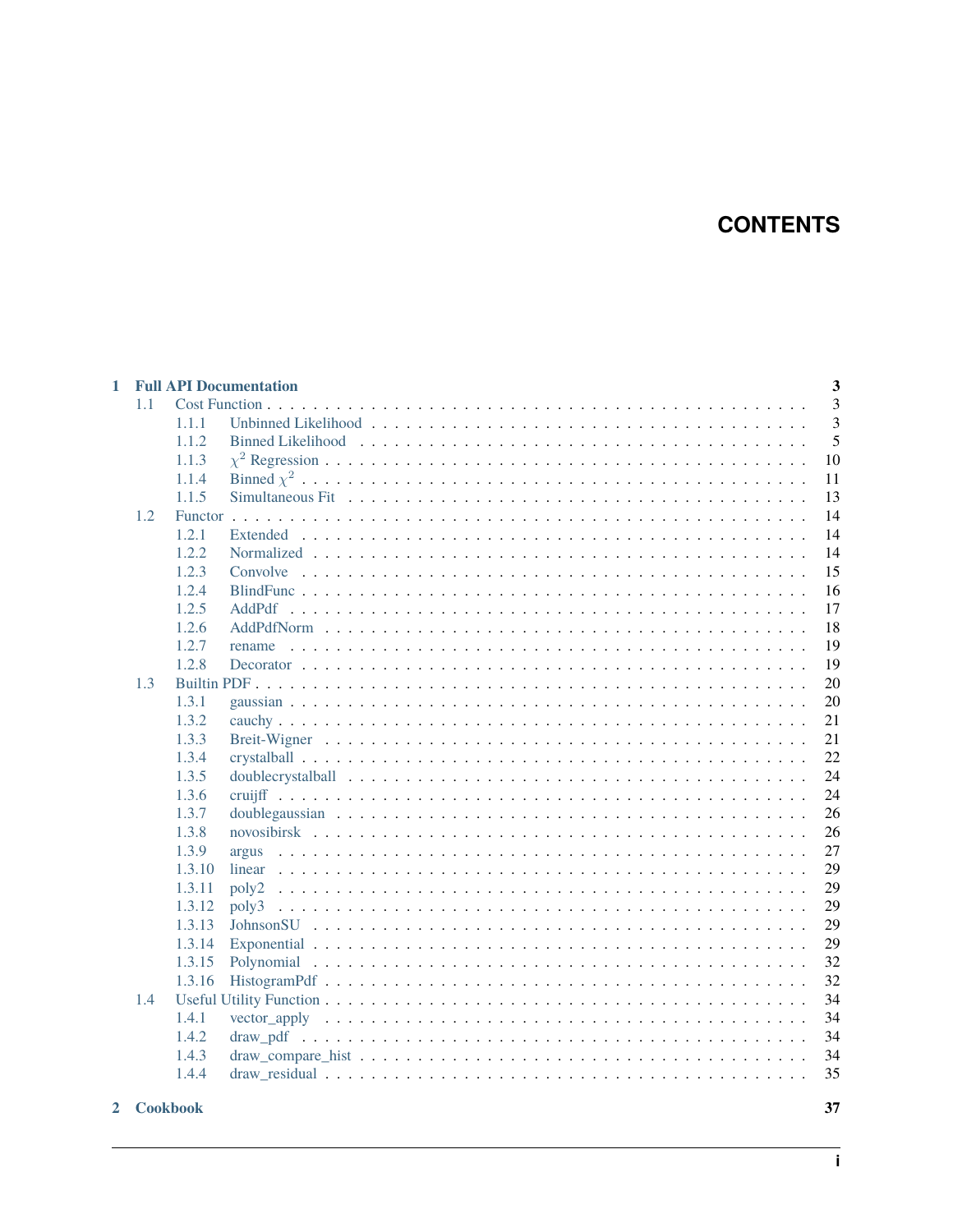|                | 2.1                                                  | 37                         |  |  |  |  |
|----------------|------------------------------------------------------|----------------------------|--|--|--|--|
| 3              | <b>Development</b>                                   | 39                         |  |  |  |  |
|                | Download & Install                                   |                            |  |  |  |  |
| 5              | <b>Tutorial</b>                                      | 43                         |  |  |  |  |
| 6              | <b>Commonly used API</b><br>6.1<br>6.2<br>6.3<br>6.4 | 45<br>45<br>45<br>46<br>46 |  |  |  |  |
| $\overline{7}$ | <b>Cookbook</b>                                      | 47                         |  |  |  |  |
|                | 49<br><b>Development</b>                             |                            |  |  |  |  |
|                | <b>Index</b><br>51                                   |                            |  |  |  |  |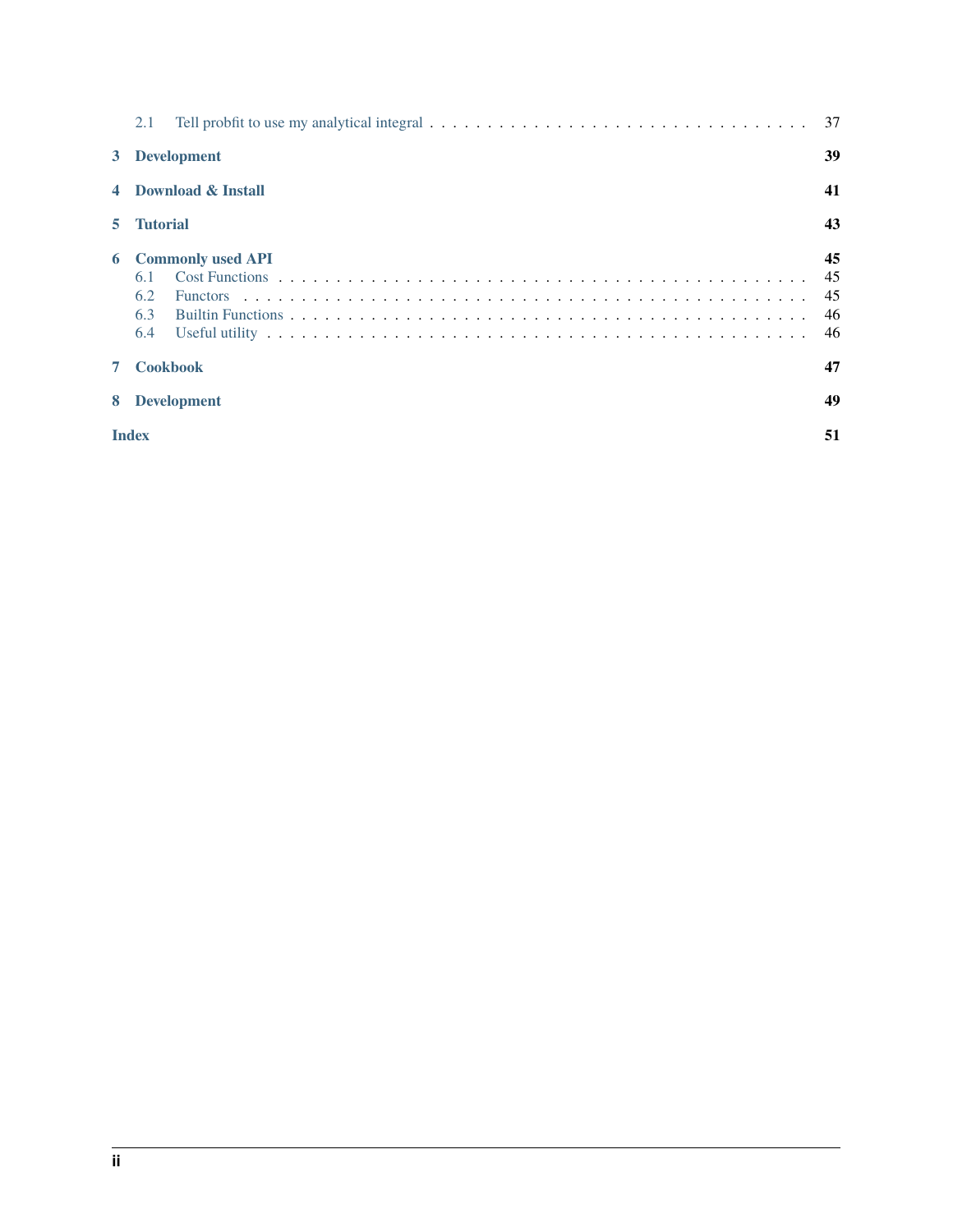*probfit* is a set of functions that helps you construct a complex fit. It is intended to be used with [iminuit.](https://iminuit.readthedocs.io/) The tool includes Binned/Unbinned Likelihood estimator,  $\chi^2$  regression, binned  $\chi^2$  estimator and Simultaneous fit estimator. Normalization and convolution with cache are also included. Various builtin functions used in B physics are also provided.

In a nutshell:

```
import numpy as np
from iminuit import Minuit
from probfit import UnbinnedLH, gaussian
data = np.random.random(10000)unbinned_likelihood = UnbinnedLH(gaussian, data)
minuit = Minuit(unbinned_likelihood, mean=0.1, sigma=1.1)
minuit.migrad()
unbinned_likelihood.draw(minuit)
```
Probfit was created by Piti Ongmongkolkul [\(piti118@gmail.com\)](mailto:piti118@gmail.com). It is currently maintained by the Scikit-HEP community.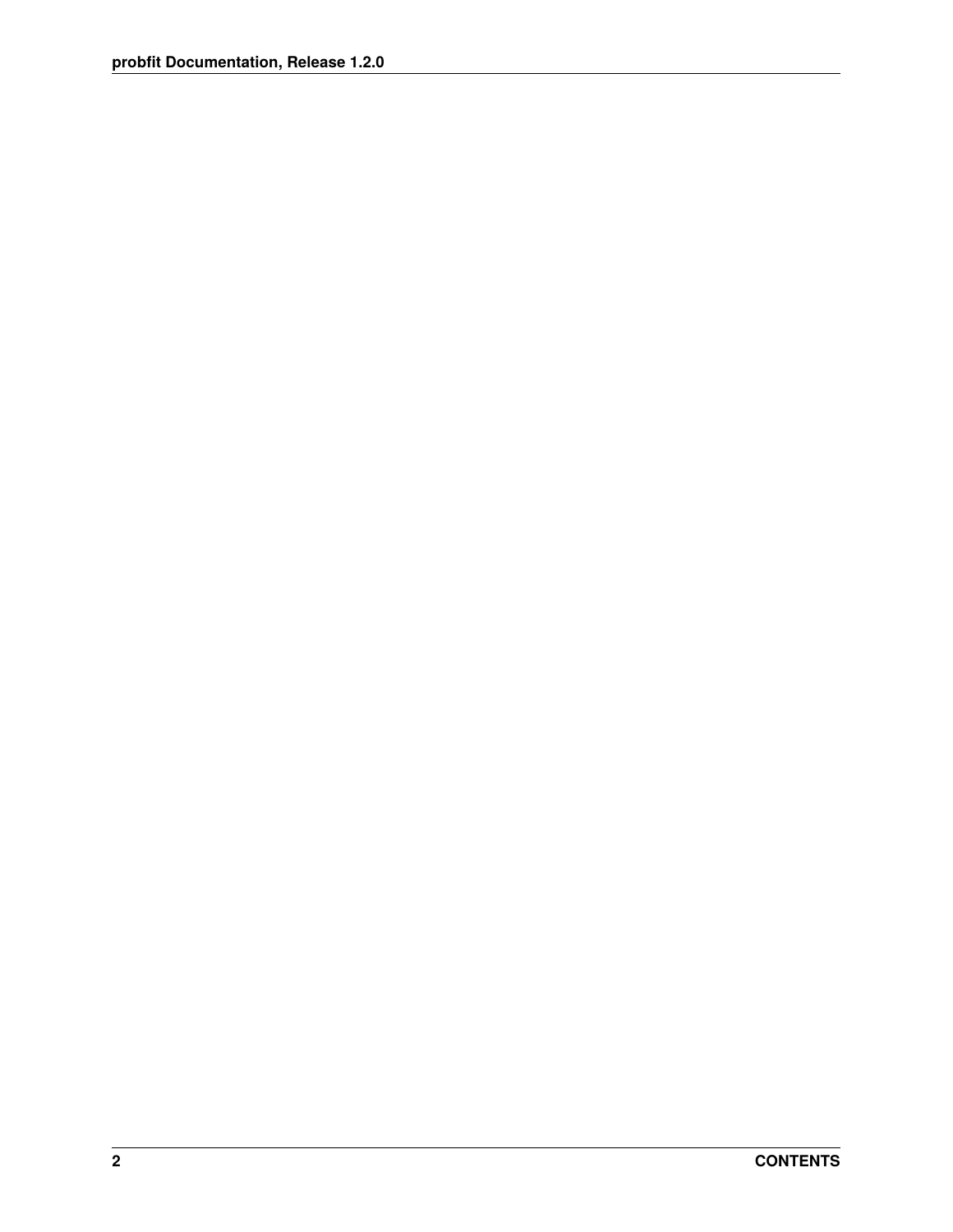### **ONE**

## **FULL API DOCUMENTATION**

## <span id="page-6-4"></span><span id="page-6-1"></span><span id="page-6-0"></span>**1.1 Cost Function**

Various estimators.

### <span id="page-6-2"></span>**1.1.1 Unbinned Likelihood**

<span id="page-6-3"></span>class probfit.costfunc.UnbinnedLH(*f*, *data*, *weights=None*, *extended=False*, *extended\_bound=None*, *extended\_nint=100*, *badvalue=- 100000*)

Construct -log(unbinned likelihood) from callable *f* and data points *data*. Currently can only do 1D fit.

$$
Unbinned LH = \sum_{x \in data} -\log f(x, arg, \ldots)
$$

#### **Arguments**

• **f** callable object. PDF that describe the data. The parameters are parsed using iminuit's describe. The first positional arguement is assumed to be independent parameter. For example:

```
def gauss(x, mu, sigma):#good
   pass
def bad_gauss(mu, sigma, x):#bad
   pass
```
- **data** 1D array of data.
- **weights** Optional 1D array of weights. Default None(all 1).
- **badvalue** Optional number. The value that will be used to represent log(lh) (notice no minus sign). When the likelihood is <= 0. This usually indicate your PDF is faraway from minimum or your PDF parameter has gone into unphysical region and return negative probability density. This should be a large negative number so that iminuit will avoid those points. Default -100000.
- **extended** Set to True for extended fit. Default False. If Set to True the following term is added to resulting negative log likelihood

ext term = 
$$
\int_{x \in \text{extended bound}} f(x, \text{args}, \ldots) \text{d}x
$$

- **extended bound** Bound for calculating extended term. Default None(minimum and maximum of data will be used).
- **extended\_nint** number pieces to sum up as integral for extended term (using simpson3/8). Default 100.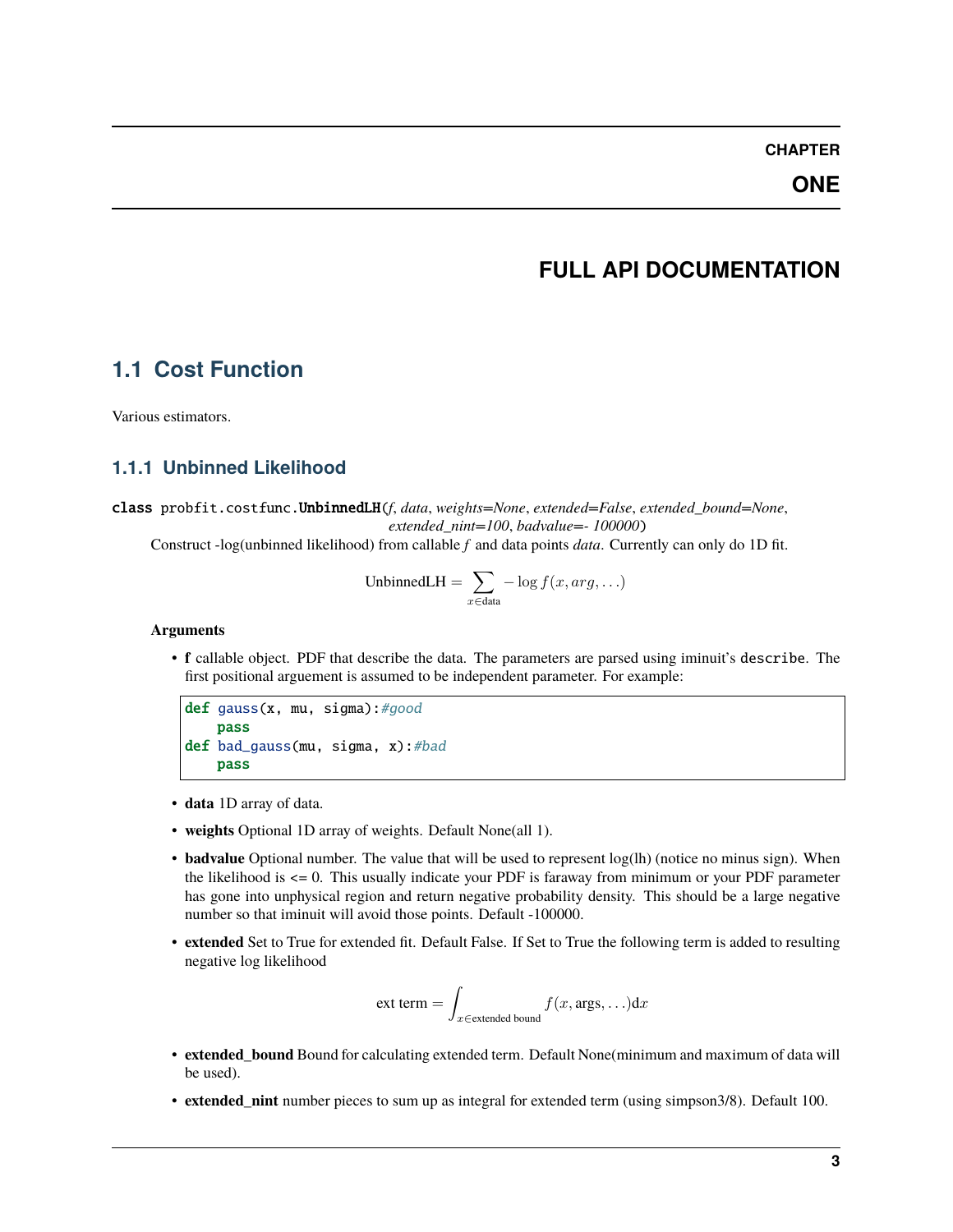<span id="page-7-1"></span>**Note:** There is a notable lack of **sum\_w2** for unbinned likelihood. I feel like the solutions are quite sketchy. There are multiple ways to implement it but they don't really scale correctly. If you feel like there is a correct way to implement it feel free to do so and write document telling people about the caveat.

#### $\_call\_()$

Compute sum of -log(lh) given positional arguments. Position argument will be passed to pdf with independent vairable from *data* is given as the frist argument.

<span id="page-7-0"></span>draw(*self*, *minuit=None*, *bins=100*, *ax=None*, *bound=None*, *parmloc=(0.05, 0.95)*, *nfbins=200*, *print\_par=True*, *args=None*, *errors=None*, *parts=False*, *show\_errbars='normal'*, *no\_plot=False*) Draw comparison between histogram of data and pdf.

#### **Arguments**

- **minuit** Optional but recommended iminuit.Minuit object. If minuit is not None, the pdf will be drawn using minimum value from minuit and parameters and error will be shown. If minuit is None, then pdf will be drawn using argument from the last call to \_\_call\_\_. Default None
- **bins** number of bins for histogram. Default 100.
- **ax** matplotlib axes. If not given it will be drawn on current axes gca().
- **bound** bound for histogram. If None is given the bound will be automatically determined from the data. If you given PDF that's normalied to a region but some data is not within the bound the picture may look funny.
- **parmloc** location of parameter print out. This is passed directy to legend loc named parameter. Default  $(0.05, 0.95)$ .
- **nfbins** how many point pdf should be evaluated. Default 200.
- **print\_par** print parameters and error on the plot. Default True.
- **args** Optional. If minuit is not given, parameter value is determined from args. This can be dictionary of the form *{'a':1.0, 'b':1.0}* or list of values. Default None.
- **errors** Optional dictionary of errors. If minuit is not given, parameter errors are determined from **errors**. Default None.
- **show\_errbars** Show error bars. Default 'normal'
	- **–** 'normal' : error = sqrt( sum of weight )
	- **–** 'sumw2' : error = sqrt( sum of weight\*\*2 )
	- **–** None : no errorbars (shown as a step histogram)
- **no\_plot** Set this to True if you only want the return value

#### **Returns**

((data\_edges, datay), (errorp,errorm), (total\_pdf\_x, total\_pdf\_y), parts)

draw\_residual(*self*, *minuit=None*, *bins=100*, *ax=None*, *bound=None*, *parmloc=(0.05, 0.95)*,

*print\_par=False*, *args=None*, *errors=None*, *errbar\_algo='normal'*, *norm=False*, *\*\*kwargs*) Draw difference between data and PDF

#### **Arguments**

• **minuit** Optional but recommended iminuit.Minuit object. If minuit is not None, the pdf will be drawn using minimum value from minuit and parameters and error will be shown. If minuit is None, then pdf will be drawn using argument from the last call to \_\_call\_\_. Default None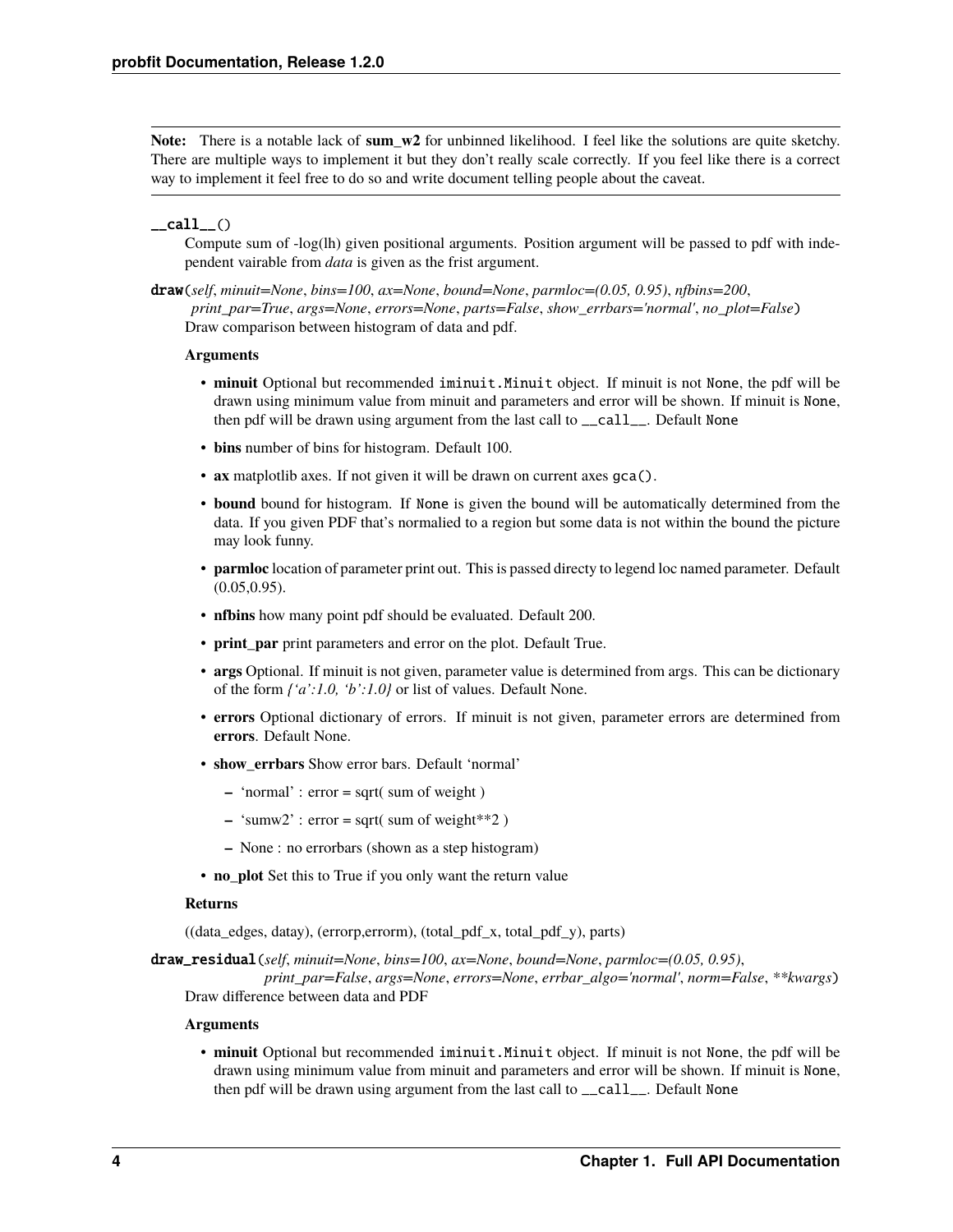- <span id="page-8-2"></span>• **bins** number of bins for histogram. Default 100.
- **ax** matplotlib axes. If not given it will be drawn on current axes gca().
- **bound** bound for histogram. If None is given the bound will be automatically determined from the data. If you given PDF that's normalied to a region but some data is not within the bound the picture may look funny.
- **parmloc** location of parameter print out. This is passed directy to legend loc named parameter. Default  $(0.05, 0.95)$ .
- **print\_par** print parameters and error on the plot. Default True.
- **args** Optional. If minuit is not given, parameter value is determined from args. This can be dictionary of the form *{'a':1.0, 'b':1.0}* or list of values. Default None.
- **errors** Optional dictionary of errors. If minuit is not given, parameter errors are determined from **errors**. Default None.
- **show\_errbars** Show error bars. Default True
- **errbar algo** How the error bars are calculated 'normal' : error = sqrt( sum of weight ) [Default] 'sumw2' :  $error = sqrt($  sum of weight\*\*2)
- **norm** Normalzed by the error bar or not. Default False.
- **kwargs** Passed to [probfit.plotting.draw\\_residual\(\)](#page-38-1)

show(*self*, *\*arg*, *\*\*kwd*)

Same thing as  $draw()$ . But show the figure immediately.

#### **See also:**

[draw\(\)](#page-7-0) for arguments.

#### **Example**

#### <span id="page-8-0"></span>**1.1.2 Binned Likelihood**

<span id="page-8-1"></span>class probfit.costfunc.BinnedLH(*f*, *data*, *bins=40*, *weights=None*, *weighterrors=None*, *bound=None*,

*badvalue=1000000*, *extended=False*, *use\_w2=False*, *nint\_subdiv=1*)

Create a Poisson Binned Likelihood object from given PDF **f** and **data** (raw points not histogram). Constant term and expected minimum are subtracted off (aka. log likelihood ratio). The exact calculation will depend on **extended** and **use\_w2** keyword parameters.

$$
\text{BinnedLH} = -\sum_{i \in bins} s_i \times \left( h_i \times \log(\frac{E_i}{h_i}) + (h_i - E_i) \right)
$$

where

- $h_i$  is sum of weight of data in ith bin.
- $\bullet$   $b_i$  is the width of ith bin.
- *N* is total number of data.  $N = \sum_i h_i$ .
- $E_i$  is expected number of occupancy in ith bin from PDF calculated using average of pdf value at both sides of the bin  $l_i, r_i$ . The definition for  $E_i$  depends whether extended likelihood is requested.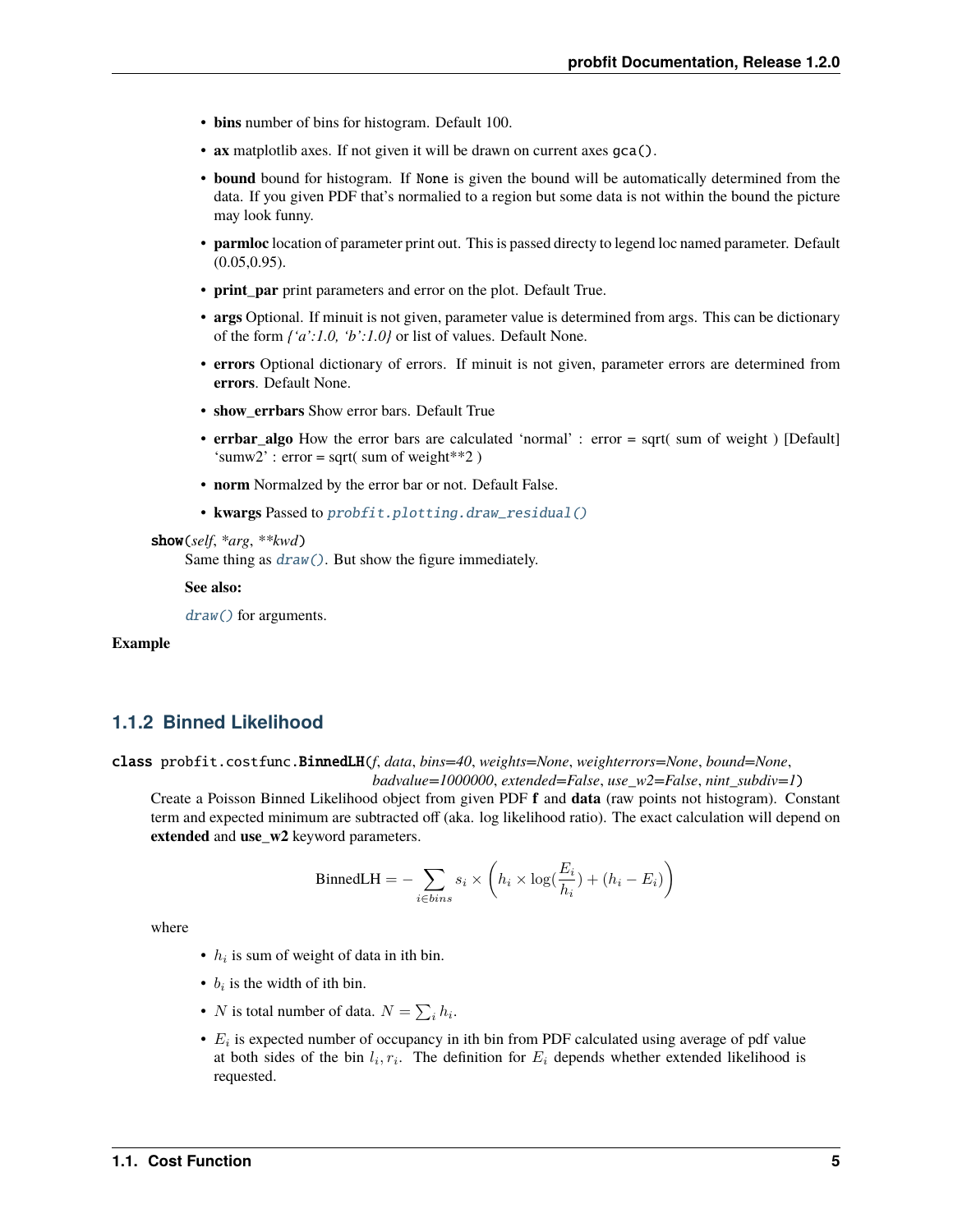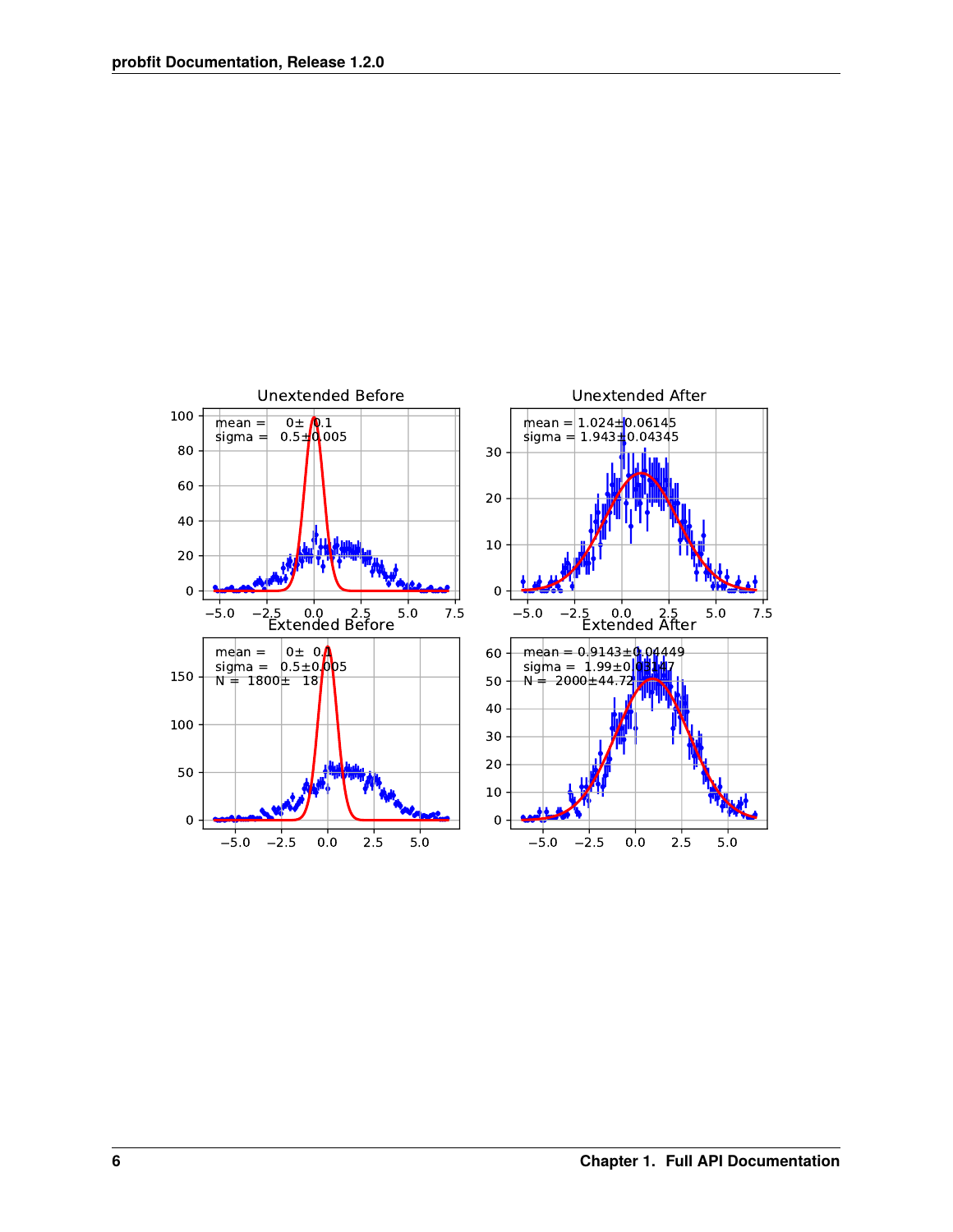<span id="page-10-1"></span>If extended likelihood is requested (extended=True):

$$
E_i = \frac{f(l_i, arg...)+ f(r_i, arg...)}{2} \times b_i
$$

If extended likelihood is NOT requested (extended=False):

$$
E_i = \frac{f(l_i, arg...)+ f(r_i, arg...)}{2} \times b_i \times N
$$

**Note:** You are welcome to patch this with a the using real area. So that, it's less sensitive to bin size. Last time I check ROOFIT used **f** evaluated at midpoint.

•  $s_i$  is a scaled factor. It's 1 if sum\_w2=False. It's  $s_i = \frac{h_i}{\sum_{j \in \text{bin } i} w_j^2}$  if sum\_w2=True. The factor will scale the statistics to the unweighted data.

**Note:** You may wonder why there is  $h_i - E_i$  added at the end for each term of the sum. They sum up to zero anyway. The reason is the precision near the minimum. If we taylor expand the logarithmic term near  $h_i \approx E_i$  then the first order term will be  $h_i - E_i$ . Subtracting this term at the end gets us the nice pure parabolic behavior for each term at the minimum.

#### **Arguments**

• **f** callable object. PDF that describe the data. The parameters are parsed using iminuit's describe. The first positional arguement is assumed to be independent parameter. For example:

```
def gauss(x, mu, sigma):#good
   pass
def bad_gauss(mu, sigma, x):#bad
   pass
```
- **data** 1D array of data if raw data; otherwise, this can be a tuple of contents, edges (like NumPy).
- **bins** number of bins data should be histogrammed. Default 40.
- **weights** Optional 1D array of weights. Default None (all 1's).
- **weighterrors** Optional 1D array of weight errors. Default None This is usually used for binned datasets where you want to manipulate each bin's error. It doesn't make sense if the data is unbinned data.
- **bound** tuple(min,max). Histogram bound. If None is given, bound is automatically determined from data. Default None.
- **badvalue** Optional number. The value that will be used to represent  $log(lh)$  (notice no minus sign). When the likelihood is <= 0. This usually indicate your PDF is faraway from minimum or your PDF parameter has gone into unphysical region and return negative probability density. This should be a large POSITIVE number so that iminuit will avoid those points. Default 100000.
- **extended** Boolean whether this likelihood should be extended likelihood or not. Default False.
- **use** w2 Scale -log likelihood so that to the original unweighted statistics. Default False.
- **nint\_subdiv** controls how BinnedLH do the integral to find expect number of event in each bin. The number represent the number of subdivisions in each bin to do simpson3/8 rule. Default 1.

<span id="page-10-0"></span>\_\_call\_\_()

Calculate sum -log(poisson binned likelihood) given positional arguments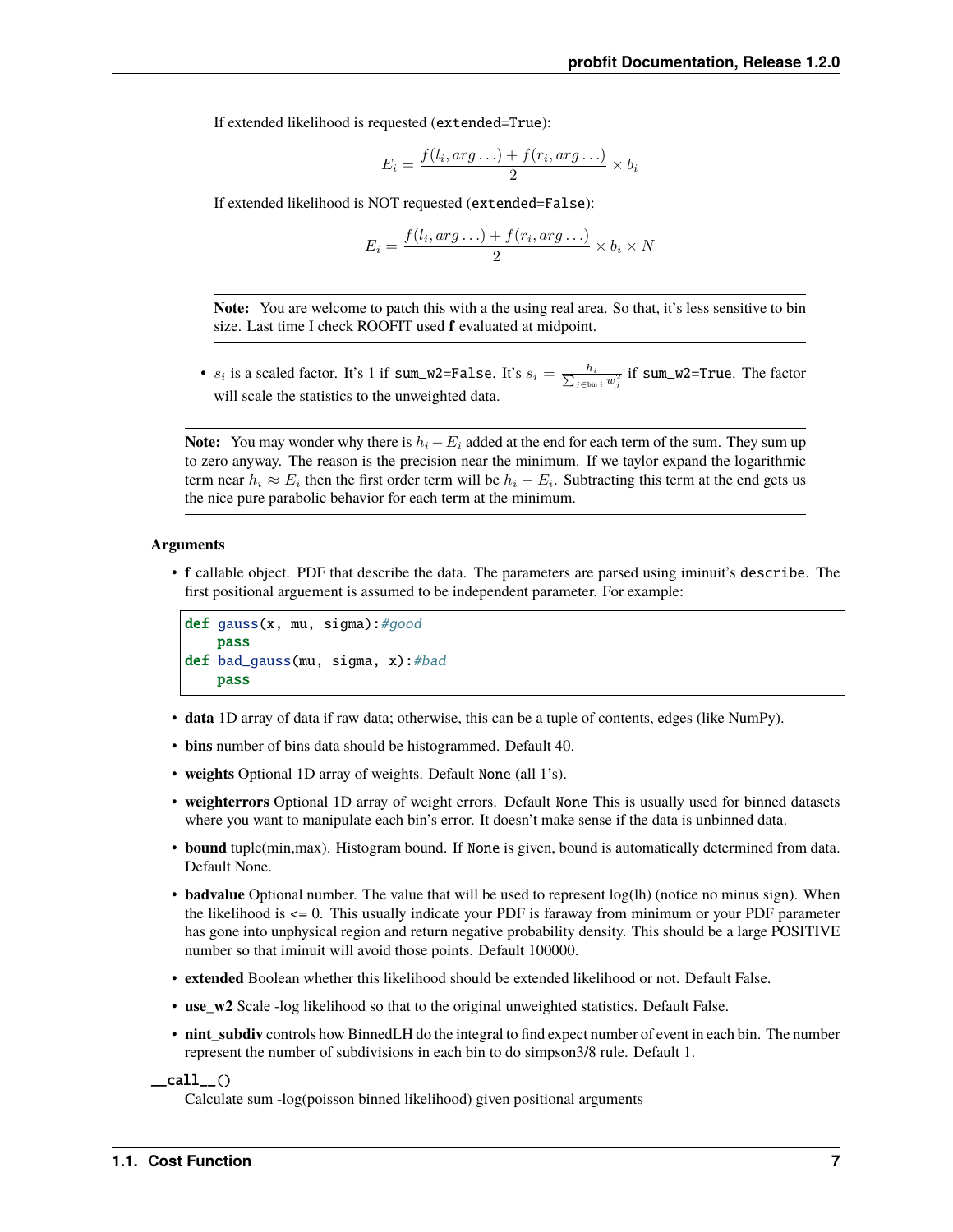<span id="page-11-0"></span>draw(*self*, *minuit=None*, *ax=None*, *parmloc=(0.05, 0.95)*, *nfbins=200*, *print\_par=True*, *args=None*, *errors=None*, *parts=False*, *no\_plot=False*)

Draw comparison between histogram of data and pdf.

#### **Arguments**

- **minuit** Optional but recommended iminuit.Minuit object. If minuit is not None, the pdf will be drawn using minimum value from minuit and parameters and error will be shown. If minuit is None, then pdf will be drawn using argument from the last call to \_\_call\_\_. Default None
- **ax** matplotlib axes. If not given it will be drawn on current axes gca().
- **parmloc** location of parameter print out. This is passed directy to legend loc named parameter. Default  $(0.05, 0.95)$ .
- **nfbins** how many point pdf should be evaluated. Default 200.
- **print\_par** print parameters and error on the plot. Default True.
- **no\_plot** Set this to True if you only want the return value

#### **Returns**

((data\_edges, data\_y), (errorp,errorm), (total\_pdf\_x, total\_pdf\_y), parts)

draw\_residual(*self*, *minuit=None*, *ax=None*, *parmloc=(0.05, 0.95)*, *print\_par=False*, *args=None*, *errors=None*, *norm=False*, *\*\*kwargs*)

Draw difference between data and pdf.

#### **Arguments**

- **minuit** Optional but recommended iminuit.Minuit object. If minuit is not None, the pdf will be drawn using minimum value from minuit and parameters and error will be shown. If minuit is None, then pdf will be drawn using argument from the last call to \_\_call\_\_. Default None
- **ax** matplotlib axes. If not given it will be drawn on current axes gca().
- **parmloc** location of parameter print out. This is passed directy to legend loc named parameter. Default (0.05,0.95).
- **print\_par** print parameters and error on the plot. Default True.
- **norm** If True, draw difference normalized by error Default False.
- **kwargs** Passed to [probfit.plotting.draw\\_residual\(\)](#page-38-1)

#### show(*self*, *\*arg*, *\*\*kwd*)

Same thing as  $draw()$ . But show the figure immediately.

#### **See also:**

[draw\(\)](#page-10-0) for arguments.

#### **Example**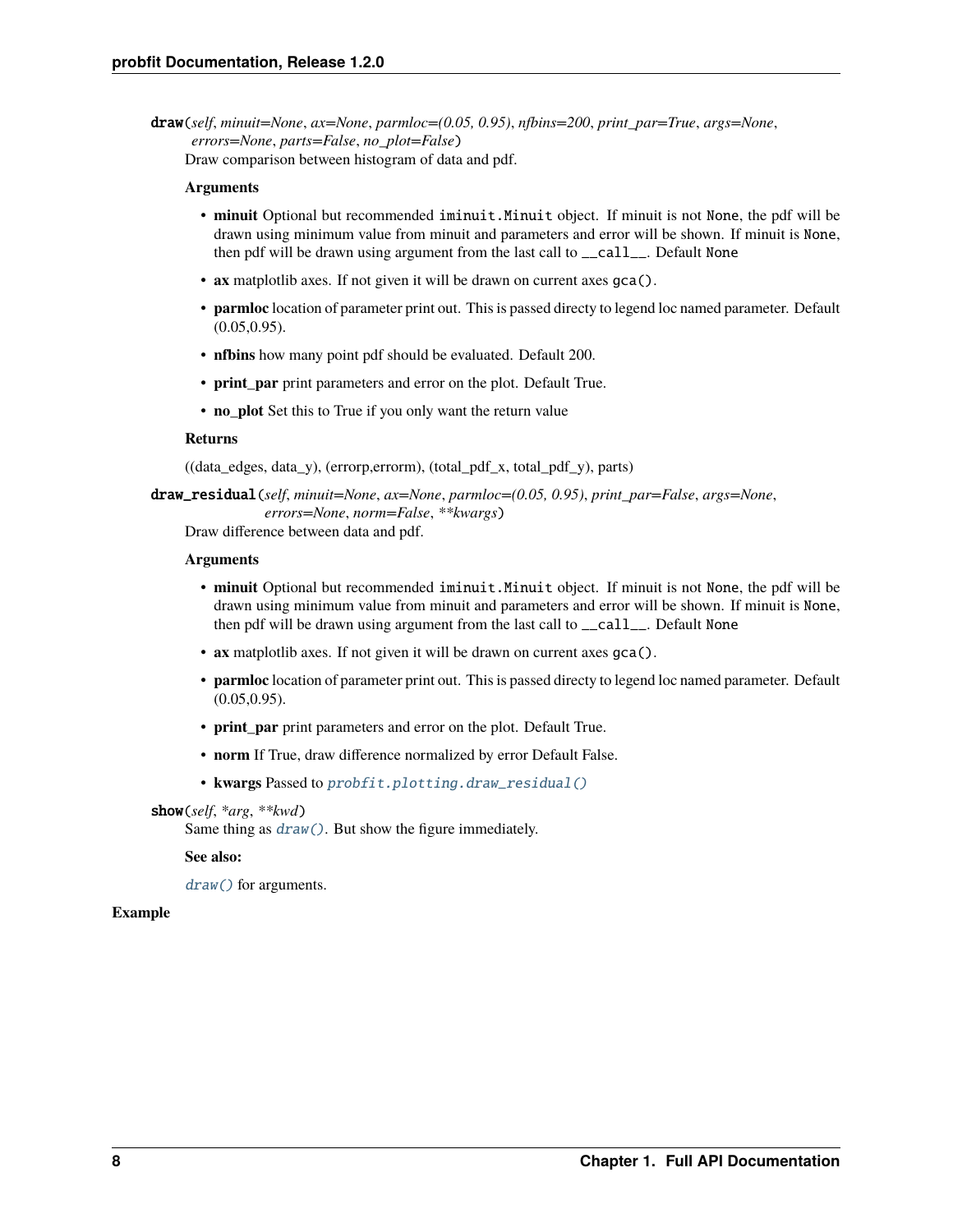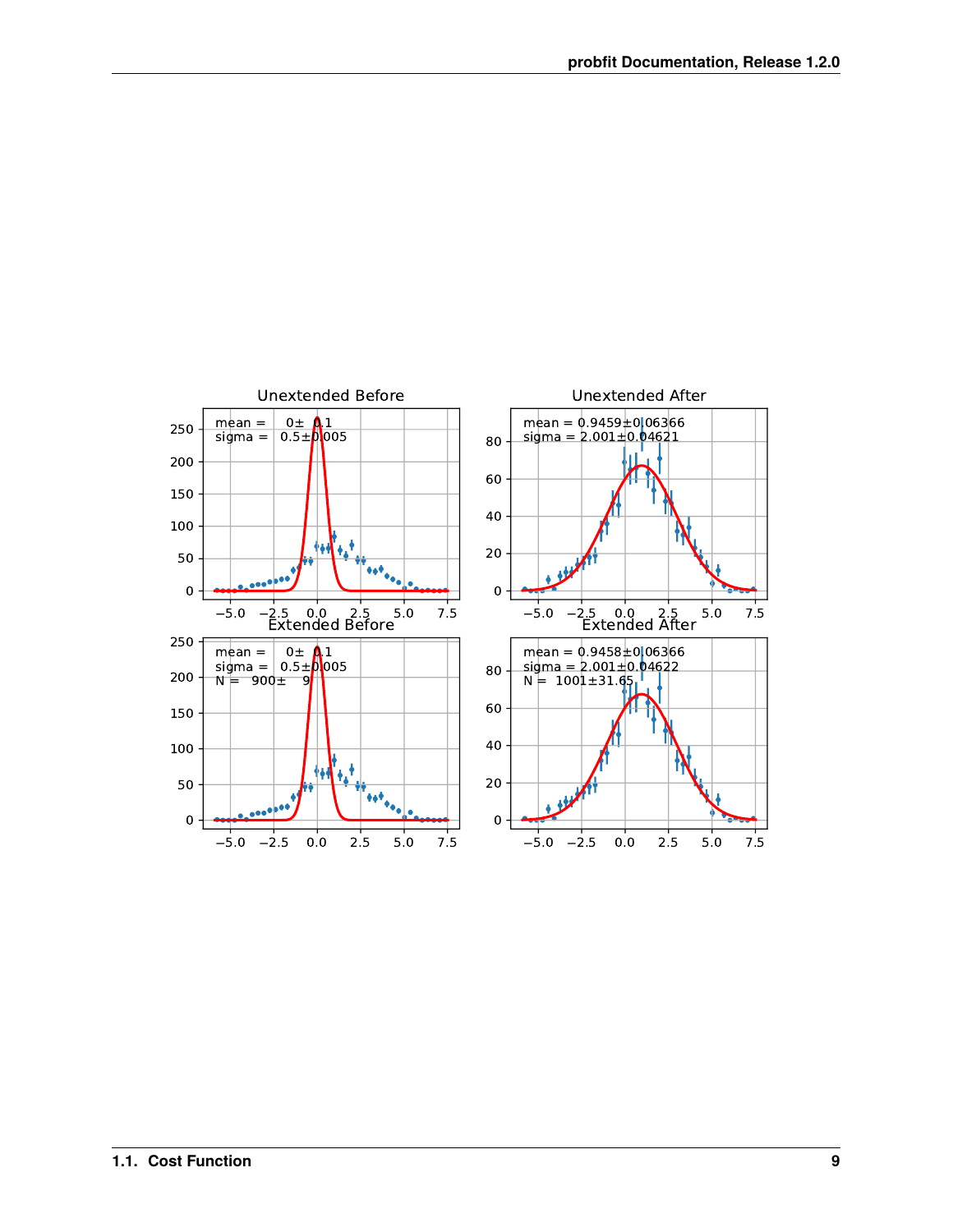### <span id="page-13-3"></span><span id="page-13-0"></span>**1.1.3** <sup>2</sup> **Regression**

<span id="page-13-2"></span>class probfit.costfunc.Chi2Regression(*f*, *x*, *y*, *error=None*, *weights=None*)

Create  $\chi^2$  regression object. This is for fitting funciton to data points(x,y) rather than fitting PDF to a distribution.

Chi2Regression = 
$$
\sum_{i} w_i \times \left(\frac{f(x_i, arg...)-y_i}{error_i}\right)^2
$$

#### **Arguments**

• **f** callable object to describe line given by (**x** , **y**). The first positional arugment of **f** is assumed to be independent variable. Ex::

```
def gauss(x, mu, sigma):#good
   pass
def bad_gauss(mu, sigma, x):#bad
   pass
```
- **x** 1D array of independent variable
- **y** 1D array of expected **y**
- **error** optional 1D error array. If None is given, it's assumed to be all 1's.
- **weight** 1D array weight for each data point.

```
\_call\_()Compute \chi^2
```

```
draw(self, minuit=None, ax=None, parmloc=(0.05, 0.95), print_par=True, args=None, errors=None,
```
*parts=False*, *nbins=None*, *no\_plot=False*)

Draw comparison between points (**x**,\*\*y\*\*) and the function **f**.

#### **Arguments**

- **minuit** Optional but recommended iminuit.Minuit object. If minuit is not None, the pdf will be drawn using minimum value from minuit and parameters and error will be shown. If minuit is None, then pdf will be drawn using argument from the last call to  $\text{\_call}\_\text{\_}$ . Default None
- **ax** matplotlib axes. If not given it will be drawn on current axes gca().
- **parmloc** location of parameter print out. This is passed directy to legend loc named parameter. Default (0.05,0.95).
- **print\_par** print parameters and error on the plot. Default True.
- **parts** draw components of PDF. Default False.
- **no plot** Set this to true if you only want the return value
- **nbins** draw the PDF curve using this number of bins, instead of (if None) using the data binning.

#### **Returns**

((data\_x, data\_y), (errorp,errorm), (total\_pdf\_x, total\_pdf\_y), parts)

draw\_residual(*self*, *minuit=None*, *ax=None*, *args=None*, *errors=None*, *grid=True*, *norm=False*)

```
show(self, *arg, **kwd)
```
Same thing as [draw\(\)](#page-13-1). But show the figure immediately.

**See also:**

[draw\(\)](#page-13-1) for arguments.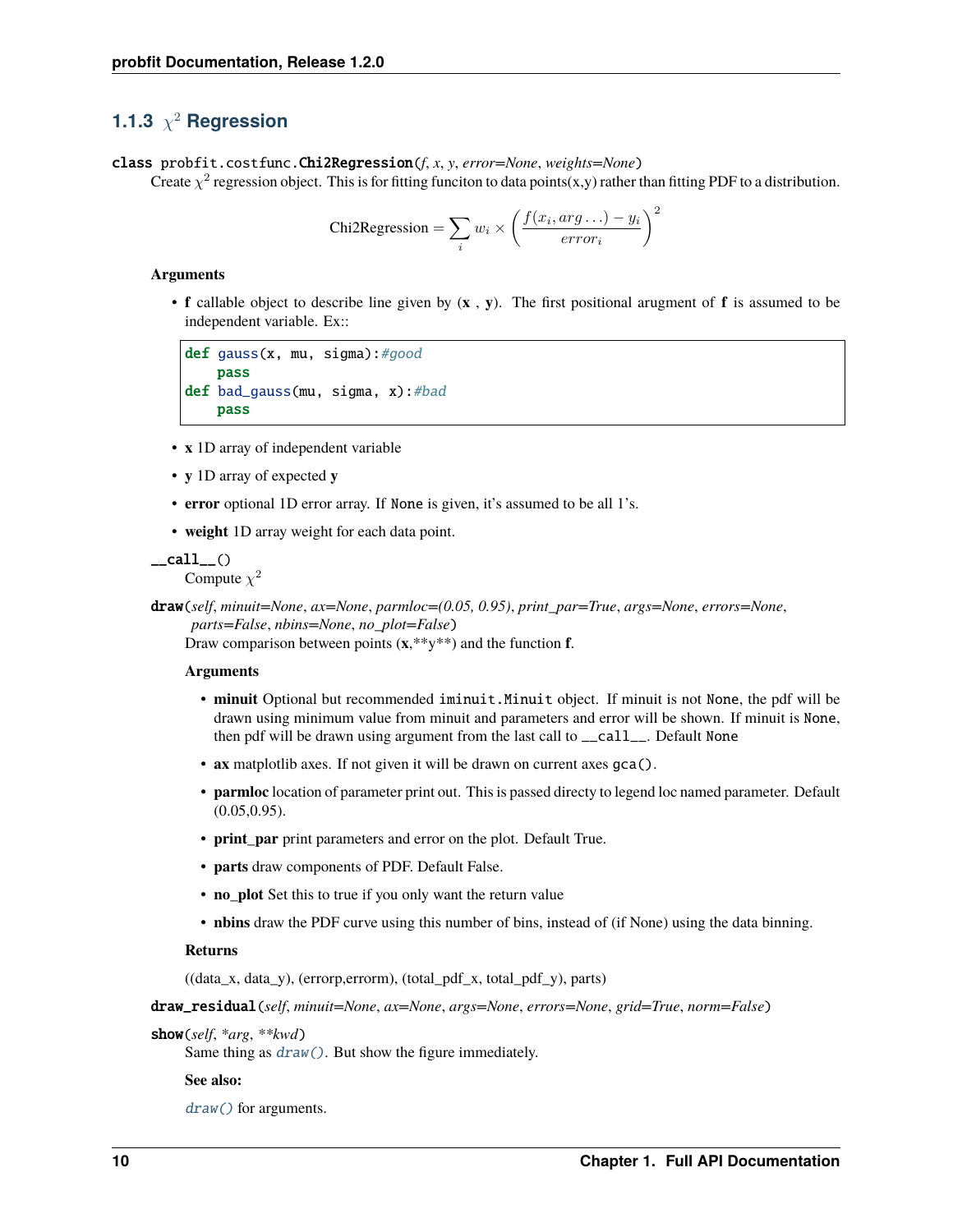#### <span id="page-14-2"></span>**Example**



### <span id="page-14-0"></span>**1.1.4 Binned**  $\chi^2$

<span id="page-14-1"></span>class probfit.costfunc.BinnedChi2(*f*, *data*, *bins=40*, *weights=None*, *bound=None*, *sumw2=False*, *nint\_subdiv=1*, *data\_binned=False*, *bin\_contents=None*, *bin\_edges=None*)

Create Binned Chi2 Object. It calculates chi^2 assuming poisson statistics.

$$
\text{BinnedChi2} = \sum_{i \in \text{bins}} \left( \frac{h_i - f(x_i, \arg \dots) \times b_i \times N}{err_i} \right)^2
$$

Where  $err_i$  is

\n- $$
\sqrt{\sum_{j \in \text{bin}_i} w_j}
$$
 if sum\_w2=False.
\n- $\sqrt{\sum_{j \in \text{bin}_i} w_j^2}$  if sum\_w2=True.
\n

**Arguments**

• **f** callable object. PDF describing **data**. The first positional arugment of **f** is assumed to be independent variable. Ex::

```
def gauss(x, mu, sigma):#good
   pass
def bad_gauss(mu, sigma, x):#bad
   pass
```
- **data** 1D array of data if raw data; otherwise, this can be a tuple of contents, edges (like NumPy).
- **bins** Optional number of bins to histogram data. Default 40.
- **weights** 1D array weights.
- **bound** tuple(min,max) bound of histogram. If None is given it's automatically determined from the data.
- **sumw2** scale the error using  $\sqrt{\sum_{j \in \text{bin}_i} w_j^2}$ .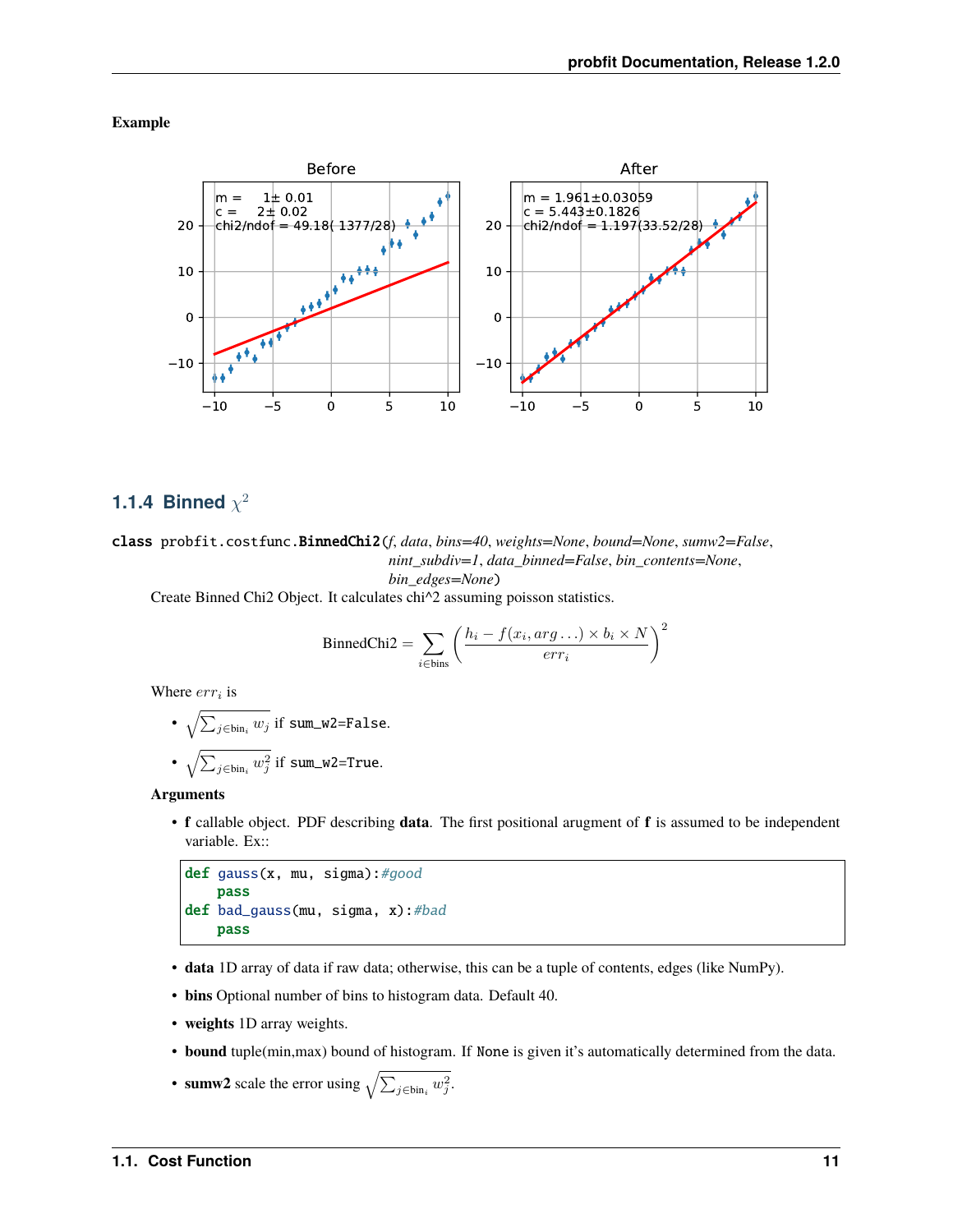<span id="page-15-1"></span>• **nint** subdiv controls how BinnedChi2 do the integral to find expect number of event in each bin. The number represent the number of subdivisions in each bin to do simpson3/8. Default 1.

#### $\_call\_()$

Calculate  $\chi^2$  given positional arguments

<span id="page-15-0"></span>draw(*self*, *minuit=None*, *ax=None*, *parmloc=(0.05, 0.95)*, *nfbins=200*, *print\_par=True*, *args=None*, *errors=None*, *parts=False*, *no\_plot=False*) Draw comparison histogram of data and the function **f**.

#### **Arguments**

- **minuit** Optional but recommended iminuit.Minuit object. If minuit is not None, the pdf will be drawn using minimum value from minuit and parameters and error will be shown. If minuit is None, then pdf will be drawn using argument from the last call to \_\_call\_\_. Default None
- **ax** matplotlib axes. If not given it will be drawn on current axes gca().
- **parmloc** location of parameter print out. This is passed directy to legend loc named parameter. Default (0.05,0.95).
- **nfbins** number of points to calculate f
- **print par** print parameters and error on the plot. Default True.
- **no\_plot** Set this to true if you only want the return value

#### **Returns**

((data\_edges, data\_y), (errorp,errorm), (total\_pdf\_x, total\_pdf\_y), parts)

show(*self*, *\*arg*, *\*\*kwd*)

Same thing as [draw\(\)](#page-15-0). But show the figure immediately.

#### **See also:**

[draw\(\)](#page-15-0) for arguments.

#### **Example**

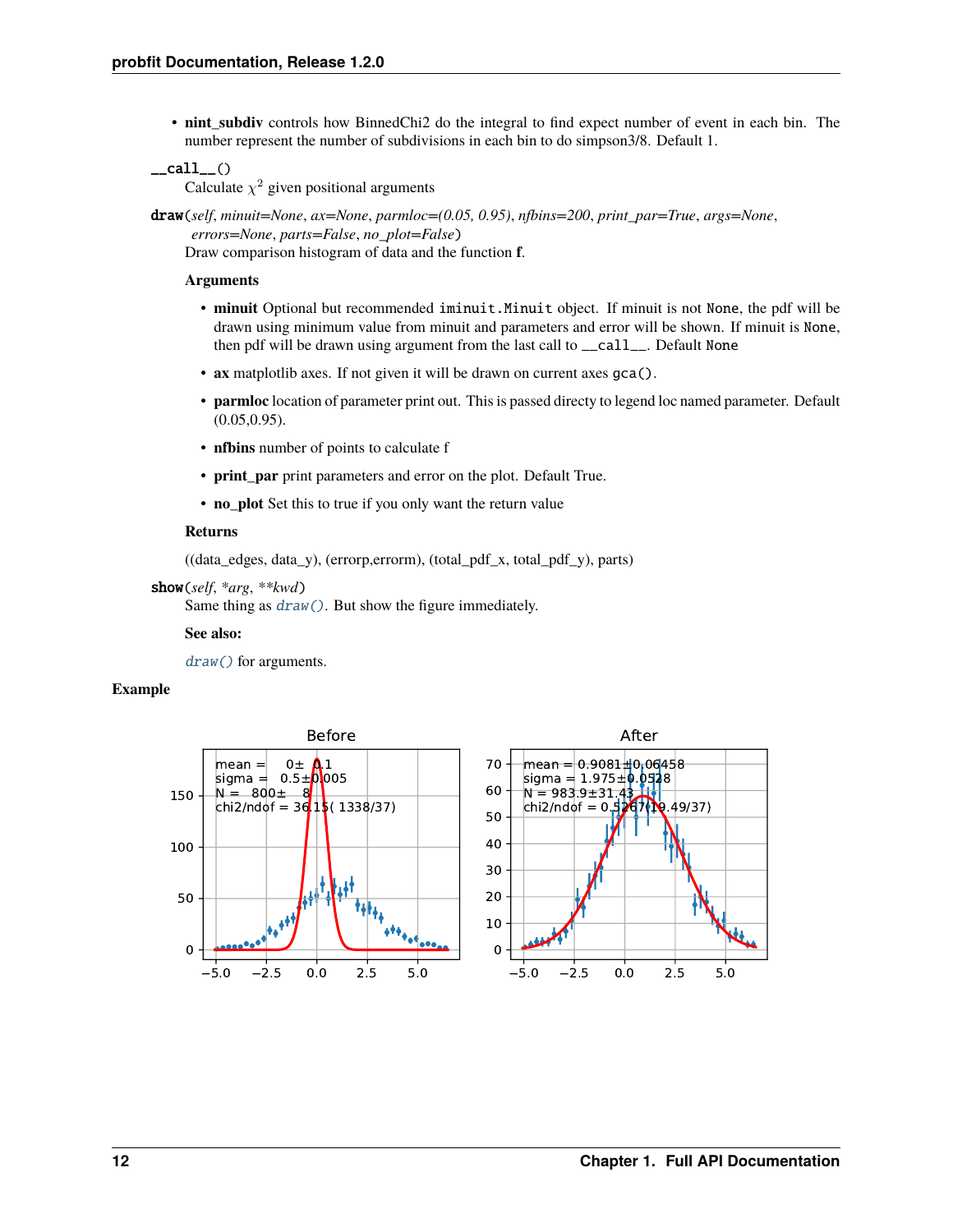### <span id="page-16-3"></span><span id="page-16-0"></span>**1.1.5 Simultaneous Fit**

<span id="page-16-2"></span>class probfit.costfunc.SimultaneousFit(*factors=None*, *\*arg*, *prefix=None*, *skip\_prefix=None*) Construct simultaneous fit from given cost functions.

#### **Arguments**

- **factors** Optional factor array. If not None, each cost function is scaled by *factors[i]* before being summed up. Default None.
- **prefix** Optional list of prefix. Add prefix to variable name of each cost function so that you don't accidentally merge them. Default None.
- **skip\_prefix** list of variable names that prefix should not be applied to. Useful if you want to prefix them and shared some of them.

\_\_call\_\_(*\*args*, *\*\*kwargs*) Call self as a function.

- args\_and\_error\_for(*self*, *findex*, *minuit=None*, *args=None*, *errors=None*) convert argument from minuit/dictionary/errors to argument and error for cost function with index **findex**
- <span id="page-16-1"></span>draw(*self*, *minuit=None*, *args=None*, *errors=None*, *\*\*kwds*) Draw each pdf along with data on plotting grid

return list of return values from each cost function

show(*self*, *m=None*)

Same thing as  $draw()$ . But show the figure immediately.

**See also:**

[draw\(\)](#page-16-1) for arguments.

#### **Example**

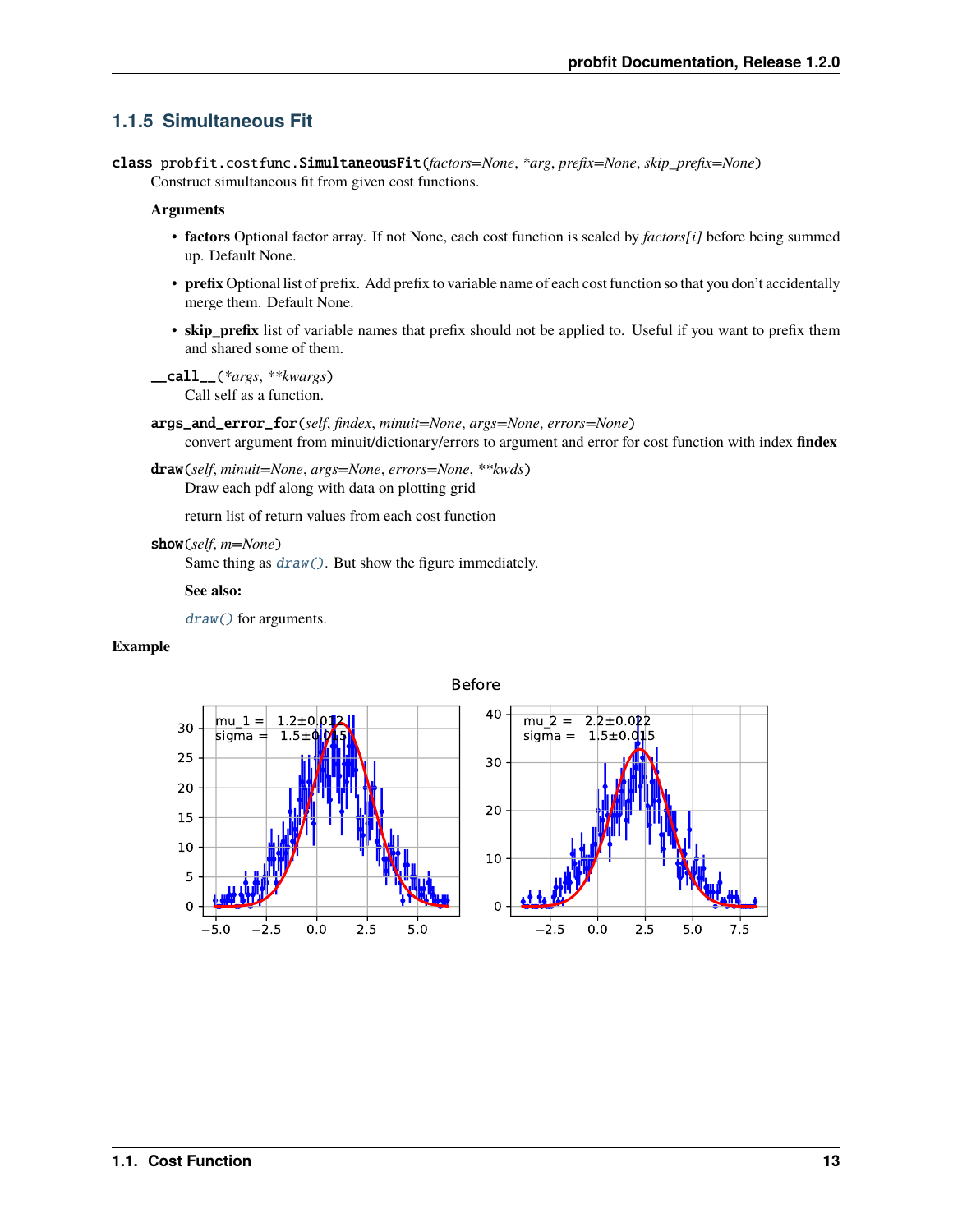<span id="page-17-5"></span>

### <span id="page-17-0"></span>**1.2 Functor**

Manipulate and combined your pdf in various ways.

### <span id="page-17-1"></span>**1.2.1 Extended**

```
class probfit.functor.Extended(f, extname='N')
```

```
Transformed given f into extended from.
```

```
def f(x,mu,sigma):
    return gaussian(x,mu,sigma)
g = Extended(f) #g is equivalent to N*f(x,mu,sigma)describe(g) #('x', 'mu', 'sigma', 'N')#g is equivalent to
def g_equiv(x, mu, sigma, N):
    return N * f(x, mu, sigma)
```
#### **Arguments**

- **f** call object. PDF.
- **extname** optional string. Name of the extended parameter. Default *'N'*

### <span id="page-17-2"></span>**1.2.2 Normalized**

<span id="page-17-3"></span>class probfit.functor.Normalized(*f*, *bound*, *nint=300*, *warnfloat=1*)

Transformed PDF in to a normalized version. The normalization factor is cached according the shape parameters(all arguments except the first one).

```
def f(x, a, b, c):
    return do\_something(x, a, b, c)g = Normalized(f, (0., 1.))#g is eqivalent to (shown here without cache)
def g<sup>equiv(x, a, b, c):</sup>
    return f(x, a, b, c)/Integrate(f(x, a, b, c), range=(0., 1.))
```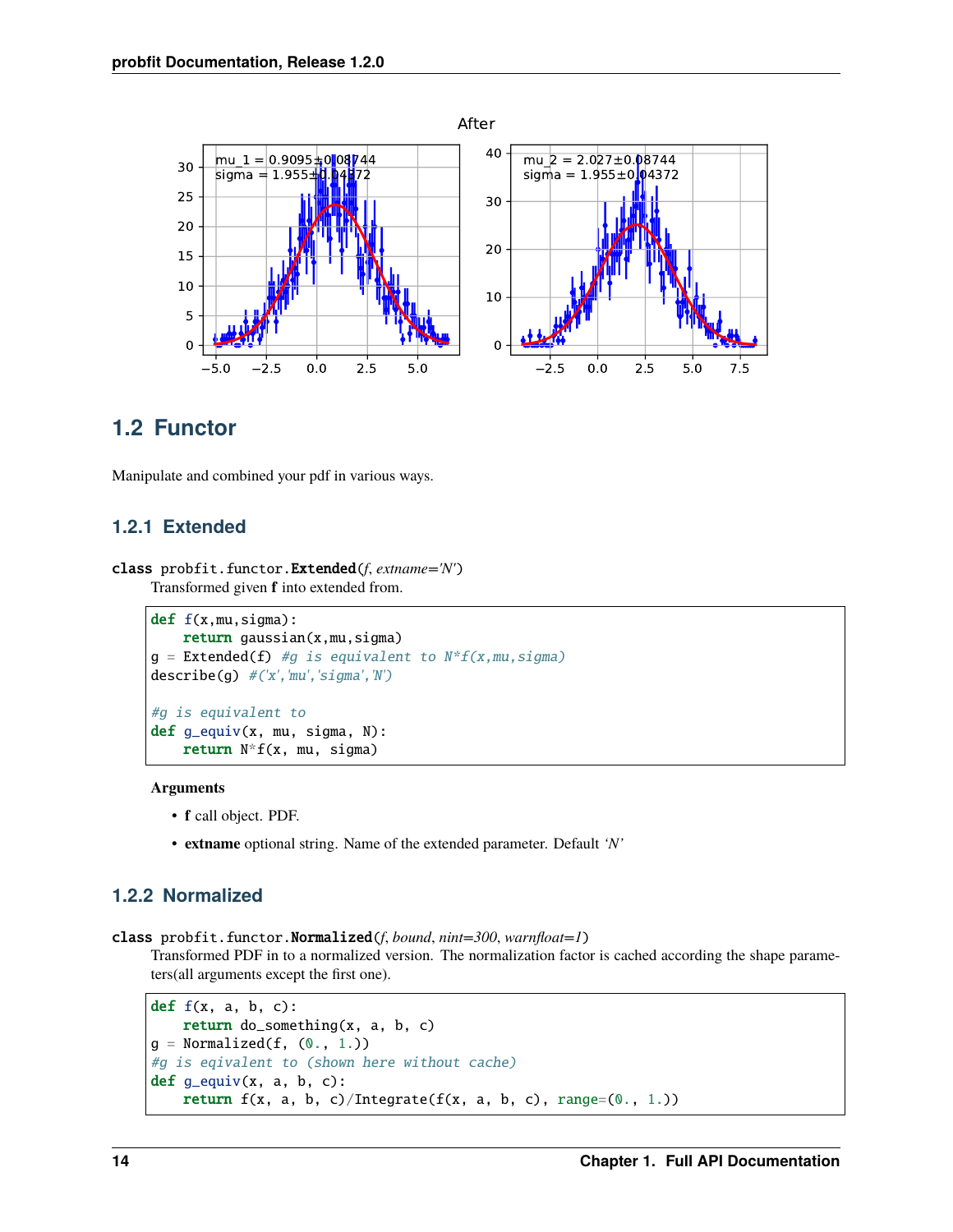#### <span id="page-18-2"></span>**Arguments**

- **f** function to normalized.
- **bound** bound of the normalization.
- **nint** optional number of pieces to integrate. Default 300.
- **warnfloat** optinal number of times it should warn if integral of the given function is really small. This usually indicate you bound doesn't make sense with given parameters.

**Note:** Integration implemented here is just a simple trapezoid rule. You are welcome to implement something better and submit a pull request.

**Warning:** Never reused Normalized object with different parameters in the same pdf.

```
#DO NOT DO THIS
def f(x,y,z):
    do_something(x,y,z)
pdf1 = Normalized(f, (0,1)) #h has it's own cache
pdf2 = rename(pdf1, ['x', 'a', 'b']) \# don't do thistotalpdf = Add2PdfNorm(pdf1,pdf2)
```
The reason is that Normalized has excatly one cache value. Everytime it's called with different parameters the cache is invalidate and it will recompute the integration which takes a long time. For the example given above, when calling totalpdf, calling to *pdf2* will always invalidate *pdf1* cache causing it to recompute integration for every datapoint *x*. The fix is easy:

```
#DO THIS INSTEAD
def f(x,y,z):
    do_something(x,y,z)
pdf1 = Normalized(f, (0,1)) #h has it's own cache
pdf2_temp = Normalized(f, (0,1)) #own separate cache
pdf2 = rename(pdf2_temp, ['x', 'a', 'b'])totalpdf = Add2PdfNorm(pdf1,pdf2)
```
### <span id="page-18-0"></span>**1.2.3 Convolve**

<span id="page-18-1"></span>class probfit.functor.Convolve(*f*, *g*, *gbound*, *nbins=1000*)

Make convolution from supplied **f** and **g**. If your functions are analytically convolutable you will be better off implementing analytically. This functor is implemented using numerical integration with bound there are numerical issue that will, in most cases, lightly affect normalization.s

Argument from **f** and **g** is automatically merge by name. For example,

```
f = lambda x, a, b, c: a * x * z + b * x + cq = lambda x, a, sigma: gaussian(x,a,sigma)
h = Convolve(f,g,gbound)describe(h) #['x', 'a', 'b', 'c', 'sigma']
```
(continues on next page)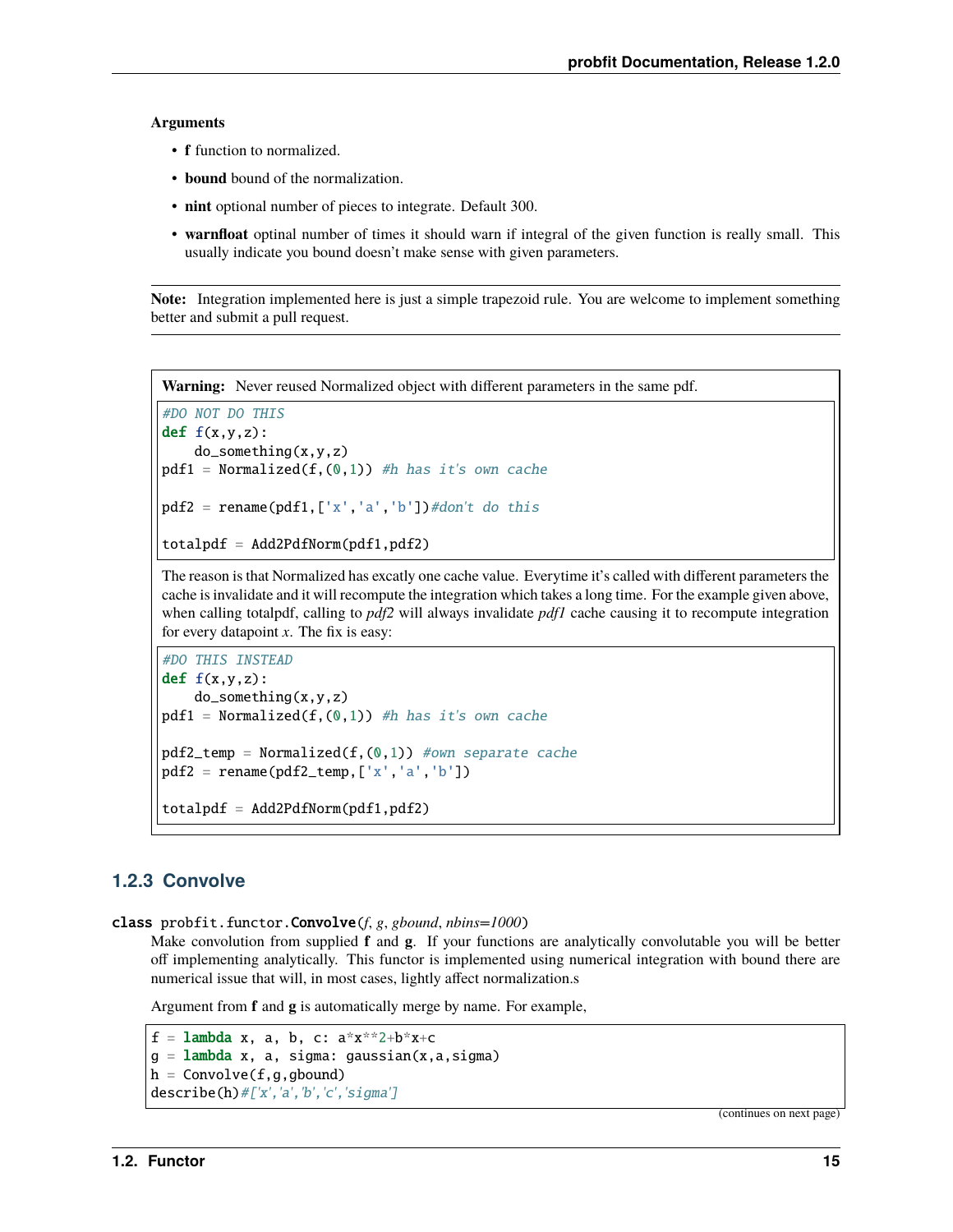(continued from previous page)

<span id="page-19-1"></span>#h is equivalent to def h\_equiv(x, a, b, c, sigma): return Integrate(f(x-t, a, b, c)\*g(x, a, b, c), t\_range=gbound)

$$
\text{Convolve}(f,g)(t, arg...)=\int_{\tau \in \text{gbound}} f(t-\tau, arg...) \times g(t, arg...) d\tau
$$

#### **Argument**

- **f** Callable object, PDF.
- **g** Resolution function.
- **gbound** Bound of the resolution. Supplied something such that g(x,\*arg) is near 0 at the edges. Current implementation is multiply reverse slide add straight up from the definition so this bound is important. Overbounding is recommended.
- **nbins** Number of bins in multiply reverse slide add. Default(1000)

**Note:** You may be worried about normalization. By the property of convolution:

$$
\int_{\mathbf{R}^d} (f * g)(x) dx = \left( \int_{\mathbf{R}^d} f(x) dx \right) \left( \int_{\mathbf{R}^d} g(x) dx \right).
$$

This means if you convolute two normalized distributions you get back a normalized distribution. However, since we are doing numerical integration here we will be off by a little bit.

### <span id="page-19-0"></span>**1.2.4 BlindFunc**

class probfit.functor.BlindFunc(*f*, *toblind*, *seedstring*, *width=1*, *signflip=True*)

Transform given parameter(s) in the given **f** by a random shift so that the analyst won't see the true fitted value.

 $BlindFunc(f, [y', z'], 123')(x, y, z) = f(x, y \pm \delta, z)$ 

```
def f(x,mu,sigma):
    return gaussian(x,mu,sigma)
g= BlindFunc(f, toblind=['mu','sigma'], seedstring= 'abcxyz', width=1,␣
\rightarrowsignflip=True)
describe(g) # ['x', 'mu', 'sigma']
```
#### **Arguments**

- **f** call object. A function or PDF.
- **toblind** a list of names of parameters to be blinded. Can be a scalar if only one.
- **seedstring** a string random number seed to control the random shift
- **width** a Gaussian width that controls the random shift
- **signflip** if True, sign of the parameter may be flipped before being shifted.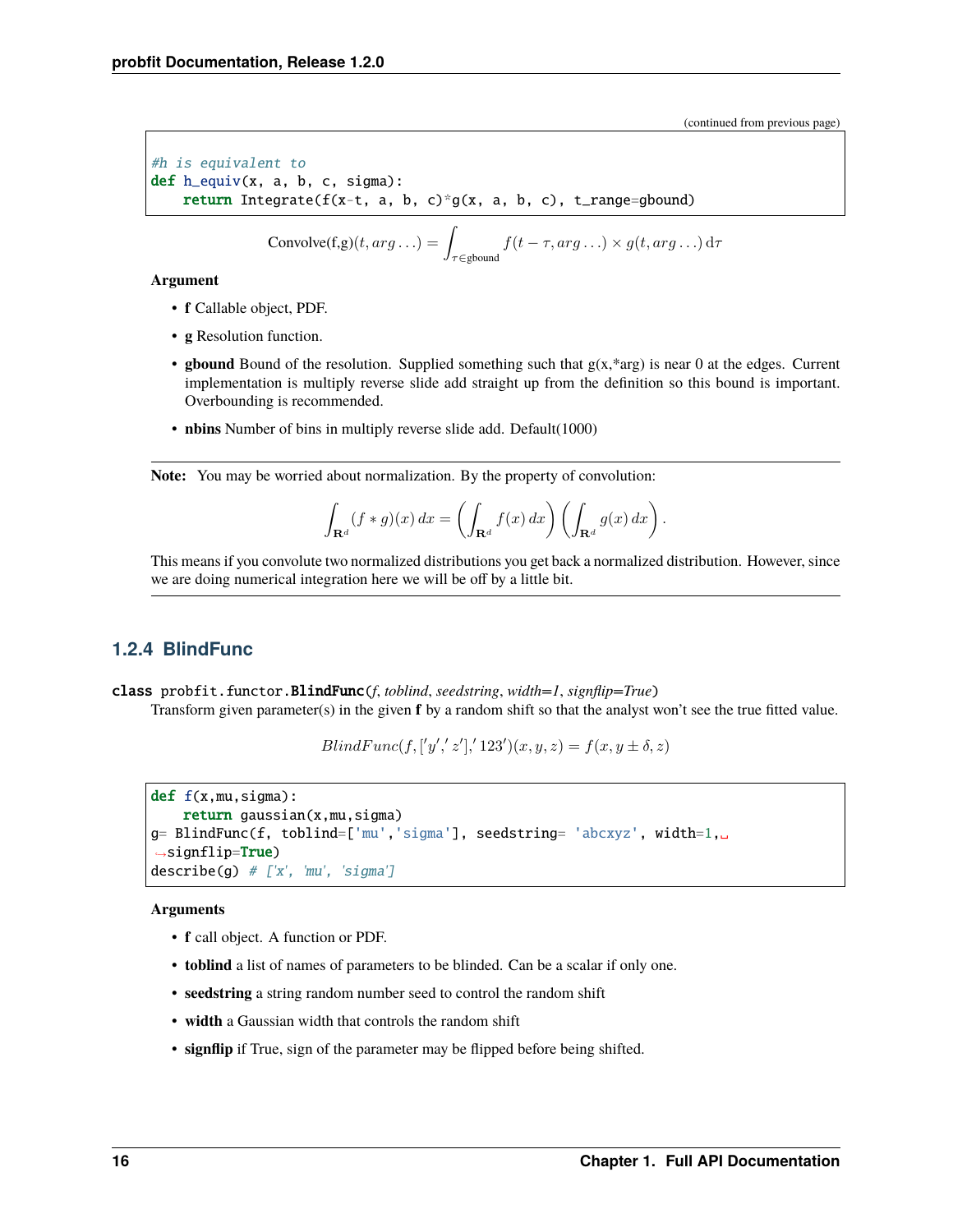### <span id="page-20-2"></span><span id="page-20-0"></span>**1.2.5 AddPdf**

<span id="page-20-1"></span>class probfit.functor.AddPdf(*prefix=None*, *\*arg*, *factors=None*, *skip\_prefix=None*) Directly add PDF without normalization nor factor. Parameters are merged by names.

```
def f(x, a, b, c):
    return do\_something(x,a,b,c)def q(x, d, a, e):
    return do_something_else(x, d, a, e)
h = AddPdf(f, g)# you can do AddPdf(f, g, h)
#h is equivalent to
def h<sub>equiv</sub>(x, a, b, c, d, e):
    return f(x, a, b, c) + g(x, d, a, e)
```
**Arguments**

• **prefix** array of prefix string with length equal to number of callable object passed. This allows you to add two PDF without having parameters from the two merge.

```
h2 = AddPdf(f, g, prefix=['f', 'g'])#h is equivalent to
def h2<sub>-</sub>equiv(x, f_a, f_b, f_c, g_d, g_a, g_e):
    return f(x, f_a, f_b, f_c) + g(x, g_d, g_a, g_e)
```
• **factors** list of callable factor function if given Add pdf will simulate the pdf of the form:

 $factor[0]*f + factor[1]*g$ 

Note that all argument for callable factors will be prefixed (if given) as opposed to skipping the first one for pdf list. If None is given, all factors are assume to be constant 1. Default None.

• **skip\_prefix** list of variable that should not be prefixed. Default None. This is useful when you want to mix prefixing and sharing some of variable.

#### **Example**

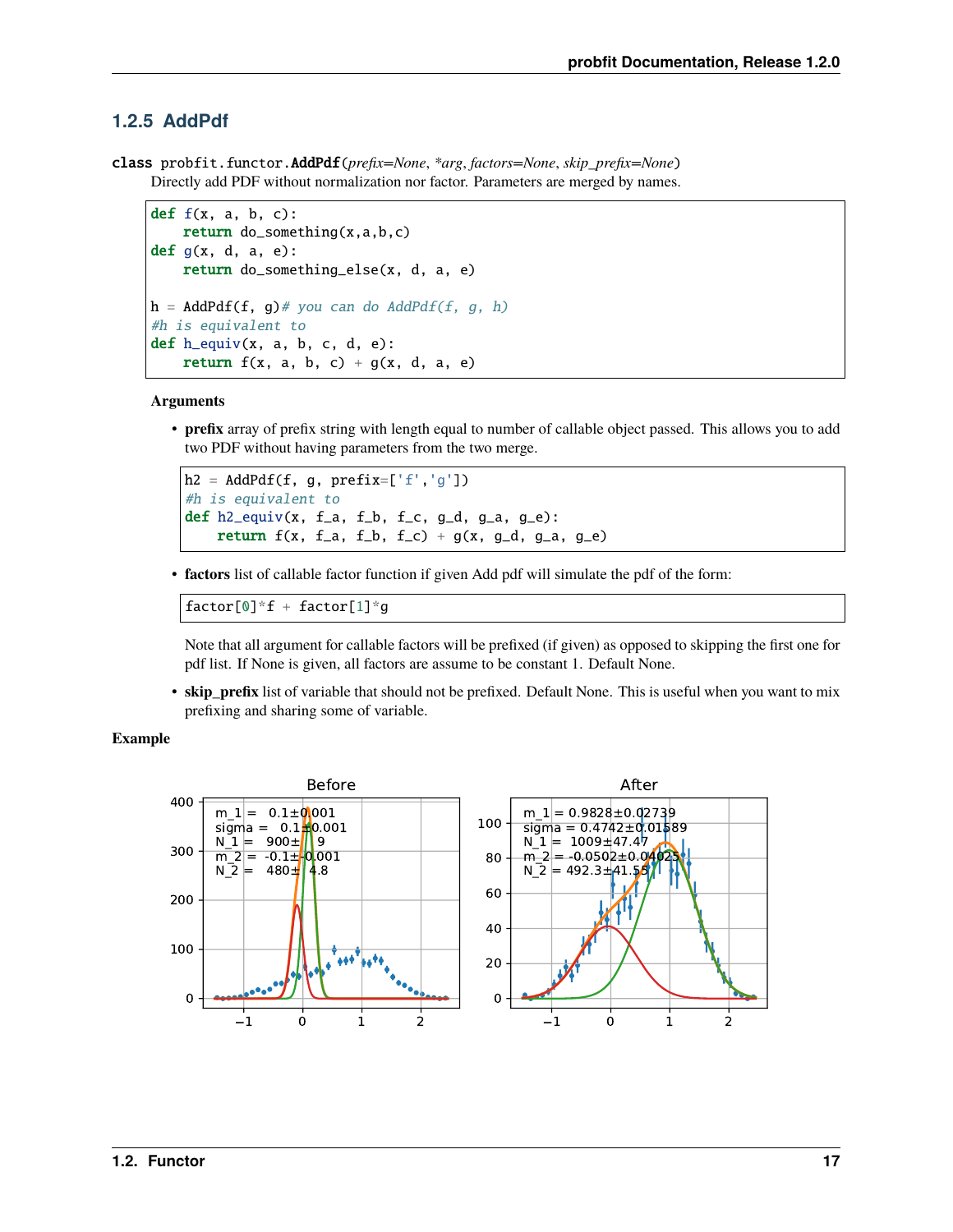### <span id="page-21-2"></span><span id="page-21-0"></span>**1.2.6 AddPdfNorm**

<span id="page-21-1"></span>class probfit.functor.AddPdfNorm(*facname=None*, *\*arg*, *prefix=None*, *skip\_prefix=None*) Add PDF with normalization factor. Parameters are merged by name.

```
def f(x, a, b, c):
    return do_something(x, a, b, c)def g(x, d, a, e):
    return do_something_else(x, d, a, e)
def p(x, b, a, c):
    return do_something_other_thing(x,b,a,c)
h = Add2PdfNorm(f, g, p)
#h is equivalent to
def h<sub>-equiv</sub>(x, a, b, c, d, e, f_0, f_1):
    return f_0 * f(x, a, b, c) + \setminusf_1 * g(x, d, a, e) +(1-f_0-f_1)*p(x, b, a, c)
```
#### **Arguments**

- **facname** optional list of factor name of length=. If None is given factor name is automatically chosen to be *f\_0*, *f\_1* etc. Default None.
- **prefix** optional prefix list to prefix arguments of each function. Default None.
- **skip\_prefix** optional list of variable that prefix will not be applied to. Default None(empty).

#### **Example**

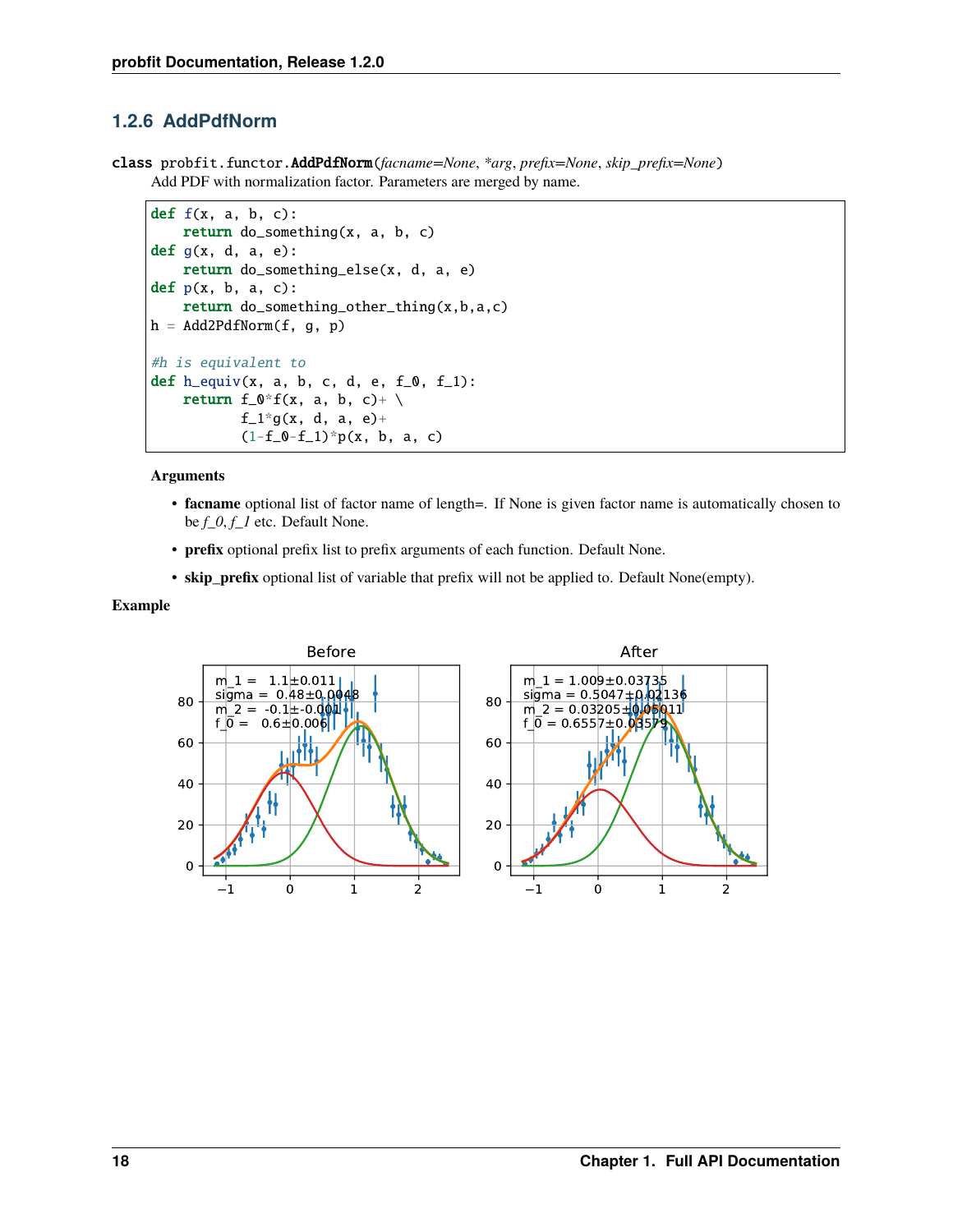### <span id="page-22-5"></span><span id="page-22-0"></span>**1.2.7 rename**

<span id="page-22-2"></span>probfit.funcutil.rename(*f*, *newarg*)

Rename function parameters.

```
def f(x,y,z):
   return do\_something(x,y,z)g = rename(f, ['x','a','b'])
print describe(g) # ['x','a','b']
#g is equivalent to
def g_equiv(x,a,b):
    return f(x,a,b)
```
#### **Arguments**

- **f** callable object
- **newarg** list of new argument names

#### **Returns**

function with new argument.

### <span id="page-22-1"></span>**1.2.8 Decorator**

<span id="page-22-3"></span>class probfit.decorator.normalized(*bound*, *nint=1000*) Normalized decorator

#### **Arguments**

- **bound** normalized bound
- **nint** option number of integral pieces. Default 1000.

**See also:**

[probfit.functor.Normalized](#page-17-3)

<span id="page-22-4"></span>class probfit.decorator.extended(*extname='N'*) Extended decorator

#### **Arguments**

• **extname** extended parameter name. Default 'N'

**See also:**

[probfit.functor.Extended](#page-17-4)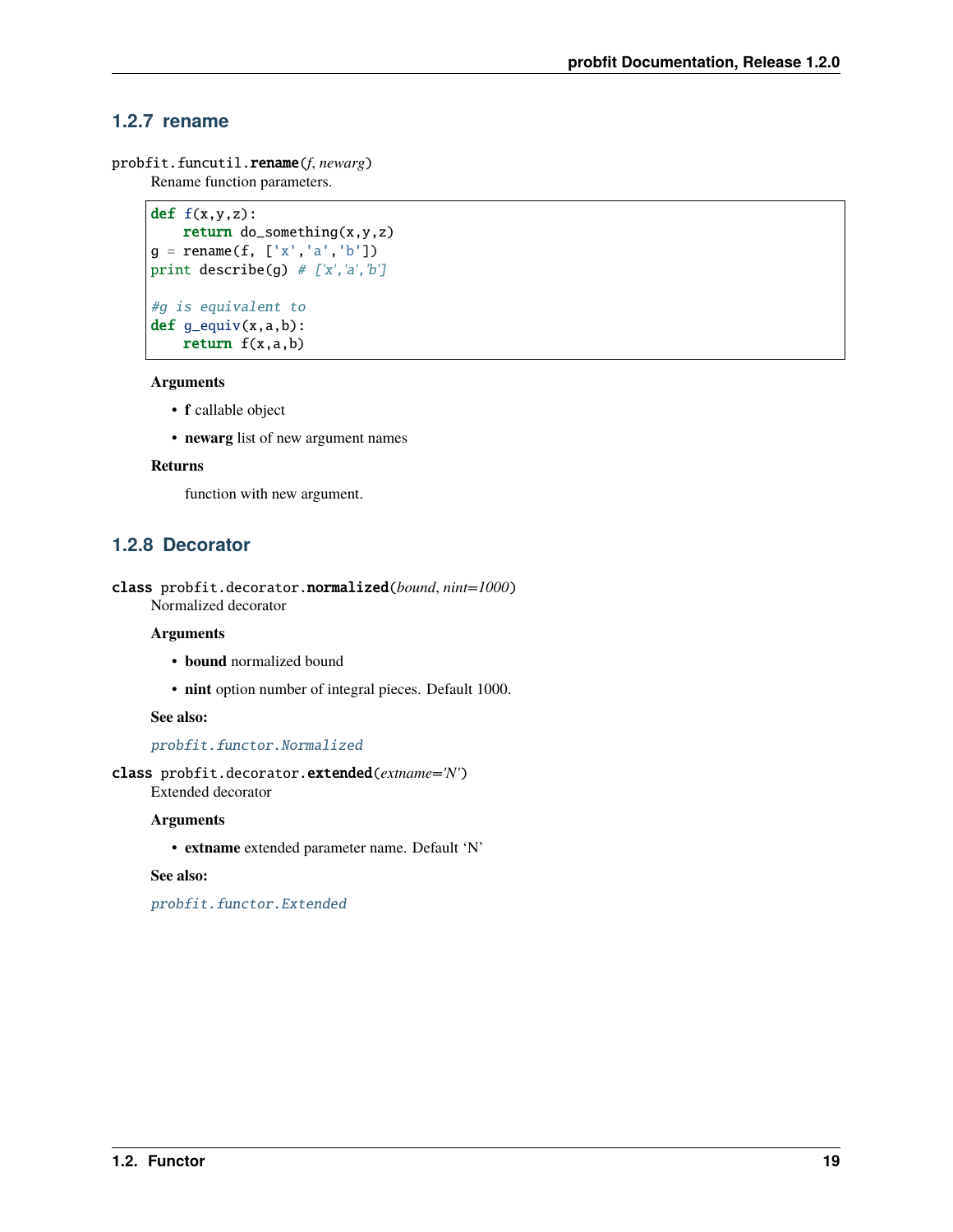## <span id="page-23-3"></span><span id="page-23-0"></span>**1.3 Builtin PDF**

Builtin PDF written in cython.

### <span id="page-23-1"></span>**1.3.1 gaussian**

<span id="page-23-2"></span>probfit.pdf.gaussian(*double x*, *double mean*, *double sigma*) → double Normalized gaussian.

$$
f(x; mean, \sigma) = \frac{1}{\sqrt{2\pi}\sigma} \exp\left[-\frac{1}{2}\left(\frac{x - mean}{\sigma}\right)^2\right]
$$

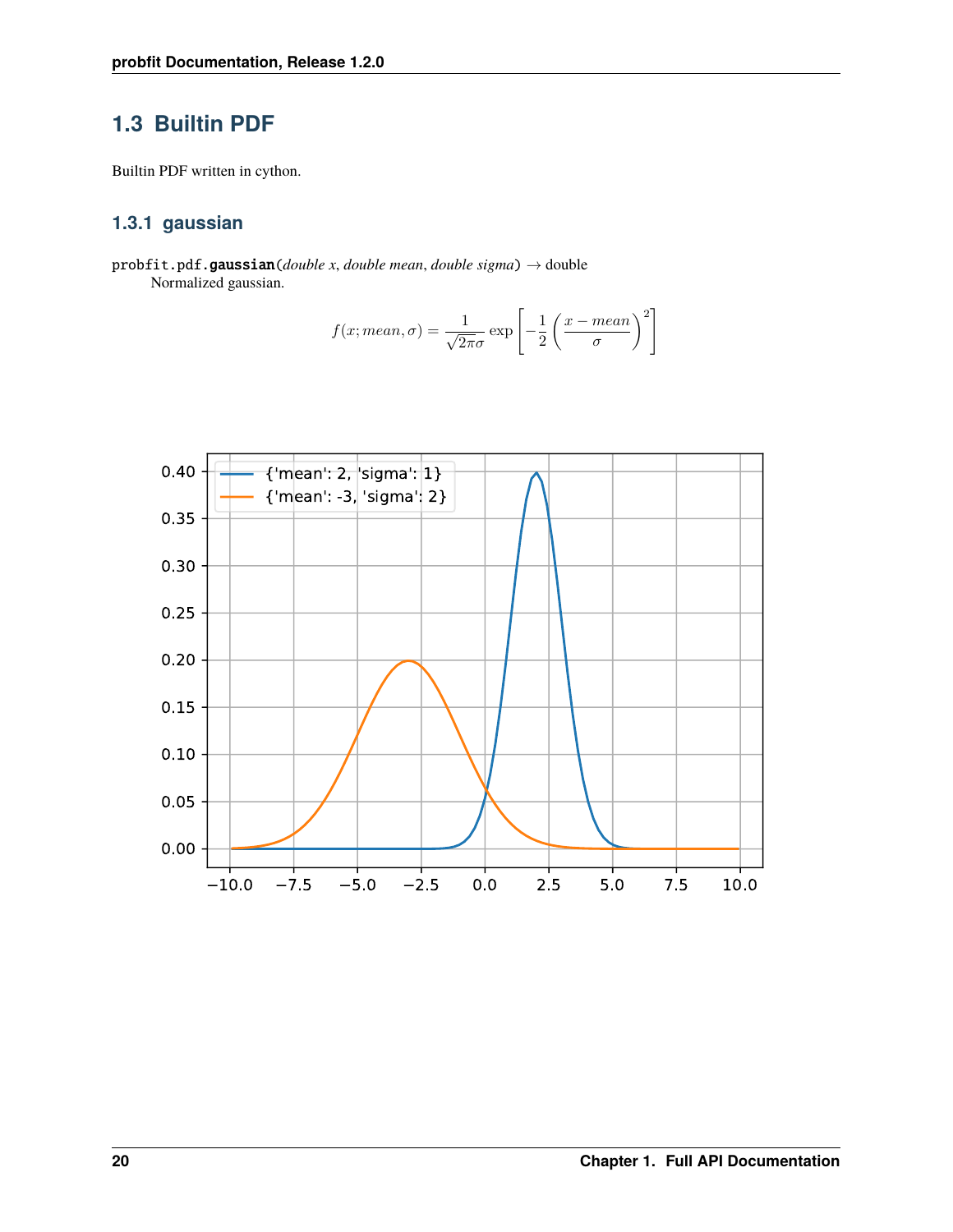### <span id="page-24-4"></span><span id="page-24-0"></span>**1.3.2 cauchy**

<span id="page-24-2"></span>probfit.pdf.cauchy(*double x*, *double m*, *double gamma*) → double Cauchy distribution aka non-relativistic Breit-Wigner

$$
f(x, m, \gamma) = \frac{1}{\pi \gamma \left[1 + \left(\frac{x - m}{\gamma}\right)^2\right]}
$$

**See also:**

breitwigner()



### <span id="page-24-1"></span>**1.3.3 Breit-Wigner**

<span id="page-24-3"></span>probfit.pdf.rtv\_breitwigner(*double x*, *double m*, *double gamma*) → double Normalized Relativistic Breit-Wigner

$$
f(x; m, \Gamma) = N \times \frac{1}{(x^2 - m^2)^2 + m^2 \Gamma^2}
$$

where

$$
N = \frac{2\sqrt{2}m\Gamma\gamma}{\pi\sqrt{m^2 + \gamma}}
$$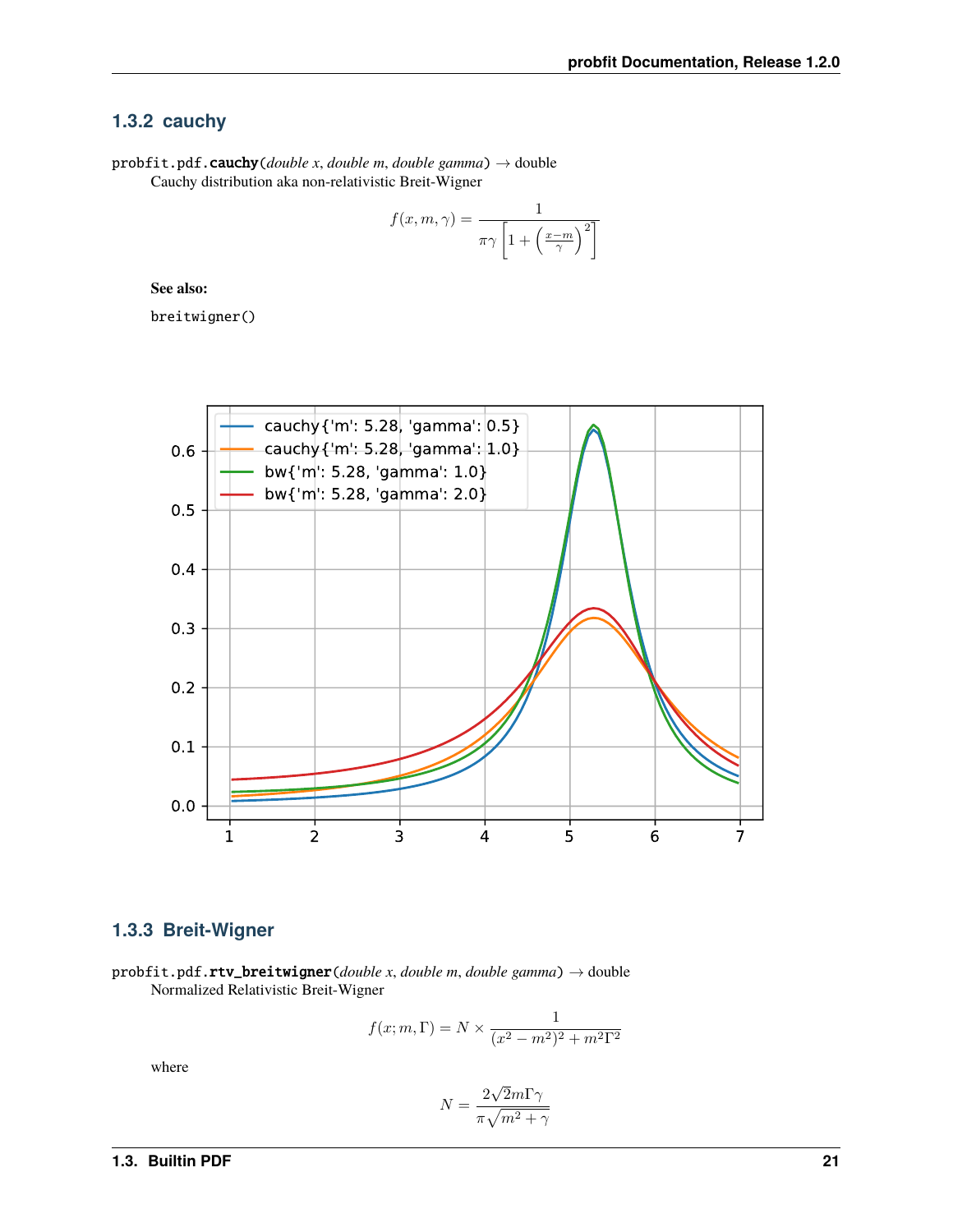<span id="page-25-2"></span>and

$$
\gamma = \sqrt{m^2 \left( m^2 + \Gamma^2 \right)}
$$

**See also:**

[cauchy\(\)](#page-24-2)



### <span id="page-25-0"></span>**1.3.4 crystalball**

<span id="page-25-1"></span>probfit.pdf.crystalball(*double x*, *double alpha*, *double n*, *double mean*, *double sigma*) → double Unnormalized crystal ball function. If alpha > 0, the non-Gaussian tail is on the left. Otherwise, the tail is on the right.

$$
f(x; \alpha, n, mean, \sigma) = \begin{cases} \exp\left(-\frac{1}{2}\delta^2\right) & \text{if } \delta > -\alpha\\ \left(\frac{n}{|\alpha|}\right)^n \left(\frac{n}{|\alpha|} - |\alpha| - \delta\right)^{-n} \exp\left(-\frac{1}{2}\alpha^2\right) & \text{if } \delta \le \alpha \end{cases}
$$

where

•  $\delta = \frac{x - mean}{\sigma}$ 

**Note:** [http://en.wikipedia.org/wiki/Crystal\\_Ball\\_function](http://en.wikipedia.org/wiki/Crystal_Ball_function)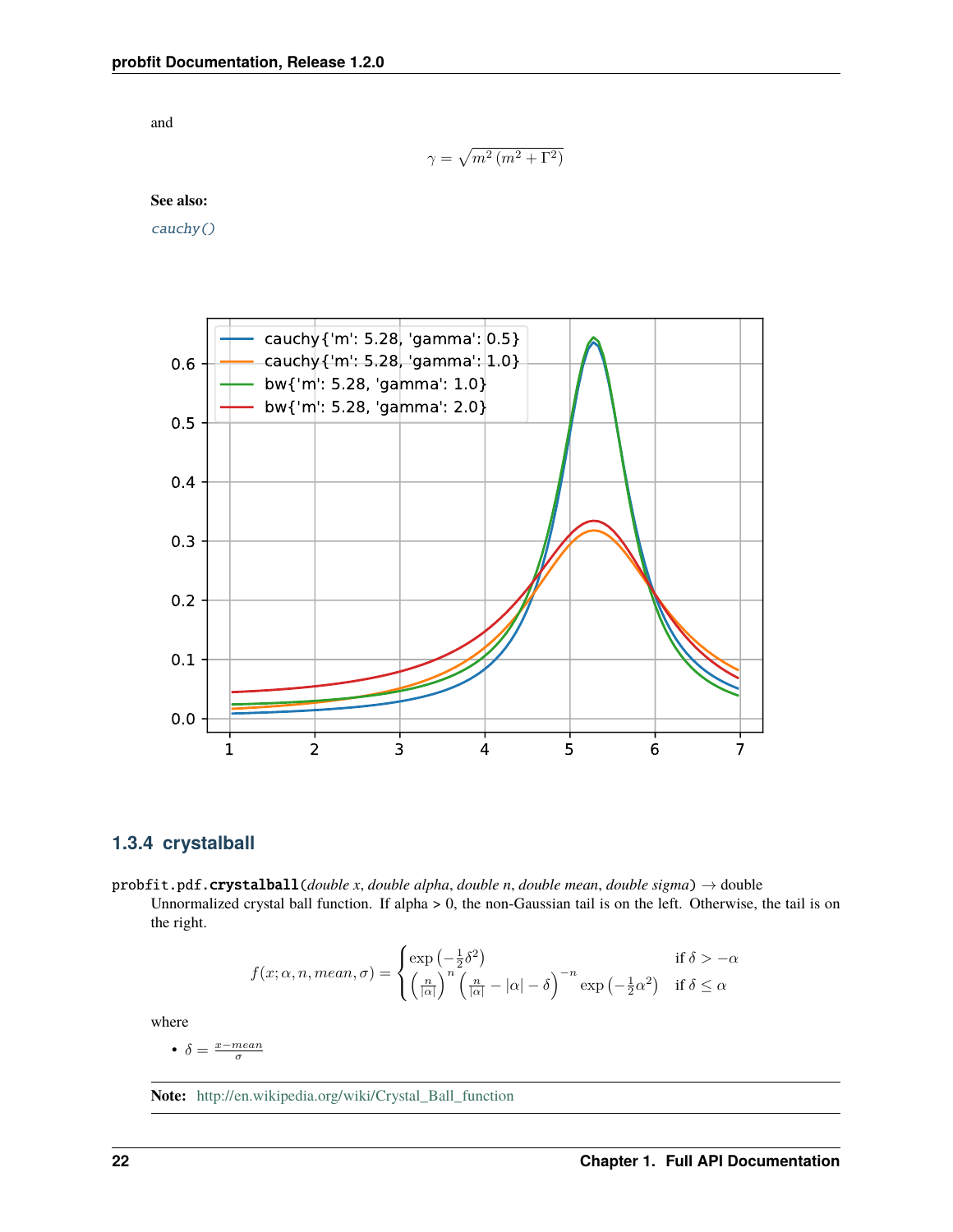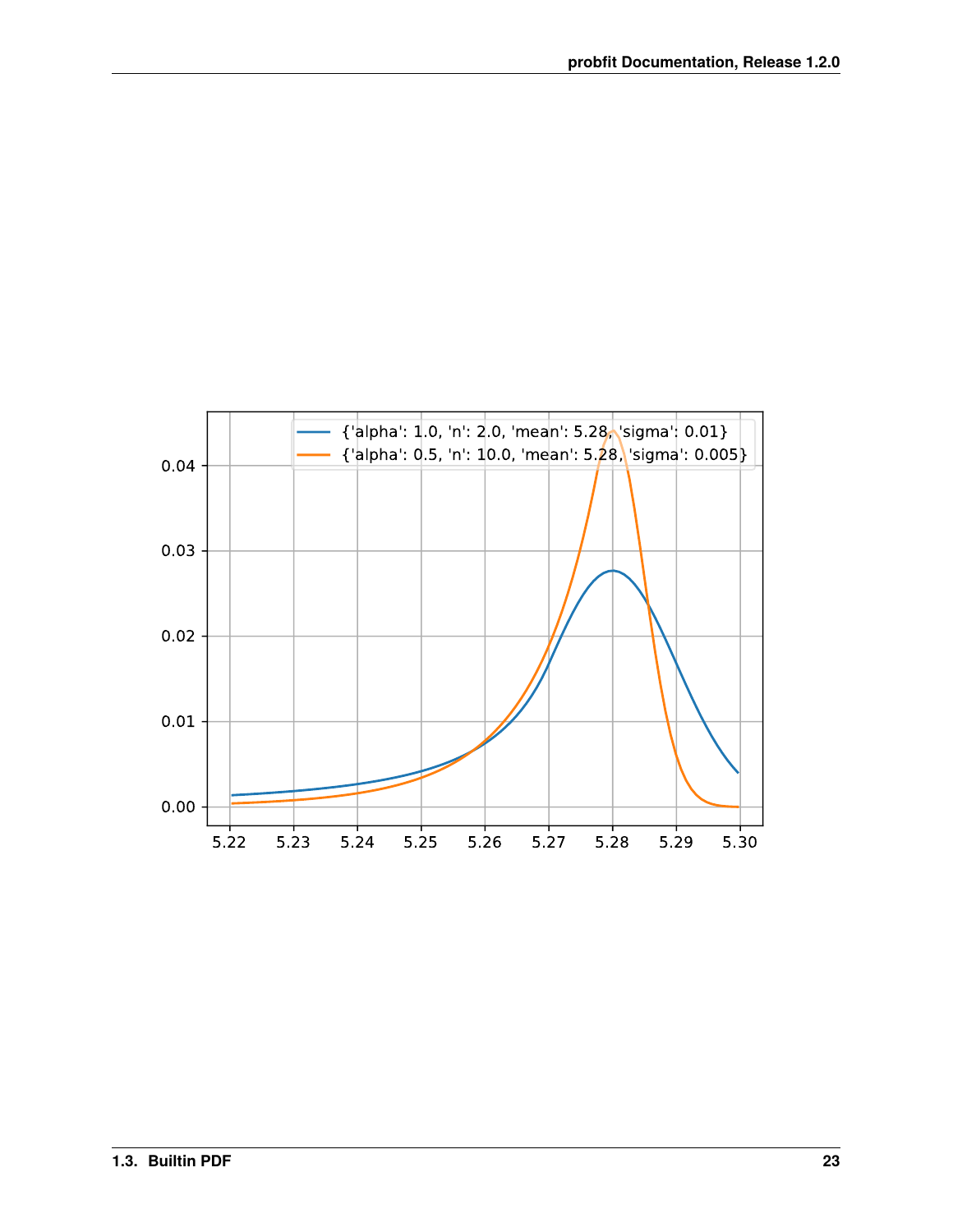### <span id="page-27-4"></span><span id="page-27-0"></span>**1.3.5 doublecrystalball**

<span id="page-27-2"></span>probfit.pdf.doublecrystalball(*double x*, *double alpha*, *double alpha2*, *double n*, *double n2*, *double mean*, *double sigma*) → double

Unnormalized double crystal ball function A gaussian core with two power tails



### <span id="page-27-1"></span>**1.3.6 cruijff**

<span id="page-27-3"></span>probfit.pdf.cruijff(*double x*, *double m\_0*, *double sigma\_L*, *double sigma\_R*, *double alpha\_L*, *double*  $alpha_R) \rightarrow double$ 

Unnormalized cruijff function

$$
f(x; m_0, \sigma_L, \sigma_R, \alpha_L, \alpha_R) = \begin{cases} \exp\left(-\frac{(x - m_0)^2}{2(\sigma_L^2 + \alpha_L (x - m_0)^2)}\right) & \text{if } x < m_0\\ \exp\left(-\frac{(x - m_0)^2}{2(\sigma_R^2 + \alpha_R (x - m_0)^2)}\right) & \text{if } x < m_0 \end{cases}
$$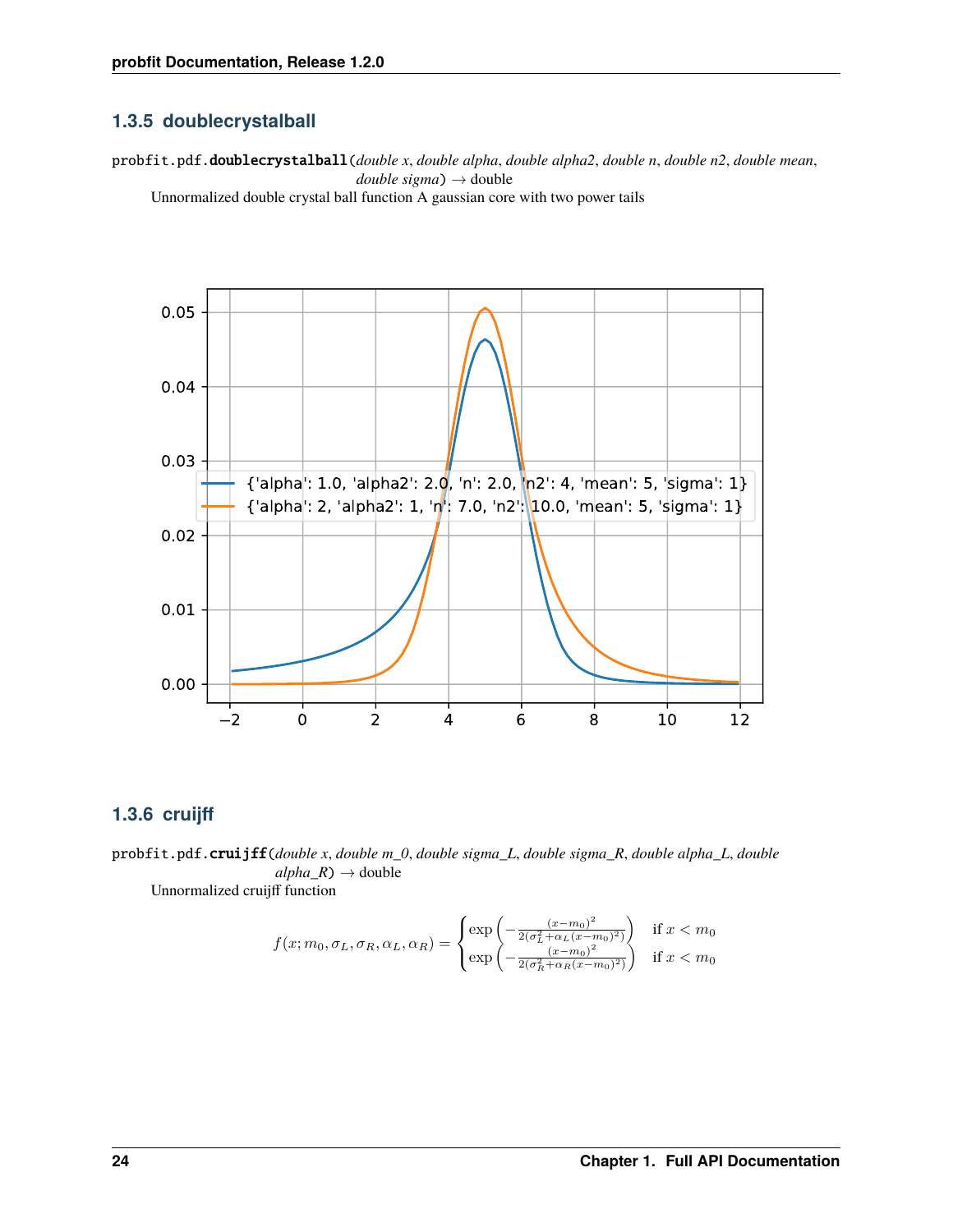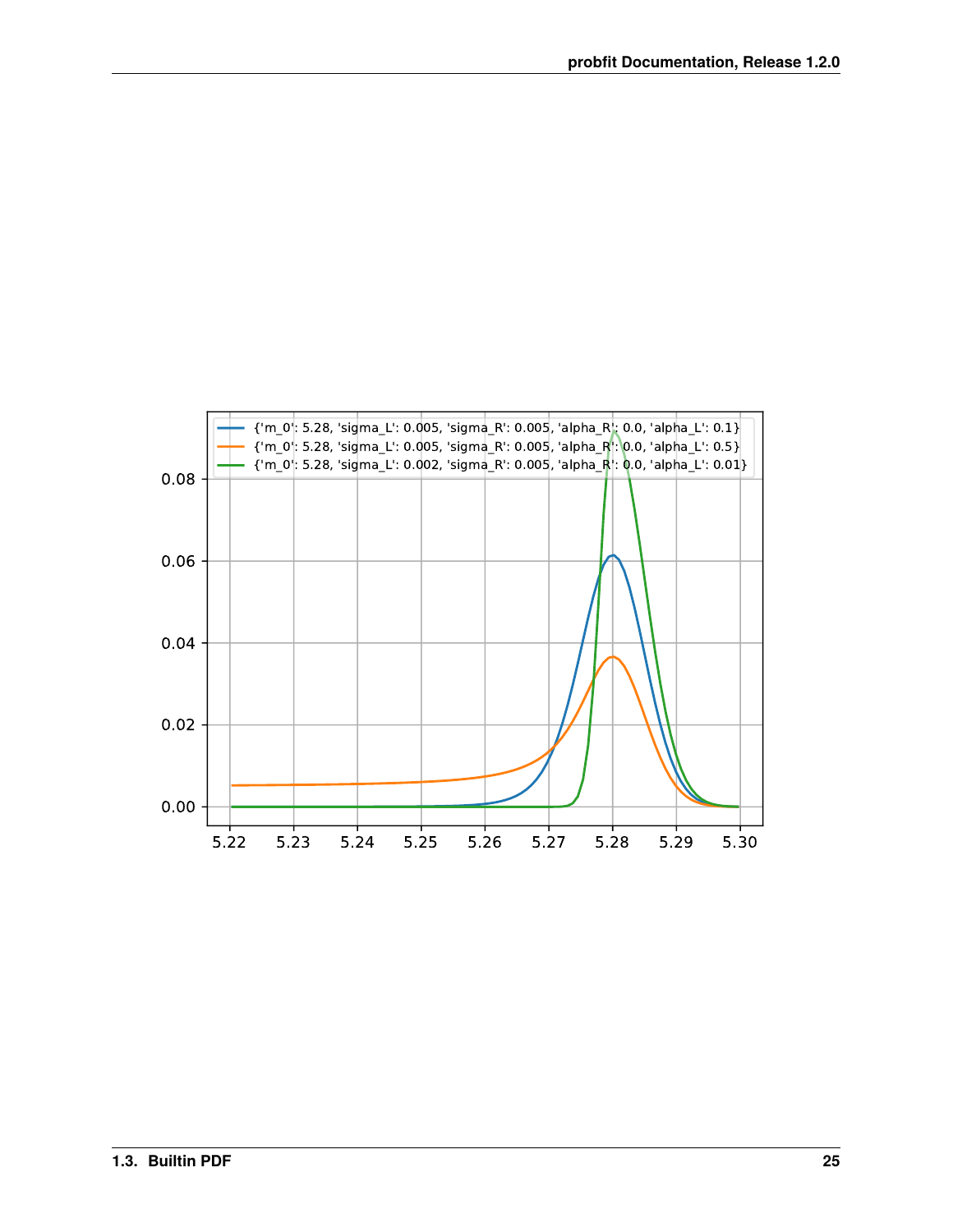### <span id="page-29-4"></span><span id="page-29-0"></span>**1.3.7 doublegaussian**

<span id="page-29-2"></span>probfit.pdf.doublegaussian(*double x*, *double mean*, *double sigma\_L*, *double sigma\_R*) → double Unnormalized double gaussian

$$
f(x; mean, \sigma_L, \sigma_R) = \begin{cases} \exp\left[-\frac{1}{2}\left(\frac{x - mean}{\sigma_L}\right)^2\right], & \text{if } x < mean\\ \exp\left[-\frac{1}{2}\left(\frac{x - mean}{\sigma_R}\right)^2\right], & \text{if } x > = mean \end{cases}
$$



### <span id="page-29-1"></span>**1.3.8 novosibirsk**

<span id="page-29-3"></span>probfit.pdf.novosibirsk(*double x*, *double width*, *double peak*, *double tail*) → double Unnormalized Novosibirsk

$$
f(x; \sigma, x_0, \Lambda) = \exp\left[-\frac{1}{2}\frac{(\ln q_y)^2}{\Lambda^2} + \Lambda^2\right]
$$

$$
q_y(x; \sigma, x_0, \Lambda) = 1 + \frac{\Lambda(x - x_0)}{\sigma} \times \frac{\sinh\left(\Lambda\sqrt{\ln 4}\right)}{\Lambda\sqrt{\ln 4}}
$$

where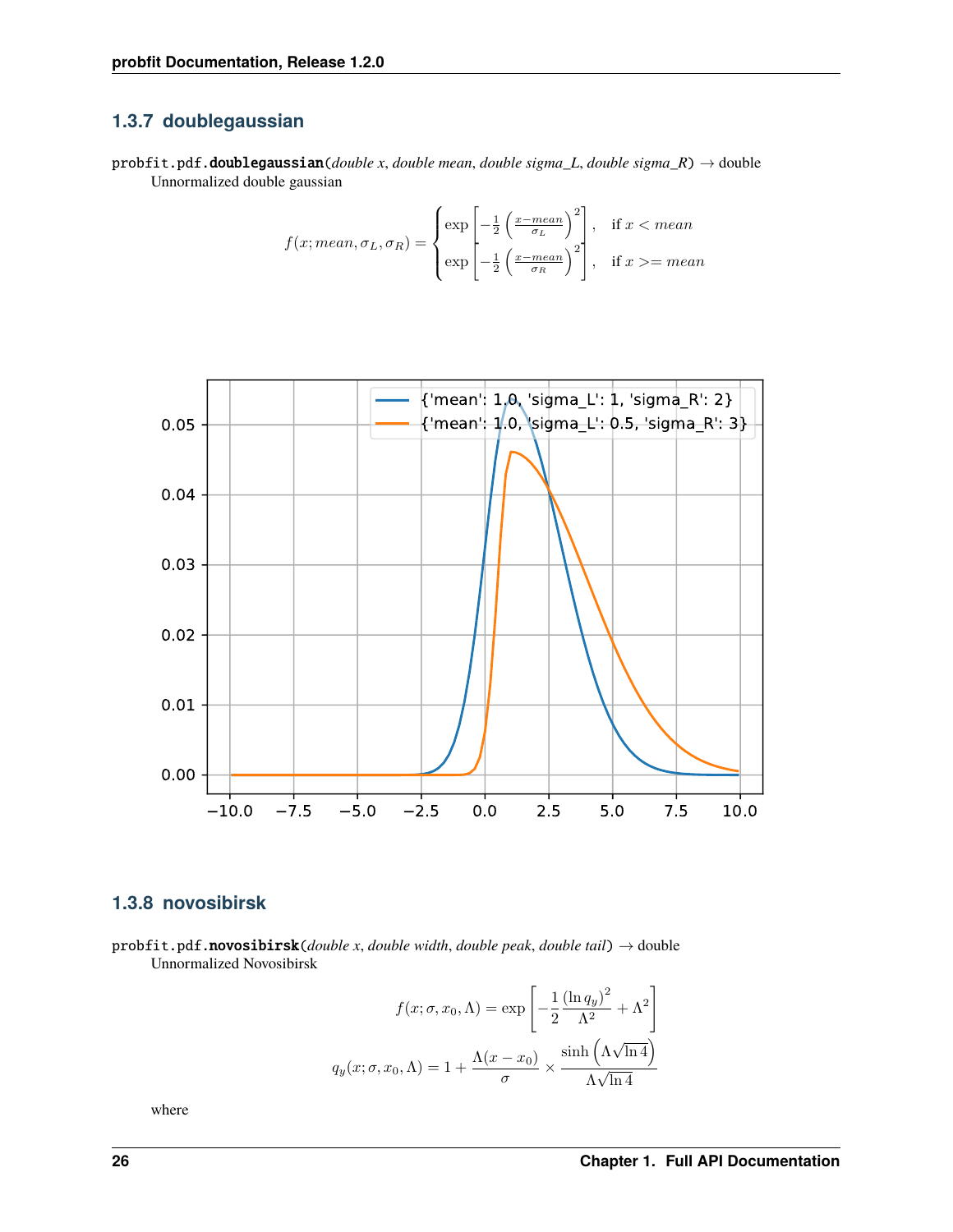- <span id="page-30-2"></span>• width =  $\sigma$
- peak =  $m_0$
- tail =  $\Lambda$



### <span id="page-30-0"></span>**1.3.9 argus**

<span id="page-30-1"></span>probfit.pdf.argus(*double x*, *double c*, *double chi*, *double p*) → double Unnormalized argus distribution

$$
f(x; c, \chi, p) = \frac{x}{c^2} \left( 1 - \frac{x^2}{c^2} \right) \exp \left( -\frac{1}{2} \chi^2 \left( 1 - \frac{x^2}{c^2} \right) \right)
$$

**Note:** [http://en.wikipedia.org/wiki/ARGUS\\_distribution](http://en.wikipedia.org/wiki/ARGUS_distribution)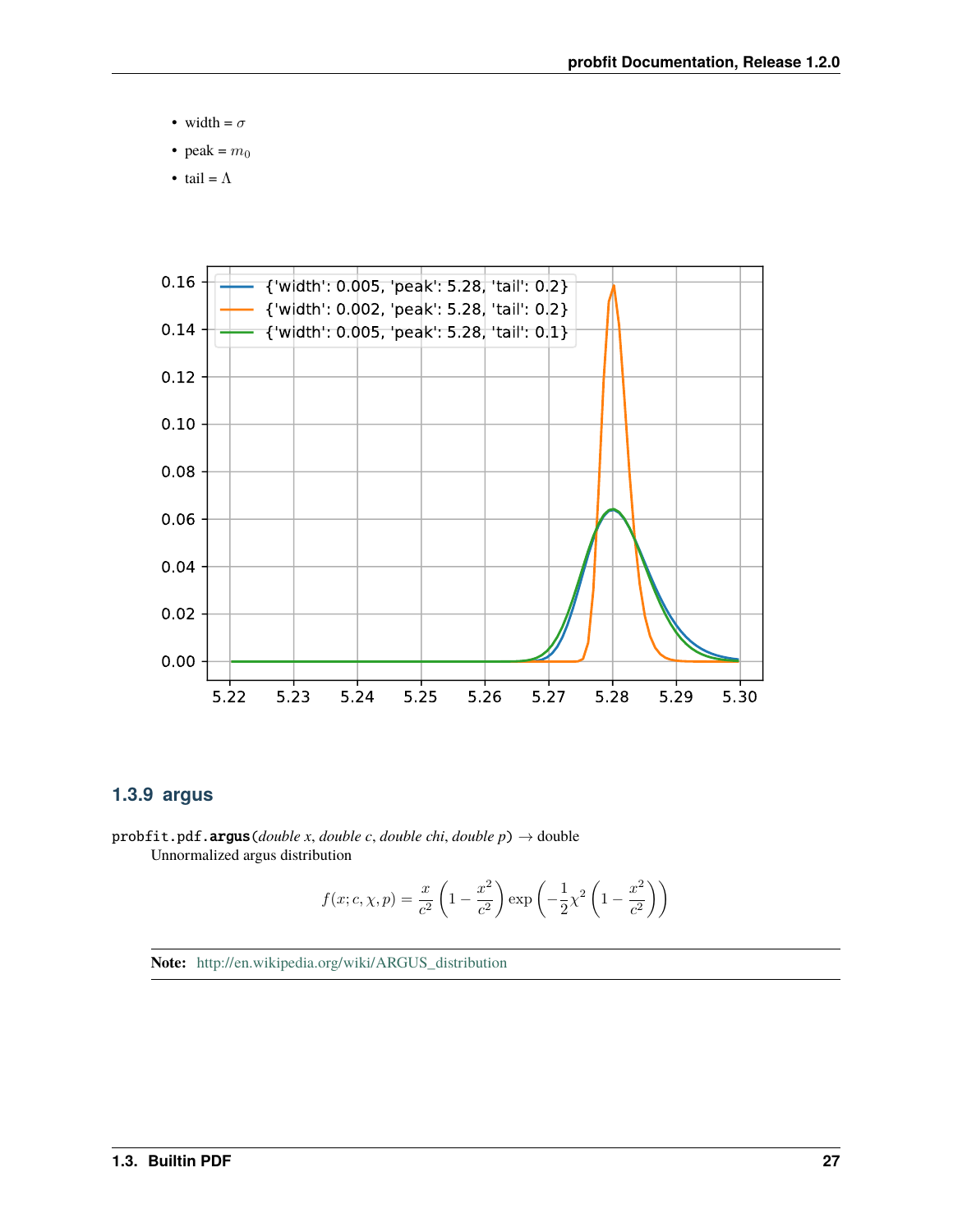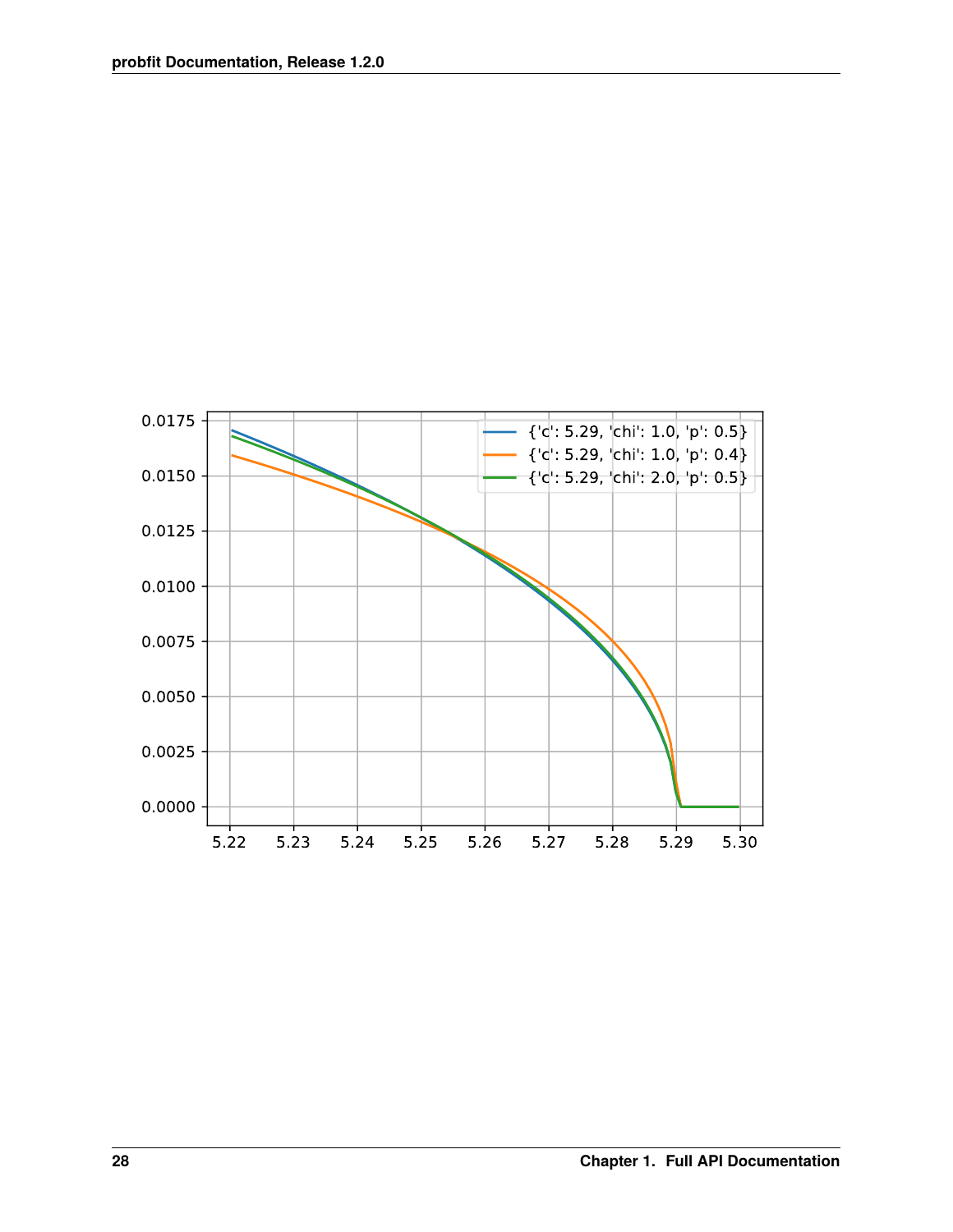### <span id="page-32-9"></span><span id="page-32-0"></span>**1.3.10 linear**

<span id="page-32-6"></span>probfit.pdf.linear() \_Linear()

Linear function.

$$
f(x; m, c) = mx + c
$$

### <span id="page-32-1"></span>**1.3.11 poly2**

<span id="page-32-7"></span>probfit.pdf.poly2(*double x*, *double a*, *double b*, *double c*)  $\rightarrow$  *double* Parabola

$$
f(x;a,b,c) = ax^2 + bx + c
$$

### <span id="page-32-2"></span>**1.3.12 poly3**

<span id="page-32-8"></span>probfit.pdf.poly3(*double x*, *double a*, *double b*, *double c*, *double d*) → double Polynomial of third order

$$
f(x; a, b, c, d) = ax^3 + bx^2 + cx + d
$$

### <span id="page-32-3"></span>**1.3.13 JohnsonSU**

<span id="page-32-5"></span>probfit.pdf.johnsonSU()

\_JohnsonSU(xname='x')

Normalized JohnsonSU **[1]\_**.

$$
f(x; \mu, \sigma, \nu, \tau) = \frac{1}{\lambda \sqrt{2\pi}} \frac{1}{\sqrt{1 + \left(\frac{x-\xi}{\lambda}\right)}} e^{-\frac{1}{2}\left(-\nu + \frac{1}{\tau}\sinh^{-1}\left(\frac{x-\xi}{\lambda}\right)\right)^2}
$$

where

$$
\lambda = \sigma \times \left(\frac{1}{2}(\exp(\tau^2) - 1)\left(\exp(\tau^2)\cosh(-\nu\tau) + 1\right)\right)^{-\frac{1}{2}}
$$

and

$$
\xi = \mu + \lambda \exp\left(\frac{\tau^2}{2}\right) \sinh\left(\nu\tau\right)
$$

### <span id="page-32-4"></span>**1.3.14 Exponential**

probfit.pdf.exponential()

Exponential **[1]\_**.

$$
f(x; \tau) = \begin{cases} \exp(-\lambda x) & \text{if } \ge 0\\ 0 & \text{if } < 0 \end{cases}
$$

 $\text{Exponential}(\text{xname}=x')$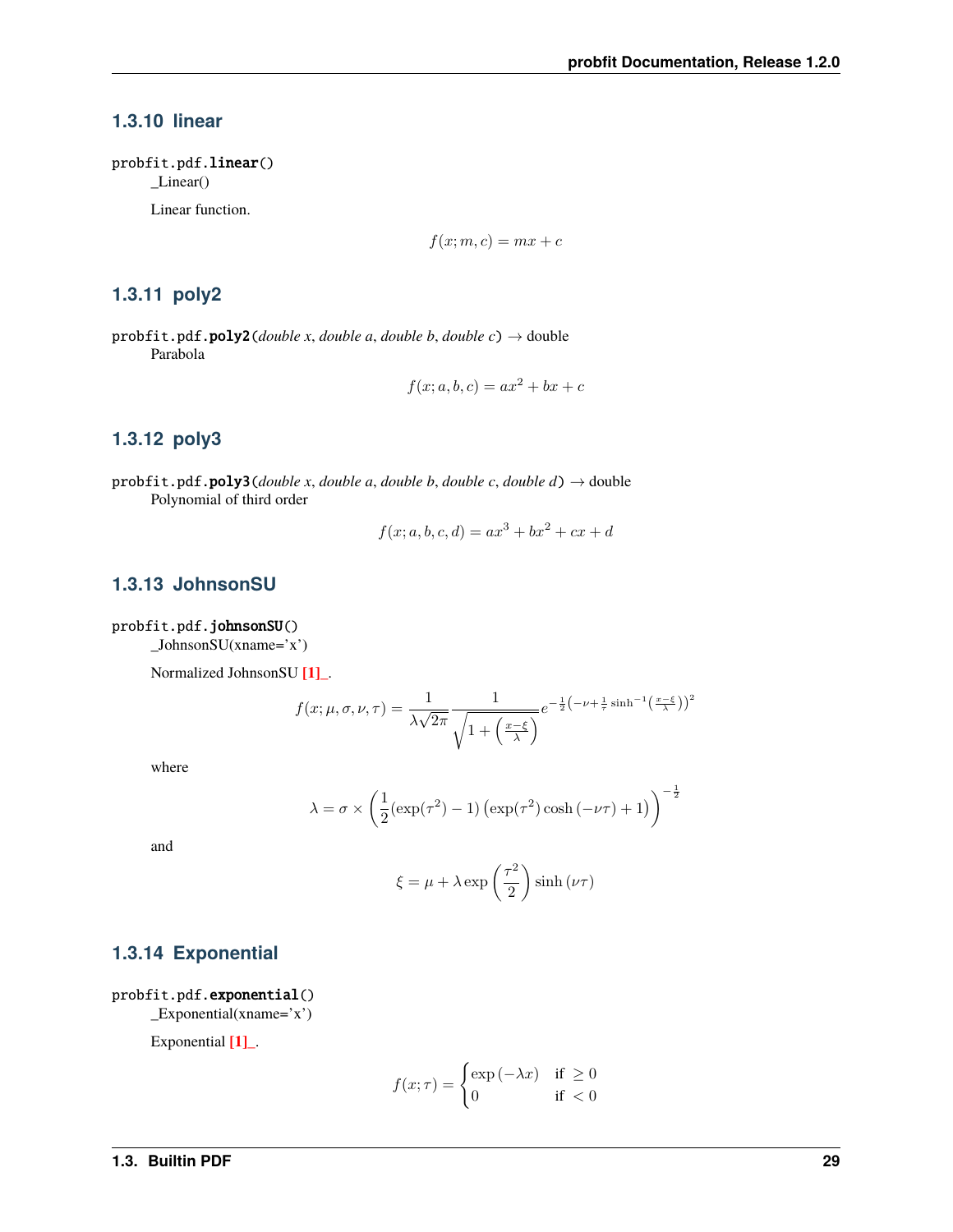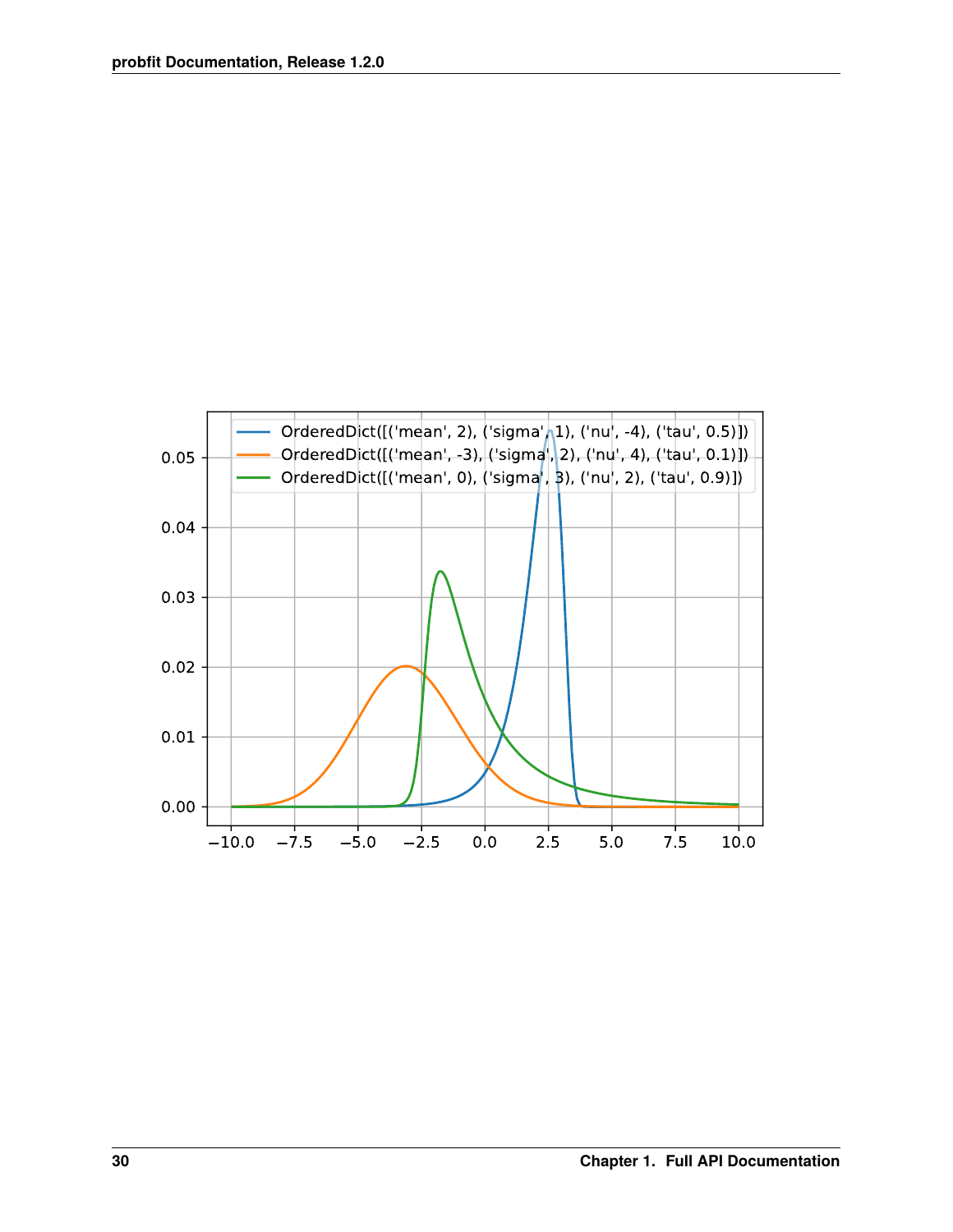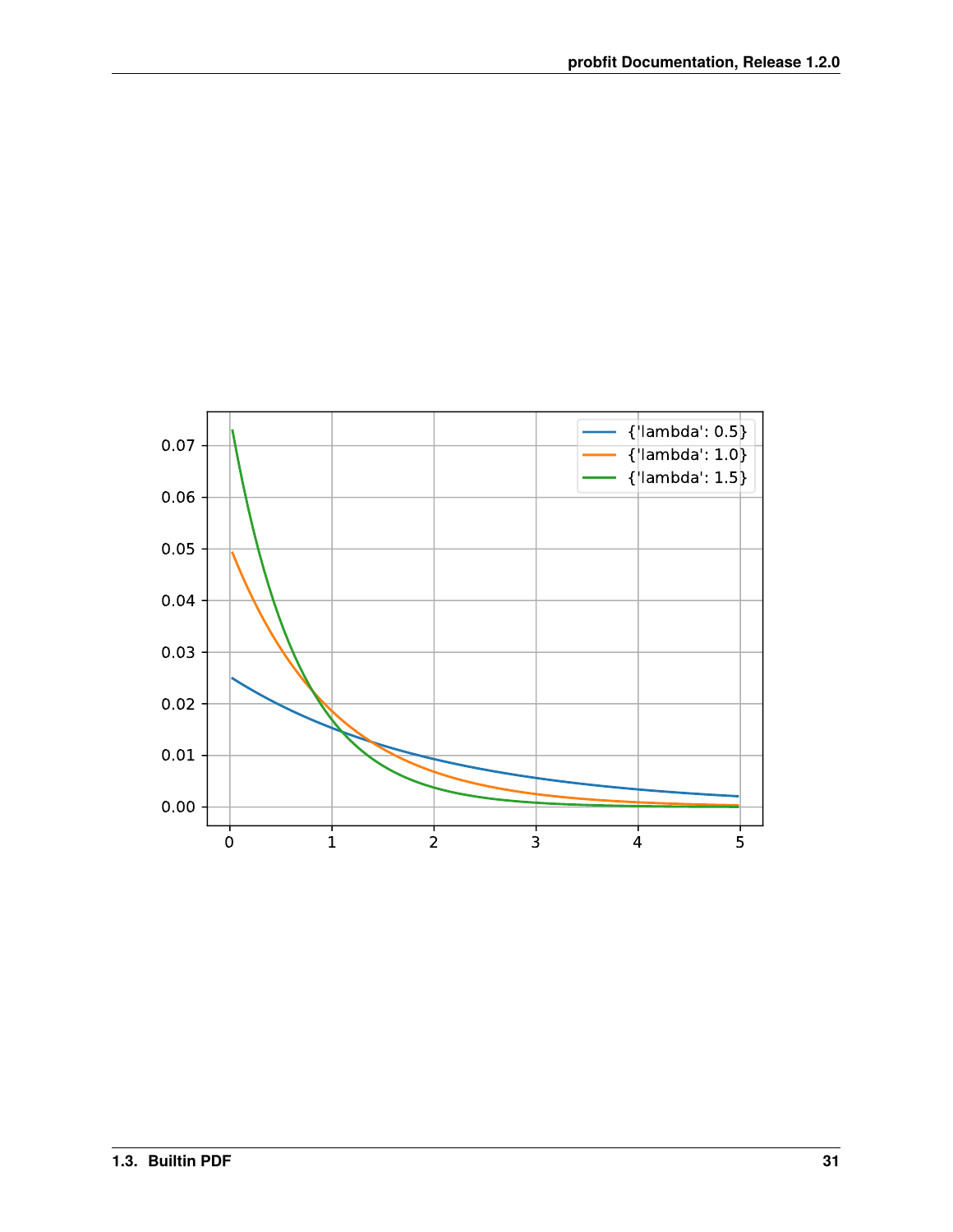### <span id="page-35-4"></span><span id="page-35-0"></span>**1.3.15 Polynomial**

<span id="page-35-3"></span>class probfit.pdf.Polynomial(*order*, *xname='x'*)

Polynomial.

$$
f(x; c_i) = \sum_{i < \text{order}} c_i x^i
$$

User can supply order as integer in which case it uses  $(c_0...c_n+1)$  default or the list of coefficient name which the first one will be the lowest order and the last one will be the highest order. (order=1 is a linear function)



### <span id="page-35-1"></span>**1.3.16 HistogramPdf**

<span id="page-35-2"></span>class probfit.pdf.HistogramPdf(*hy*, *binedges*, *xname='x'*)

A histogram PDF. User supplies a template histogram with bin contents and bin edges. The histogram does not have to be normalized. The resulting PDF is normalized.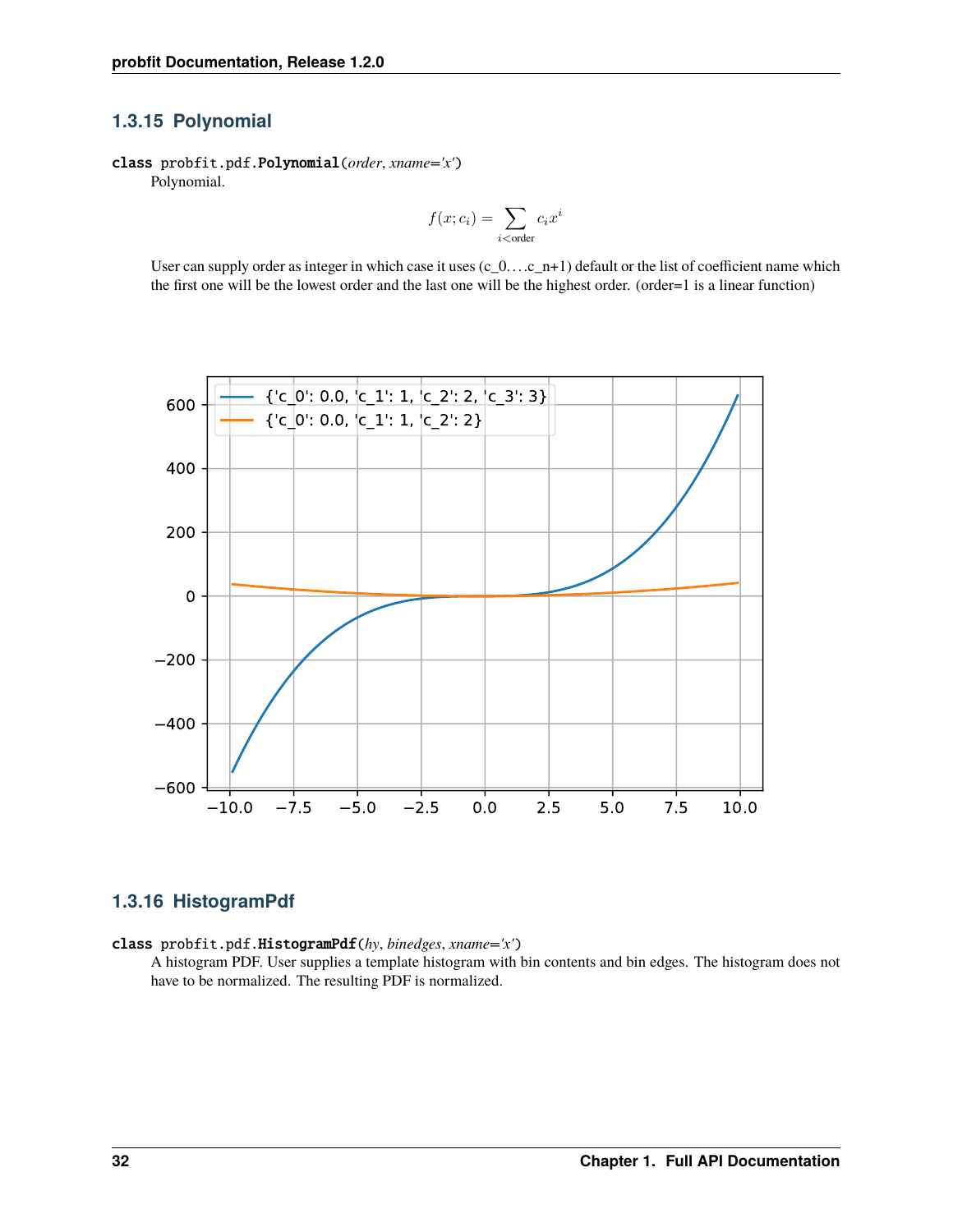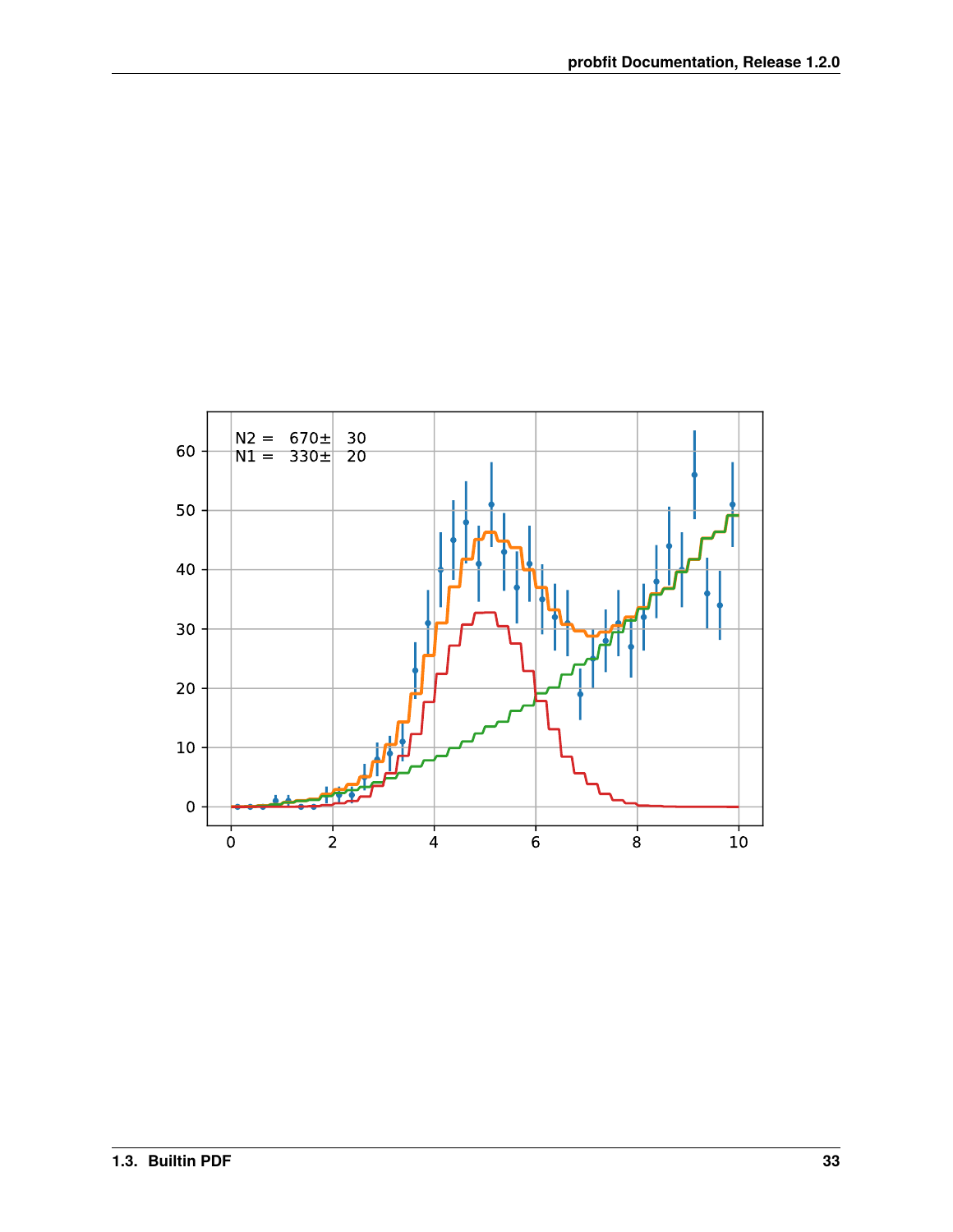## <span id="page-37-7"></span><span id="page-37-0"></span>**1.4 Useful Utility Function**

### <span id="page-37-1"></span>**1.4.1 vector\_apply**

<span id="page-37-4"></span>probfit.nputil.vector\_apply(*f*, *x*, *\*arg*)

Apply **f** to array **x** with given arguments fast.

This is a fast version of:

np.array( $[f(xi, *arg)$  for xi in x ])

useful when you try to plot something.

### <span id="page-37-2"></span>**1.4.2 draw\_pdf**

<span id="page-37-5"></span>probfit.plotting.draw\_pdf(*f*, *arg*, *bound*, *bins=100*, *scale=1.0*, *density=True*, *normed\_pdf=False*, *ax=None*, *\*\*kwds*)

draw pdf with given argument and bounds.

#### **Arguments**

- **f** your pdf. The first argument is assumed to be independent variable
- **arg** argument can be tuple or list
- **bound** tuple(xmin,xmax)
- **bins** number of bins to plot pdf. Default 100.
- **scale** multiply pdf by given number. Default 1.0.
- **density** plot density instead of expected count in each bin (pdf\*bin width). Default True.
- **normed\_pdf** Normalize pdf in given bound. Default False
- The rest of keyword argument will be pass to pyplot.plot

#### **Returns**

x, y of what's being plot

### <span id="page-37-3"></span>**1.4.3 draw\_compare\_hist**

<span id="page-37-6"></span>probfit.plotting.draw\_compare\_hist(*f*, *arg*, *data*, *bins=100*, *bound=None*, *ax=None*, *weights=None*, *normed=False*, *use\_w2=False*, *parts=False*, *grid=True*)

draw histogram of data with poisson error bar and  $f(x, *arg)$ .

```
data = np.random.randn(10000)f = gaussian
draw_compare_hist(f, {'mean':0,'sigma':1}, data, normed=True)
```
**Arguments**

• **f**

- **arg** argument pass to f. Can be dictionary or list.
- **data** data array
- **bins** number of bins. Default 100.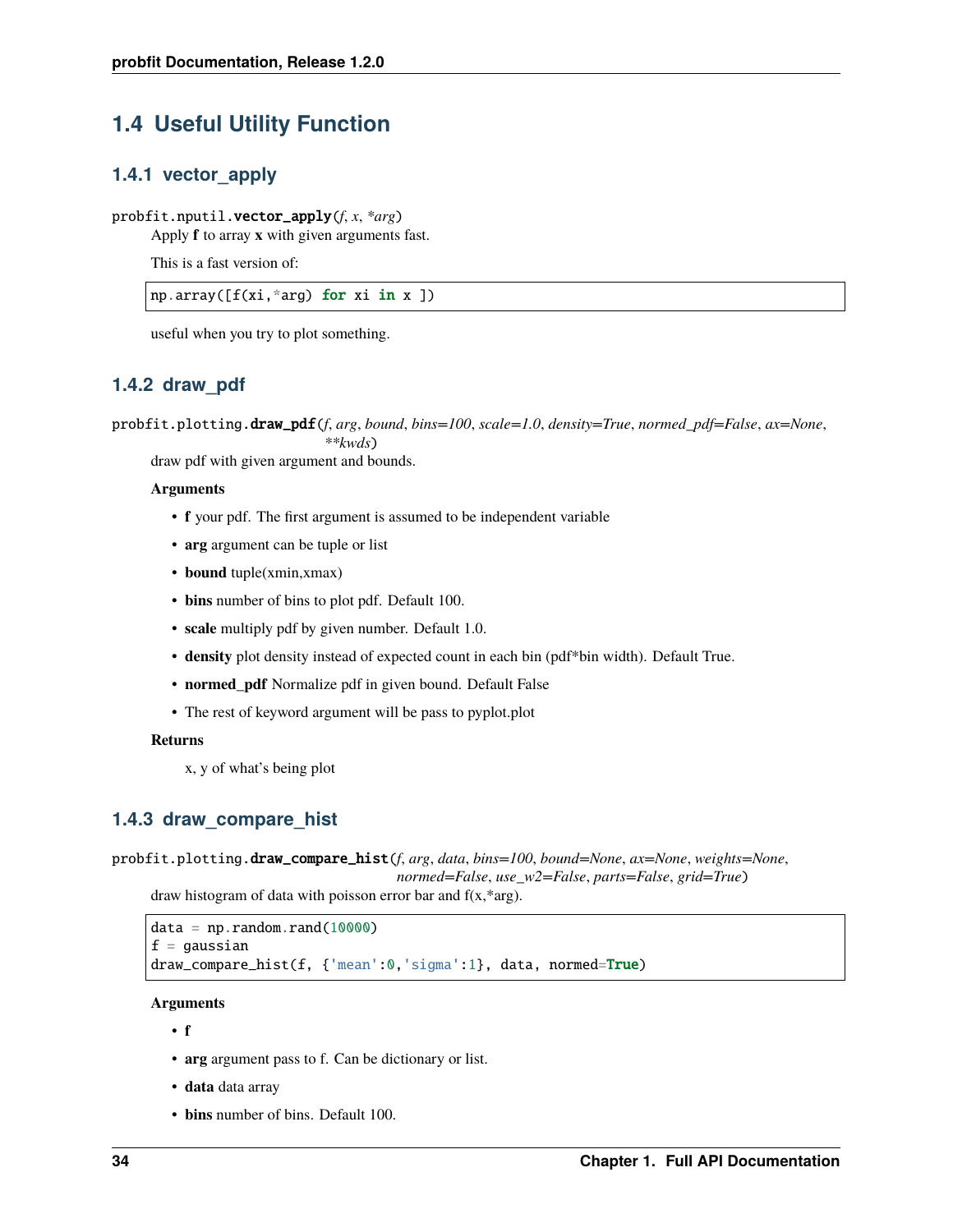- <span id="page-38-2"></span>• **bound** optional boundary of plot in tuple form. If *None* is given, the bound is determined from min and max of the data. Default *None*
- **weights** weights array. Default None.
- **normed** optional normalized data flag. Default False.
- **use\_w2** scaled error down to the original statistics instead of weighted statistics.
- **parts** draw parts of pdf. (Works with AddPdf and Add2PdfNorm). Default False.

#### <span id="page-38-0"></span>**1.4.4 draw\_residual**

<span id="page-38-1"></span>probfit.plotting.draw\_residual(*x*, *y*, *yerr*, *xerr*, *show\_errbars=True*, *ax=None*, *zero\_line=True*, *grid=True*, *\*\*kwargs*)

Draw a residual plot on the axis.

By default, if show\_errbars if True, residuals are drawn as blue points with errorbars with no endcaps. If show\_errbars is False, residuals are drawn as a bar graph with black bars.

#### **Arguments**

- **x** array of numbers, x-coordinates
- **y** array of numbers, y-coordinates
- **yerr** array of numbers, the uncertainty on the y-values
- **xerr** array of numbers, the uncertainty on the x-values
- **show\_errbars** If True, draw the data as a bar plot, else as an errorbar plot
- **ax** Optional matplotlib axis instance on which to draw the plot
- **zero\_line** If True, draw a red line at  $y = 0$  along the full extent in x
- **grid** If True, draw gridlines
- **kwargs** passed to ax.errorbar (if show\_errbars is True) or ax.bar (if show\_errbars if False)

#### **Returns**

The matplotlib axis instance the plot was drawn on.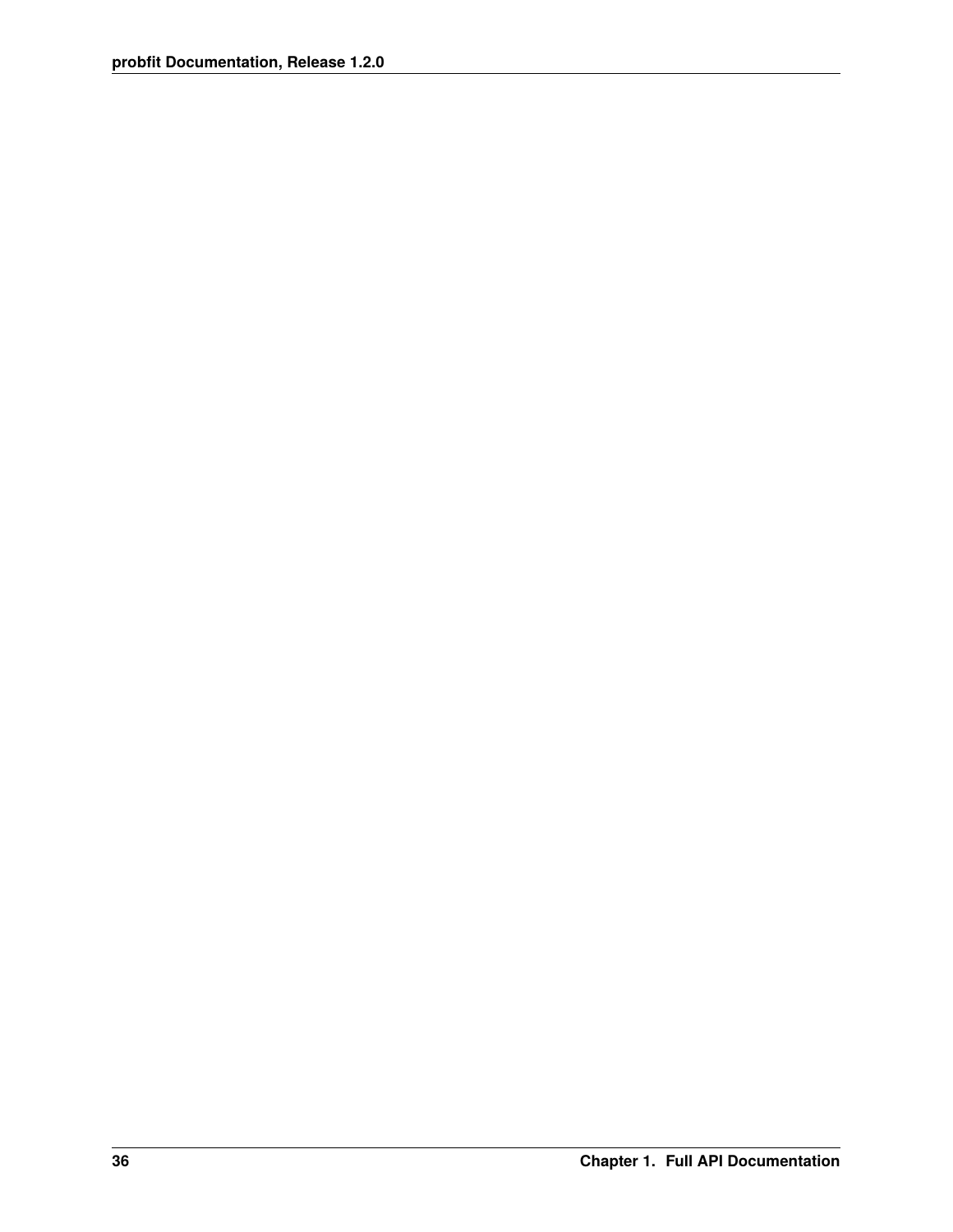**TWO**

## **COOKBOOK**

## <span id="page-40-1"></span><span id="page-40-0"></span>**2.1 Tell probfit to use my analytical integral**

probfit checks for a method integrate(bound, nint, \*arg). If such method is available it calls that method to compute definite integral. If not it falls back to simpson3/8 integration (cubic approximation).

```
from probfit import integrate1d
def line(x, m, c):
    return m*x+c
# compute integral of line from x=(0,1) using 10 intevals with m=1. and c=2.
# all probfit internal use this
# no integrate method available probfit use simpson3/8
print integrate1d(line, (0,1), 10, (1.,2.) )
# Let us illustrate the point by forcing it to have integral that's off by
# factor of two
def wrong_line_integral(bound, nint, m, c):
    a, b = boundreturn 2*(m*(b**2/2.-a**2/2.)+c*(b-a)) # I know this is wrong
line.integrate = wrong_line_integral
# line.integrate = lambda bound, nint, m, c: blah blah # this works too
# yes off by factor of two
print integrate1d(line, (0,1), 10, (1.,2.))
```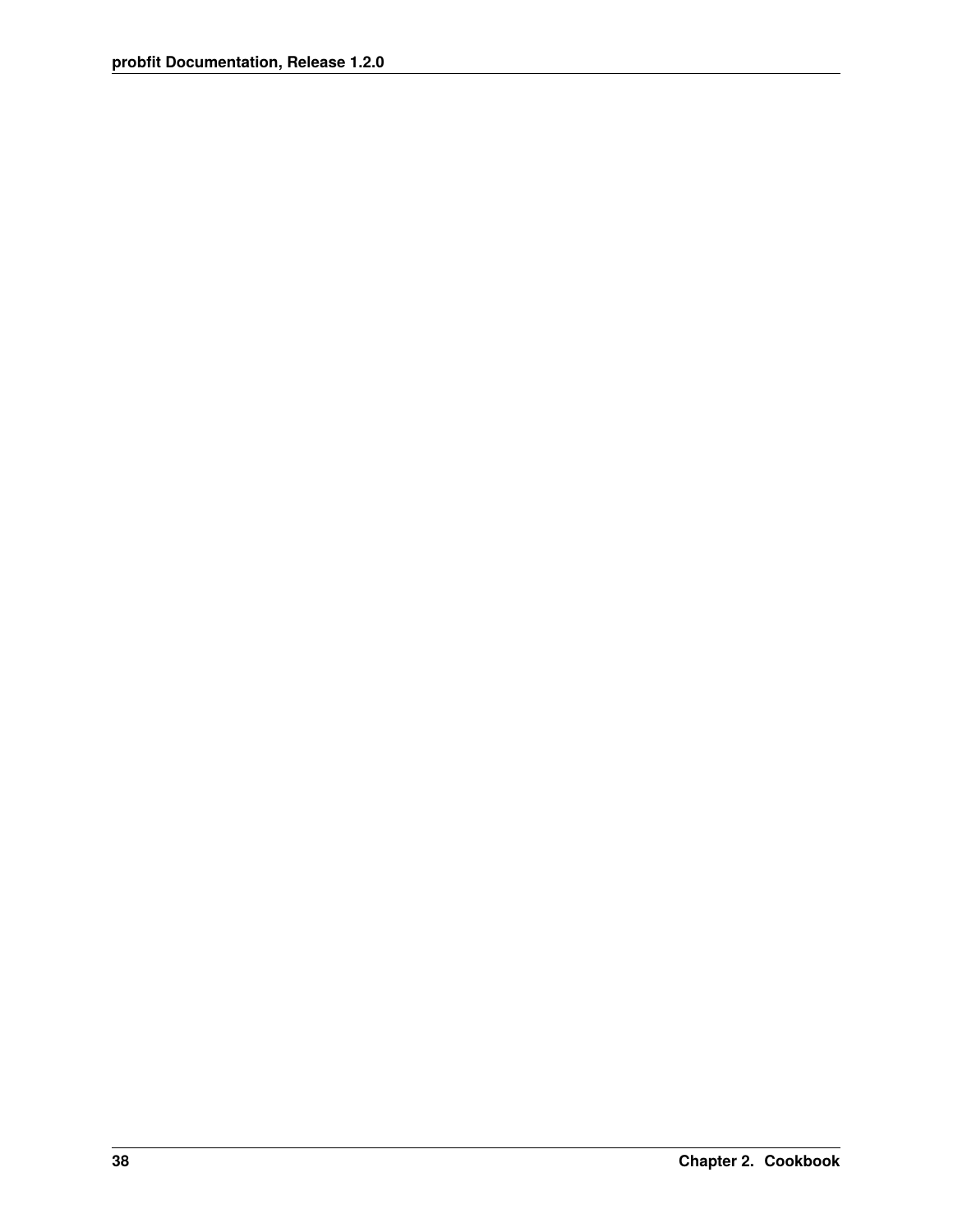### **THREE**

## **DEVELOPMENT**

<span id="page-42-0"></span>Contributions to probfit are welcome. You should fork the repository, create a branch in your fork, and then [open a pull](https://github.com/scikit-hep/probfit/pulls) [request.](https://github.com/scikit-hep/probfit/pulls)

Developing probfit requires a few dependencies, in addition to those required for users. The following commands should create a suitable environment, assuming you've cloned your fork of probfit and are in the repository root. (You may wish to work inside a virtual environment to isolate these packages from your system install.)

\$ pip install cython pytest pytest-mpl pylint flake8 sphinx sphinx\_rtd\_theme \$ make build

Installing [Cython](http://cython.org/) will allow you to build the C extensions. [Pylint](https://www.pylint.org/) and [flake8](https://pypi.python.org/pypi/flake8) are used for linting, [pytest](http://doc.pytest.org/) for testing, and [Sphinx](http://www.sphinx-doc.org/) for generating the HTML documentation.

When developing, be sure to regularly run the test suite to see if anything's broken. The suite is run automatically against Python 2 and 3 when you open a pull request, and also when you push subsequent commits. It can be run locally with:

```
$ make test
$ make code-analysis
```
To build and view the documentation, run make doc-show.

For a list of everything you can do, run make help. If you run into any trouble, please open an issue.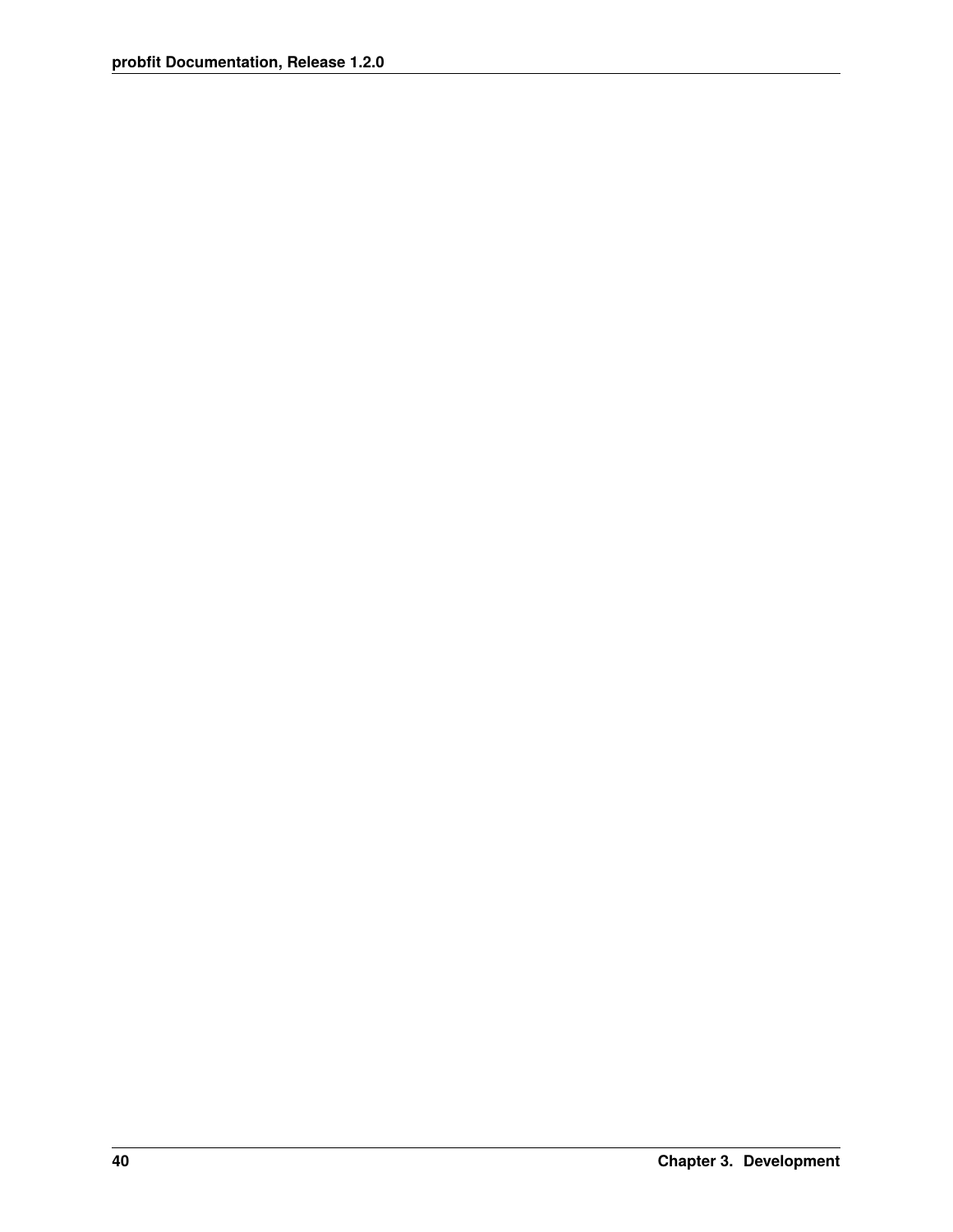**FOUR**

## **DOWNLOAD & INSTALL**

<span id="page-44-0"></span>From pip:

pip install probfit

or get the latest development from github:

pip install git+https://github.com/scikit-hep/probfit.git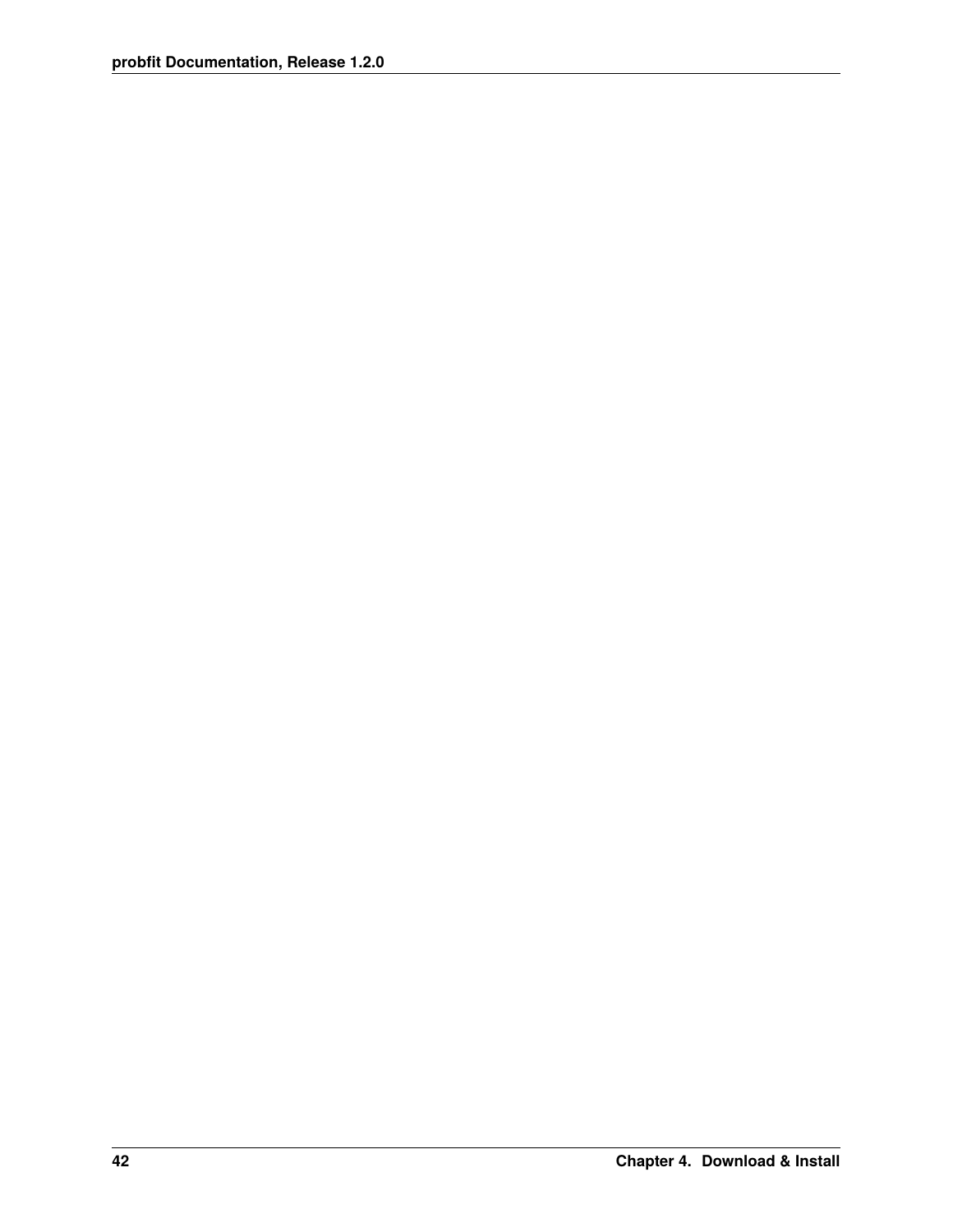## **FIVE**

## **TUTORIAL**

<span id="page-46-0"></span>The tutorial consists of an IPython notebook in the tutorial directory. You can [view it online](http://nbviewer.ipython.org/urls/raw.github.com/scikit-hep/probfit/master/tutorial/tutorial.ipynb) too.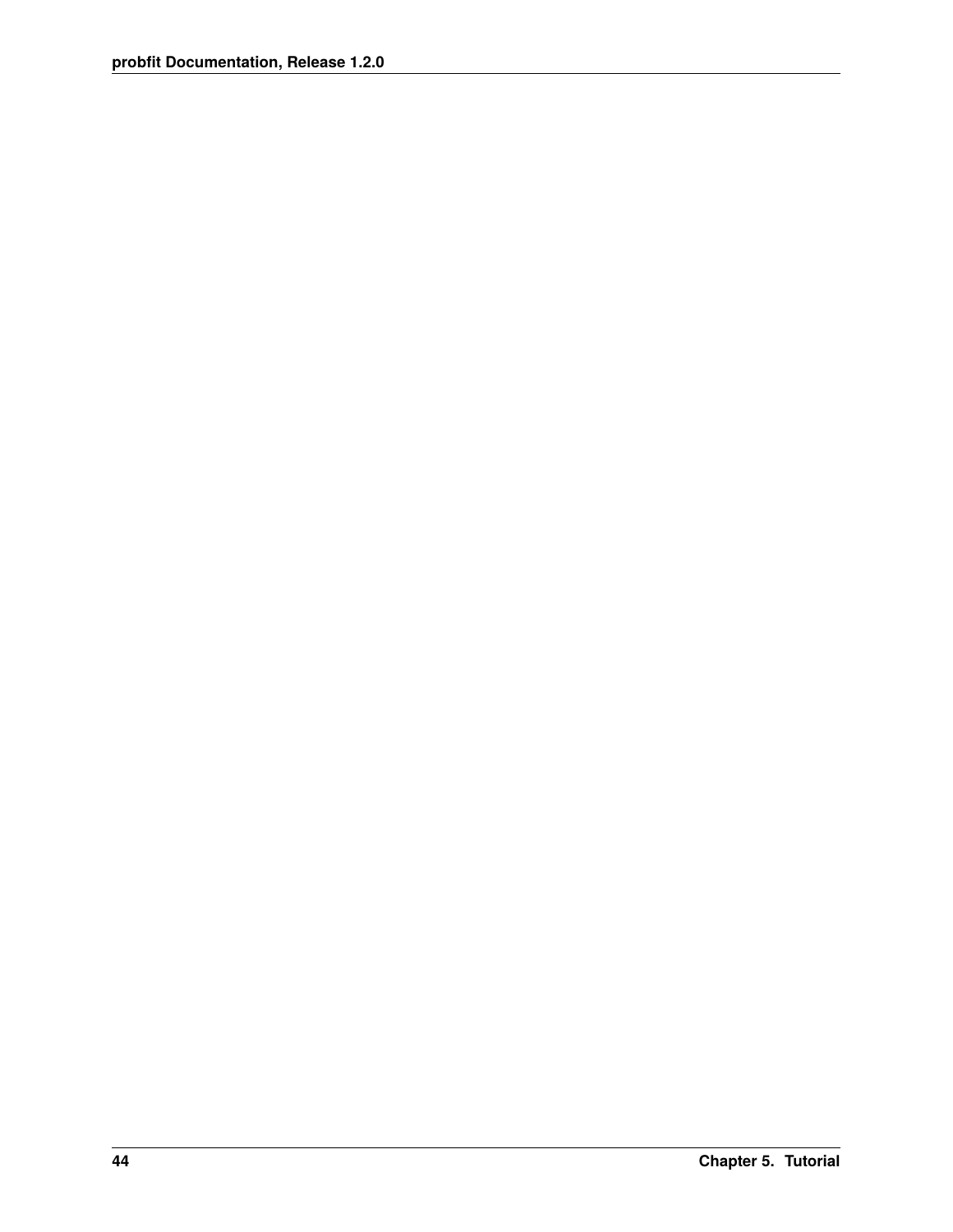**SIX**

## **COMMONLY USED API**

<span id="page-48-0"></span>Refer to *[Full API Documentation](#page-6-0)* for complete reference.

## <span id="page-48-1"></span>**6.1 Cost Functions**

Refer to *[Cost Function](#page-6-1)*.

| UnbinnedLH(f, data[, weights, extended, ])      | Construct -log(unbinned likelihood) from callable $f$ and |
|-------------------------------------------------|-----------------------------------------------------------|
|                                                 | data points data.                                         |
| $BinnedLH(f, data[, bins, weights, )$           | Create a Poisson Binned Likelihood object from given      |
|                                                 | PDF f and data (raw points not histogram).                |
| $Chi2Regression(f, x, y[, error, weights])$     | Create $\chi^2$ regression object.                        |
| $BinnedChi2(f, data[, bins, weights, bound, )$  | Create Binned Chi <sub>2</sub> Object.                    |
| SimultaneousFit([factors, prefix, skip_prefix]) | Construct simultaneous fit from given cost functions.     |

## <span id="page-48-2"></span>**6.2 Functors**

Refer to *[Functor](#page-17-0)*

| <i>Normalized</i> (f, bound[, nint, warnfloat]) | Transformed PDF in to a normalized version.            |
|-------------------------------------------------|--------------------------------------------------------|
| $Extended(f[$ , extname])                       | Transformed given <b>f</b> into extended from.         |
| $Convolve(f, g, gbound[, \text{nbins}])$        | Make convolution from supplied <b>f</b> and <b>g</b> . |
| AddPdf([prefix, factors, skip_prefix])          | Directly add PDF without normalization nor factor.     |
| AddPdfNorm([facname, prefix, skip_prefix])      | Add PDF with normalization factor.                     |
| rename(f, newarg)                               | Rename function parameters.                            |

And corresponding decorator

| normalized(bound[, nint]) | Normalized decorator |
|---------------------------|----------------------|
| extended(extname)         | Extended decorator   |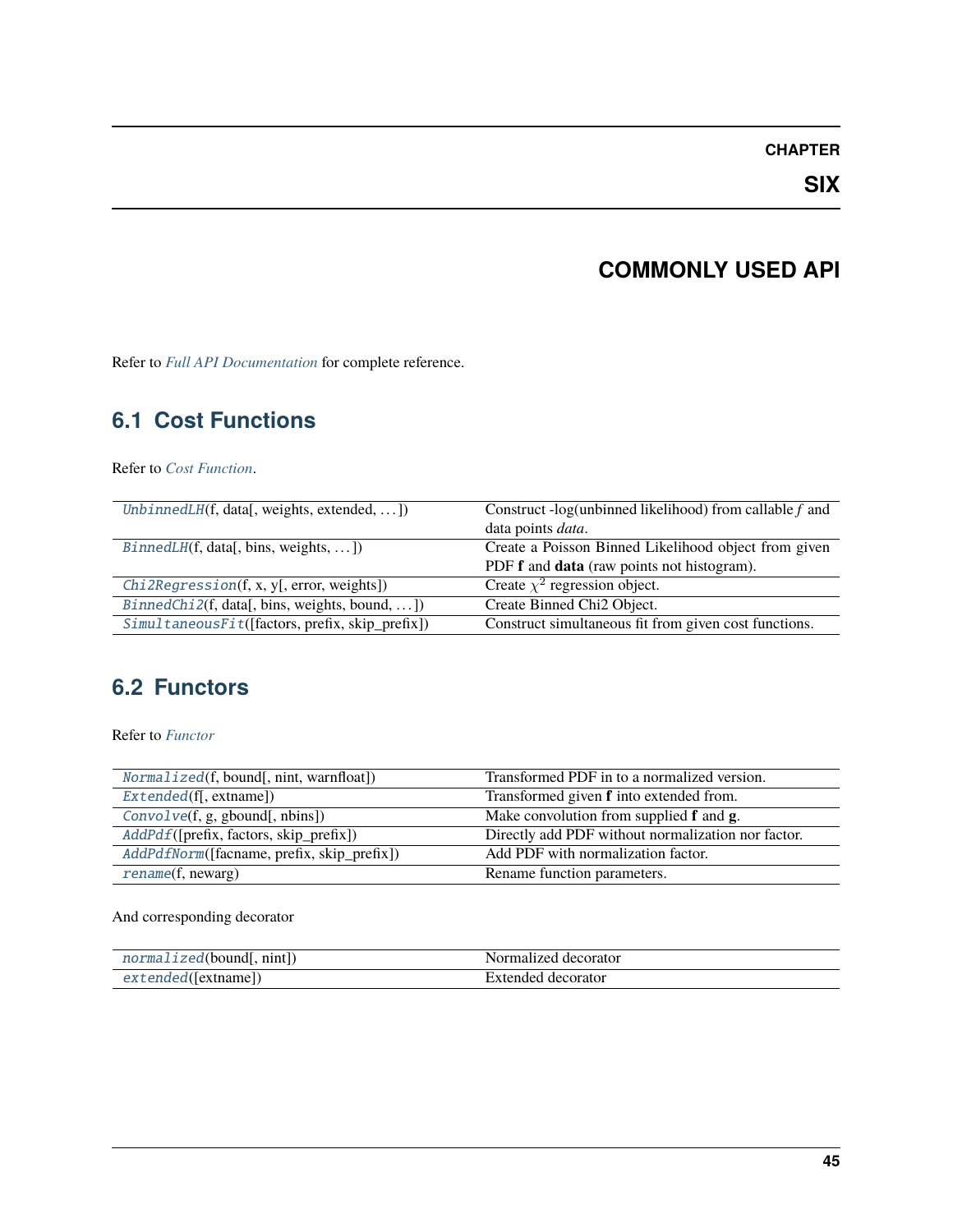## <span id="page-49-0"></span>**6.3 Builtin Functions**

Refer to *[Builtin PDF](#page-23-0)*. This list can grow: implement your favorite function and send us pull request.

| gaussian(double x, double mean, double sigma)    | Normalized gaussian.                                  |
|--------------------------------------------------|-------------------------------------------------------|
| $crystal ball(double x, double alpha, )$         | Unnormalized crystal ball function.                   |
| doublecrystalball(double x, double alpha, )      | Unnormalized double crystal ball function A gaussian  |
|                                                  | core with two power tails                             |
| crui j $ff$ (double x, double m_0, )             | Unnormalized cruijff function                         |
| cauchy(double x, double m, double gamma)         | Cauchy distribution aka non-relativistic Breit-Wigner |
| rtv_breitwigner(double x, double<br>double<br>m, | Normalized Relativistic Breit-Wigner                  |
| gamma)                                           |                                                       |
| $doublegaussian(double x, double mean, )$        | Unnormalized double gaussian                          |
| johnsonSU                                        | $JohnsonSU(xname='x')$                                |
| argus(double x, double c, double chi, double p)  | Unnormalized argus distribution                       |
| linear                                           | Linear()                                              |
| poly2(double x, double a, double b, double c)    | Parabola                                              |
| $poly3$ (double x, double a, double b, )         | Polynomial of third order                             |
| novosibirsk(double x, double width, )            | <b>Unnormalized Novosibirsk</b>                       |
| HistoryramPdf(hy, binedges[, xname])             | A histogram PDF.                                      |
| Polynomial(order[, xname])                       | Polynomial.                                           |

## <span id="page-49-1"></span>**6.4 Useful utility**

You may find these functions useful in interactive environment.

| $vector\_\overline{apply}(f, x, \ast\$ arg)  | Apply $f$ to array $x$ with given arguments fast. |
|----------------------------------------------|---------------------------------------------------|
| $draw_pdf(f, arg, bound[, bins, scale, )$    | draw pdf with given argument and bounds.          |
| $draw\_compare\_hist(f, arg, data[, bins, )$ | draw histogram of data with poisson error bar and |
|                                              | $f(x, \ast arg)$ .                                |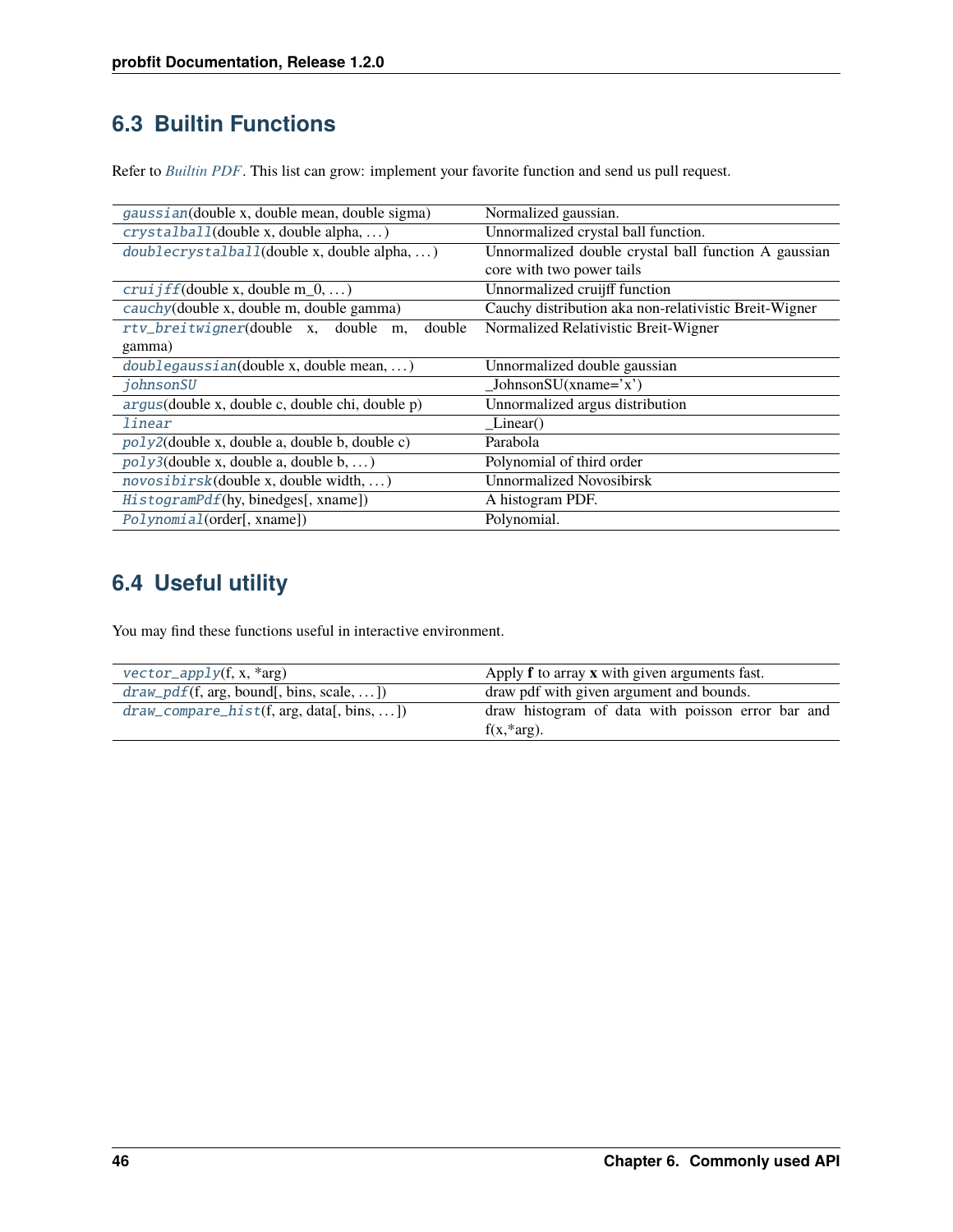## **SEVEN**

## **COOKBOOK**

<span id="page-50-0"></span>Cookbook recipies are at *[Cookbook](#page-40-0)*.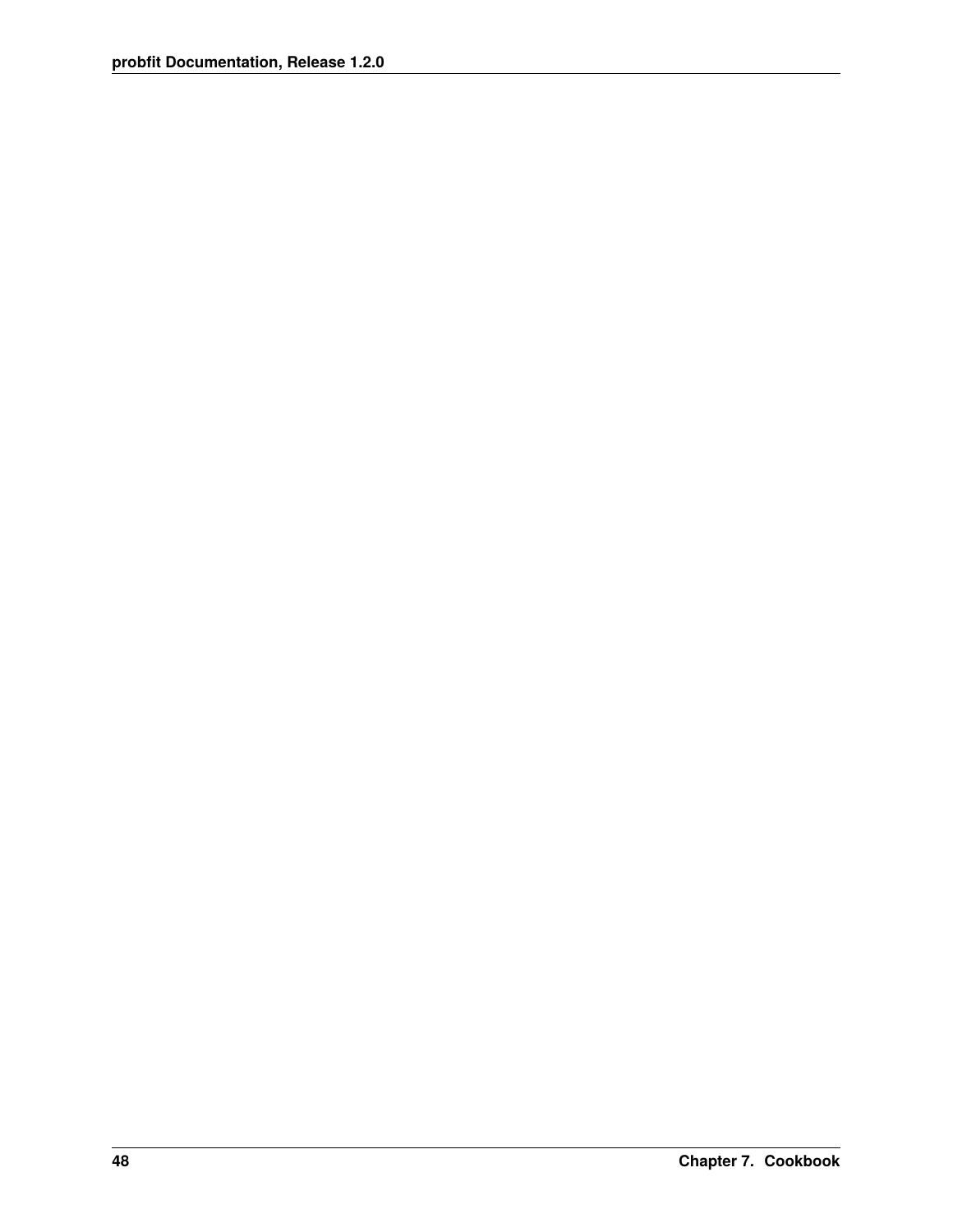## **EIGHT**

## **DEVELOPMENT**

<span id="page-52-0"></span>If you'd like to develop with the probfit source code, see the *[Development](#page-42-0)* section.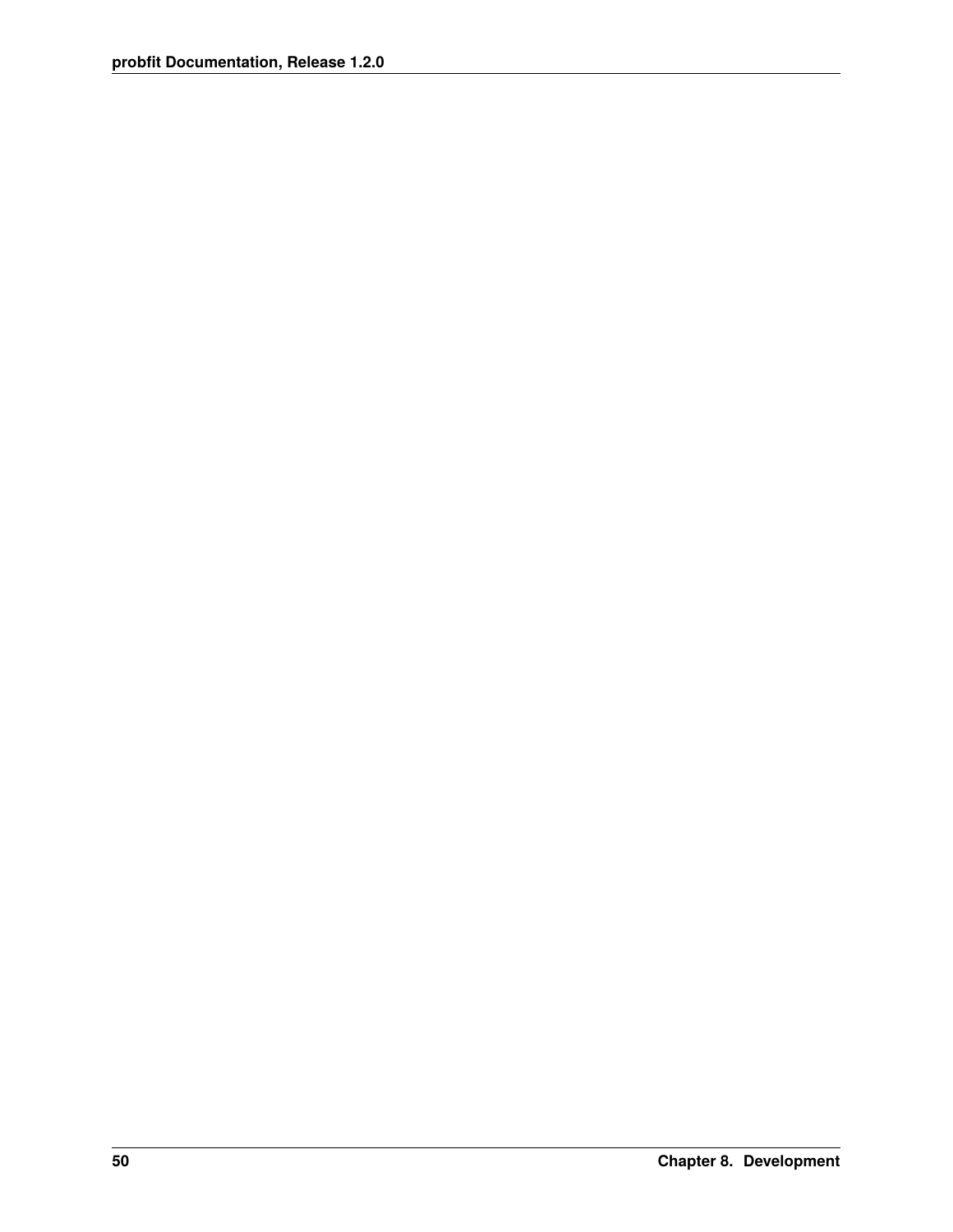## **INDEX**

## <span id="page-54-0"></span>Symbols

\_\_call\_\_() (*probfit.costfunc.BinnedChi2 method*), [12](#page-15-1) \_\_call\_\_() (*probfit.costfunc.BinnedLH method*), [7](#page-10-1) \_\_call\_\_() (*probfit.costfunc.Chi2Regression method*), [10](#page-13-3) \_\_call\_\_() (*probfit.costfunc.SimultaneousFit method*), [13](#page-16-3)

\_\_call\_\_() (*probfit.costfunc.UnbinnedLH method*), [4](#page-7-1)

## A

AddPdf (*class in probfit.functor*), [17](#page-20-2) AddPdfNorm (*class in probfit.functor*), [18](#page-21-2) args\_and\_error\_for() (*probfit.costfunc.SimultaneousFit method*), [13](#page-16-3) argus() (*in module probfit.pdf* ), [27](#page-30-2)

## B

BinnedChi2 (*class in probfit.costfunc*), [11](#page-14-2) BinnedLH (*class in probfit.costfunc*), [5](#page-8-2) BlindFunc (*class in probfit.functor*), [16](#page-19-1)

## C

cauchy() (*in module probfit.pdf* ), [21](#page-24-4) Chi2Regression (*class in probfit.costfunc*), [10](#page-13-3) Convolve (*class in probfit.functor*), [15](#page-18-2) cruijff() (*in module probfit.pdf* ), [24](#page-27-4) crystalball() (*in module probfit.pdf* ), [22](#page-25-2)

## D

doublecrystalball() (*in module probfit.pdf* ), [24](#page-27-4) doublegaussian() (*in module probfit.pdf* ), [26](#page-29-4) draw() (*probfit.costfunc.BinnedChi2 method*), [12](#page-15-1) draw() (*probfit.costfunc.BinnedLH method*), [7](#page-10-1) draw() (*probfit.costfunc.Chi2Regression method*), [10](#page-13-3) draw() (*probfit.costfunc.SimultaneousFit method*), [13](#page-16-3) draw() (*probfit.costfunc.UnbinnedLH method*), [4](#page-7-1) draw\_compare\_hist() (*in module probfit.plotting*), [34](#page-37-7) draw\_pdf() (*in module probfit.plotting*), [34](#page-37-7) draw\_residual() (*in module probfit.plotting*), [35](#page-38-2) draw\_residual() (*probfit.costfunc.BinnedLH method*), [8](#page-11-0)

*method*), [10](#page-13-3) *method*), [4](#page-7-1)

draw\_residual() (*probfit.costfunc.Chi2Regression* draw\_residual() (*probfit.costfunc.UnbinnedLH*

### E

exponential() (*in module probfit.pdf* ), [29](#page-32-9) extended (*class in probfit.decorator*), [19](#page-22-5) Extended (*class in probfit.functor*), [14](#page-17-5)

## G

gaussian() (*in module probfit.pdf* ), [20](#page-23-3)

## H

HistogramPdf (*class in probfit.pdf* ), [32](#page-35-4)

### J

johnsonSU() (*in module probfit.pdf* ), [29](#page-32-9)

## L

linear() (*in module probfit.pdf* ), [29](#page-32-9)

## N

normalized (*class in probfit.decorator*), [19](#page-22-5) Normalized (*class in probfit.functor*), [14](#page-17-5) novosibirsk() (*in module probfit.pdf* ), [26](#page-29-4)

## P

poly2() (*in module probfit.pdf* ), [29](#page-32-9) poly3() (*in module probfit.pdf* ), [29](#page-32-9) Polynomial (*class in probfit.pdf* ), [32](#page-35-4)

### R

rename() (*in module probfit.funcutil*), [19](#page-22-5) rtv\_breitwigner() (*in module probfit.pdf* ), [21](#page-24-4)

### S

- show() (*probfit.costfunc.BinnedChi2 method*), [12](#page-15-1)
- show() (*probfit.costfunc.BinnedLH method*), [8](#page-11-0)
- show() (*probfit.costfunc.Chi2Regression method*), [10](#page-13-3)
- show() (*probfit.costfunc.SimultaneousFit method*), [13](#page-16-3)